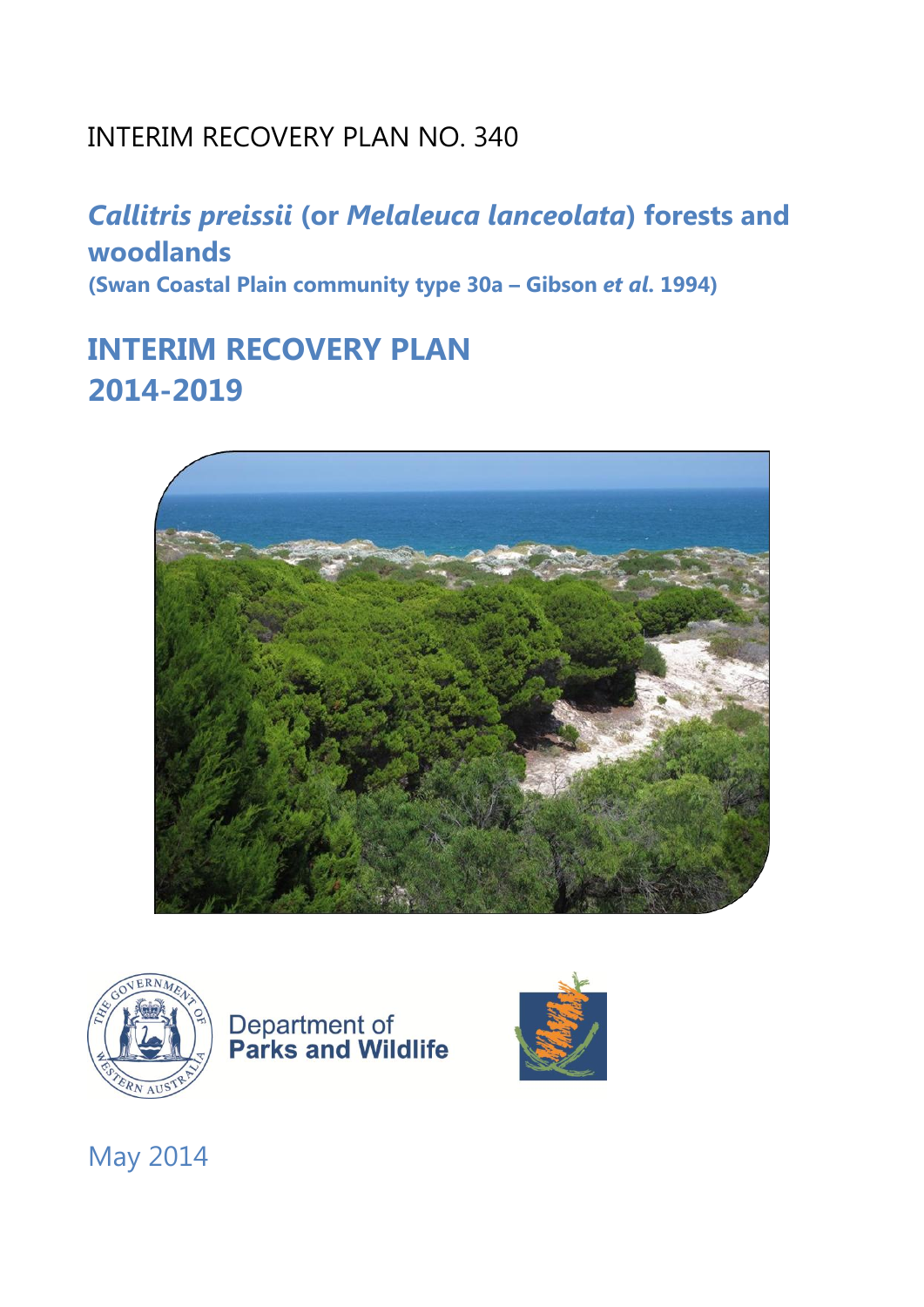# Foreword

Interim Recovery Plans (IRPs) are developed within the framework laid down in Department of Parks and Wildlife (previously Department of Environment and Conservation) Policy Statements Nos 44 and 50.

IRPs outline the recovery actions that are required to urgently address those threatening processes most affecting the ongoing survival of threatened taxa or ecological communities, and begin the recovery process.

Department of Parks and Wildlife is committed to ensuring that threatened ecological communities are conserved through the preparation and implementation of recovery plans or interim recovery plans and by ensuring that conservation action commences as soon as possible after listing.

This interim recovery plan will operate from May 2014 but will remain in force until withdrawn or replaced. It is intended that, if the community is still listed after five years, the need for an updated plan will be evaluated.

This IRP was approved by the Director of Science and Conservation on 16 May 2014. The provision of funds identified in this interim recovery plan is dependent on budgetary and other constraints affecting the department, as well as the need to address other priorities.

Information in this IRP was accurate at December 2013.

## **ACKNOWLEDGMENTS**

This Interim Recovery Plan was prepared by Valerie English and Philip Geach.

Cover photograph by Valerie English.

The following people provided valuable advice and assistance in the preparation of this Interim Recovery Plan:

| Parks and Wildlife, Regional Parks Branch          |
|----------------------------------------------------|
| Parks and Wildlife, Swan Coastal District          |
| Parks and Wildlife, Regional Parks Branch          |
| Parks and Wildlife, Species and Communities Branch |
| Parks and Wildlife, Kensington                     |
|                                                    |

## **CITATION**

This Interim Recovery Plan should be cited as:

Department of Parks and Wildlife (2014). *Callitris preissii* (or *Melaleuca lanceolata)* forests and woodlands. (Swan Coastal Plain community type 30a – Gibson *et al*. 1994). Interim Recovery Plan No. 340. Department of Parks and Wildlife, Perth.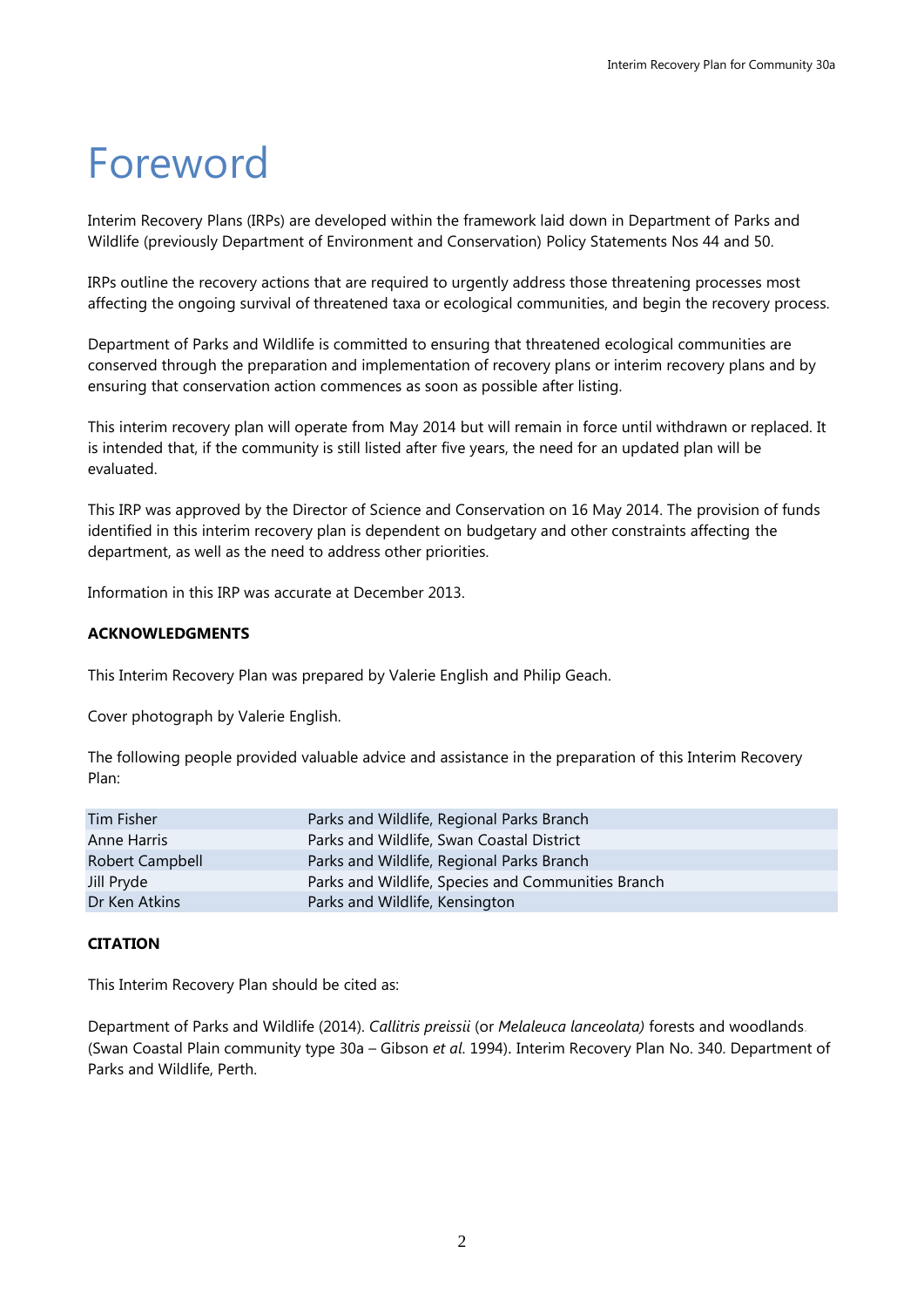## **SUMMARY**

## **Name:** *Callitris preissii* **(or** *Melaleuca lanceolata***) forests and woodlands, Swan Coastal Plain.**

**Description**: A woodland and forest community located on calcareous sandy soils of the Quindalup Dunes between Trigg and Point Peron and on the Swan River in Peppermint Grove. The community is also present on Garden Island and Rottnest Island. Typical and common native taxa in the community are: *Callitris preissii, Melaleuca lanceolata, Spyridium globulosum, Acanthocarpus preissii, Rhagodia baccata, Austrostipa flavescens*  and *Trachymene pilosa* (Gibson *et al.* 1994)*.* The introduced herbs *Galium murale* (small bedstraw)*, Asparagus asparagoides* (bridal creeper) and *Trachyandra divaricata* (dune onion weed) are common in the community.

## **Parks and Wildlife Regions**: Swan.

**Parks and Wildlife Districts**: Swan Coastal.

**Shires**: City of Nedlands, City of Stirling, Town of Claremont, Shire of Peppermint Grove, City of Cockburn, City of Rockingham.

**Conservation status**: Endorsed as rank vulnerable in Western Australia, November 2001.

**Habitat requirements**: *Callitris preissi* (or *Melaleuca lanceolata*) dominated plant communities were historically more common along the coastline, and along the Swan River from Fremantle to Kings Park on the Swan Coastal Plain. The coastal occurrences occur on calcareous sandy soils associated with the Quindalup dunes and the Swan River occurrence is on the aeolian deposits of the Cottesloe complex - central and south. Species richness is naturally quite low in the community. There have not been any detailed groundwater studies completed for this community but it is believed that this community is at least a partially groundwater dependent ecosystem.

**Important occurrences:** Occurrences that provide for representation of the community across its geographic range and that can be managed for conservation and/or with conservation included in their purpose are considered critical to the survival of this community.

**Affected interests:** Land owners and managers of all occurrences may be affected by actions in this plan, in particular on those lands not managed by Parks and Wildlife or intended to be transferred to the department management.

**Indigenous interests:** The South West Aboriginal Land and Sea Council (SWALSC), an umbrella group, covers the areas considered in this plan. Appendix 2 identifies areas of the ecological community that contain sites that are known to have particular aboriginal significance. Action 2 identifies the intention to continue liaison with relevant groups, including indigenous groups.

**Social and economic impacts and benefits:** Where specific active recreational pursuits such as four wheel driving and motorbike riding are prevented through access control, this may be perceived as a social impact, however, such access control also helps to prevent the continued degradation of the community and maintain other social benefits.

Occurrences may be threatened by proposals to clear for various developments or from hydrological change following clearing and development of adjacent land. Implementation of actions such as seeking to protect the hydrological processes in the areas adjacent to the community may result in a perceived impact on development.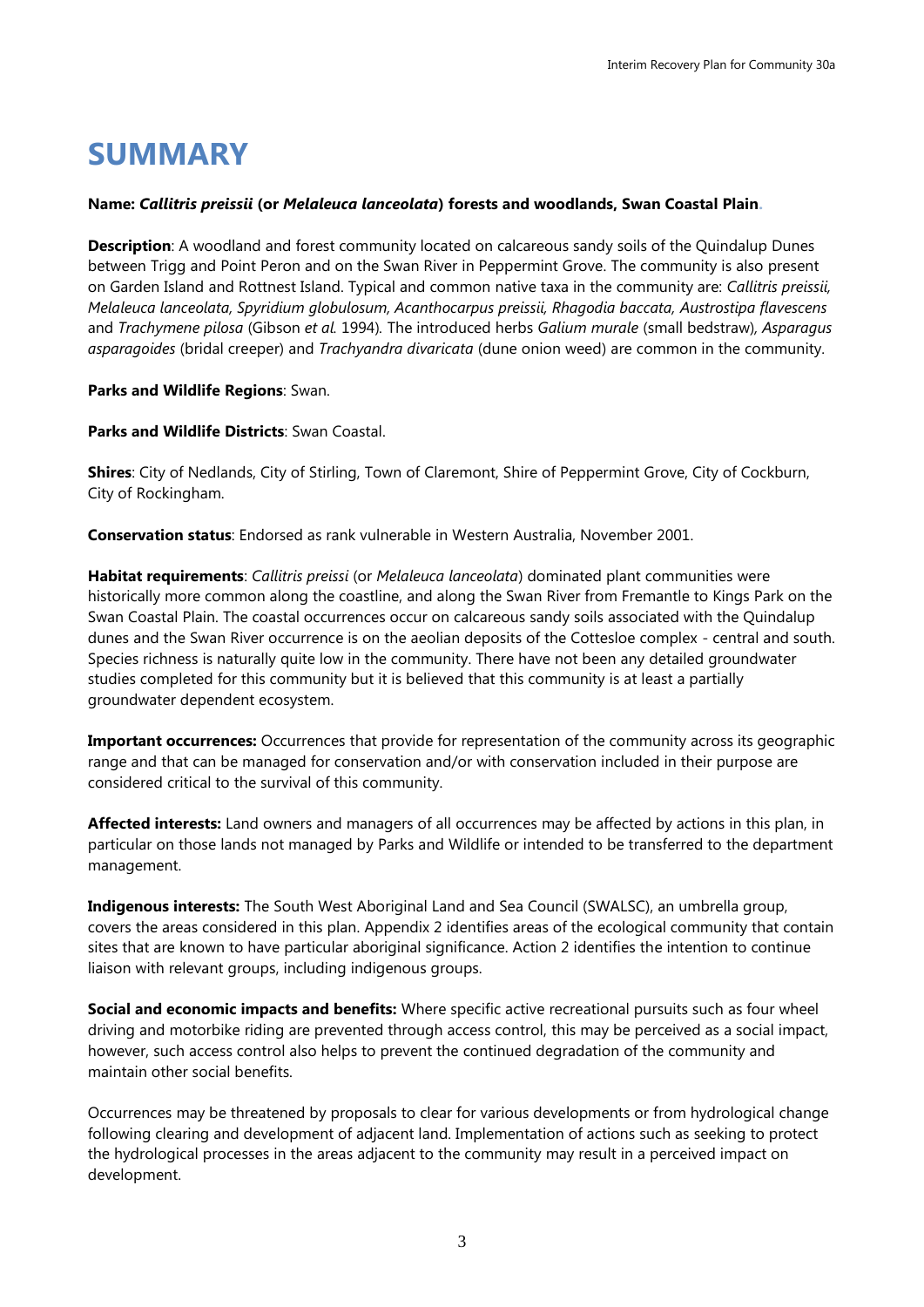**Related biodiversity impacts and benefits:** Recovery actions implemented to improve the quality or security of the community are likely to improve the status of any species within the community and other associated vegetation types within managed areas of remnant vegetation. Two other TECs, and three priority ecological communities occur close to remnant vegetation containing the community. Two declared rare flora, two priority fauna taxa, and one taxon of other specially protected fauna have been identified as occurring within or adjacent to this community.

**Habitat critical to survival, and important occurrences**: The critical habitat for this community is the sandy soils on which the community occurs, and the fresh superficial groundwater that probably helps to sustain key dominant trees in this community, and the catchment for this groundwater.

Occurrences within Bush Forever sites, and occurrences with comparatively large intact areas of the community that are in relatively good condition outside of Bush Forever, are considered important occurrences. Occurrences that provide for representation of the community across its geographic range and that can be managed for conservation and/or with conservation included in their purpose are also considered important. Locations on Garden Island, Woodman Point, Rottnest Island and Trigg are the most extensive, and are all in Bush Forever sites in areas that are managed, in part, for conservation.

**Term of plan:** The plan will operate from 2014 to 2019 but will remain in force until withdrawn or replaced. It is intended that, if the ecological community is still ranked vulnerable in Western Australia after five years, the need for further recovery actions and the need for an updated recovery plan will be evaluated.

**IRP Objective**: To maintain or improve the overall condition of the community in the known locations and reduce the level of threat with the aim of ensuring it does not meet criteria for a higher threat rank.

## **Criteria for success**:

- An increase in the number of occurrences of this community managed for conservation and/or with conservation included in the purpose.
- Representative areas of the community across its geographical range with condition rank maintained, or with improved condition rank (Bush Forever, Government of Western Australia (2000) scales).
- 90% or more of the aerial extent of occurrences maintained at the same condition rank, or improved (Bush Forever 2000 scales)

## **Criteria for failure**:

- Decline in condition rank of 10% or more of the area of the community.
- Failure to achieve an increase in the area managed for conservation.

| Coordinate recovery actions                      | Determine 'normal range' of groundwater levels and  |
|--------------------------------------------------|-----------------------------------------------------|
|                                                  | quality                                             |
| Continue liaison to implement recommendations    | Seek to influence land management practices to      |
|                                                  | manage hydrology                                    |
| Continue to monitor extent and boundaries        | Fence remnants that contain the community           |
| Encompass monitoring in adaptive management      | Clarify the identity of additional potential        |
| framework                                        | occurrences                                         |
| Map habitat critical to survival                 | Develop management guidelines                       |
| Develop and implement fire management strategy   | Seek long term protection of areas of the community |
| Implement weed control, and replant as necessary | Report on success of management strategies          |

#### **Summary of Recovery Actions**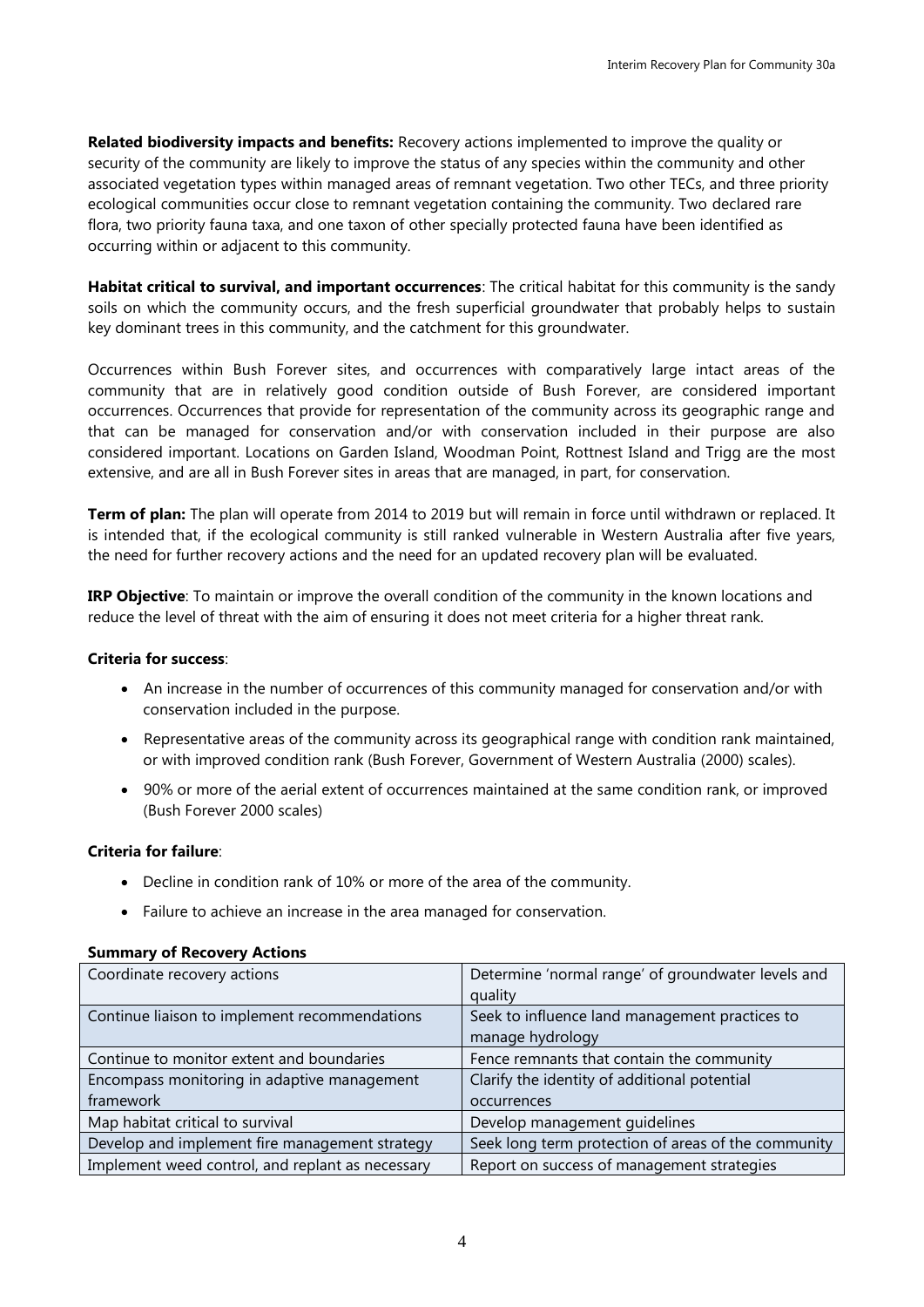

## **1.1 History, defining characteristics of ecological community, and conservation significance**

A series of occurrences of this Rottnest Island pine (*Callitris preissii*) and/or Rottnest teatree (*Melaleuca lanceolata*) dominated plant community currently occur throughout the Quindalup dunes between Trigg and Point Peron and around the Swan River in the Peppermint Grove area. It also occurs on Garden Island and Rottnest Island (Figure 1). The community was identified as rare in 1994 and may have been more common along the coast near Perth and along the Swan River between Kings Park and Fremantle. There are few historical records of its occurrence much further north than Pinnaroo or south of Point Peron.

The community was endorsed as a threatened ecological community (TEC), with a threat ranking of vulnerable by the WA Minister for Environment in November 2001.

The community was located through extensive survey of the southern Swan Coastal Plain that involved compilation and analysis of data from over 1,500 plots (Keighery and Trudgen 1992; Gibson *et al.* 1994; Government of Western Australia 2000). Forty five occurrences of this community are recorded on the Parks and Wildlife threatened ecological communities database and total about 627 ha. The largest occurrence covers about 196ha, but 35 occurrences are less than 10ha in size (refer Appendix 1 for occurrence details).

Typical and common native plant taxa in the community are: *Callitris preissii, Melaleuca lanceolata, Spyridium globulosum, Acanthocarpus preissii, Rhagodia baccata, Austrostipa flavescens* and *Trachymene pilosa* (Gibson *et al.* 1994)*.* Introduced herbs *Galium murale, Asparagus asparagoides* and *Trachyandra divaricata* are common in the understorey. A list of taxa that commonly occur in the community is at Appendix 3.

Quadrats have been established in a suite of occurrences to provide detailed information about the floristic composition of this community and were generally established in vegetation in appropriate condition to clarify the floristic community present. Where vegetation is in poor condition it is not feasible to use quadrat data and statistical techniques to clarify the floristic community type present. *Callitris preissii* is considered, however, to be a definitive indicator of the *Callitris preissii* (or *Melaleuca lanceolata*) forests and woodlands when it is present in appropriate vegetation and coastal habitat on the southern Swan Coastal Plain.

This community contains significant populations of the dominant tree species, *Callitris preissii* and *Melaleuca lanceolata* that are uncommon on the Swan Coastal Plain. *Melaleuca lanceolata* is known from Dirk Hartog Island to the South Australian border, and all other mainland states except Northern Territory. Garden Island contains the largest populations of *Melaleuca lanceolata* that occur in intact vegetation on the Swan Coastal Plain (Keighery *et al*. 1997). The distribution of *Callitris preissii* is highly restricted in the Perth area, but populations occur across central southern parts of the state, through to Wiluna in the goldfields and extending further east. In natural populations *Callitris preissii* can occur as glaucous and non-glaucous forms that appear as shades of blue-green and darker green.

Preliminary information held in Bush Forever (Government of Western Australia 2000) indicated the presence of a sub-type of the *Callitris preissii* (or *Melaleuca lanceolata*) forests and woodland vegetation on Rottnest Island. This unit is termed S12 (supplementary): 'Rottnest Island *Melaleuca lanceolata* and/or *Callitris preissii* forests and woodlands'. Keighery *et al*. (1997) reported that *Callitris preissii* occurred in some locations of a series of floristic community types and sub-types that were later named in Bush Forever (2000); these are: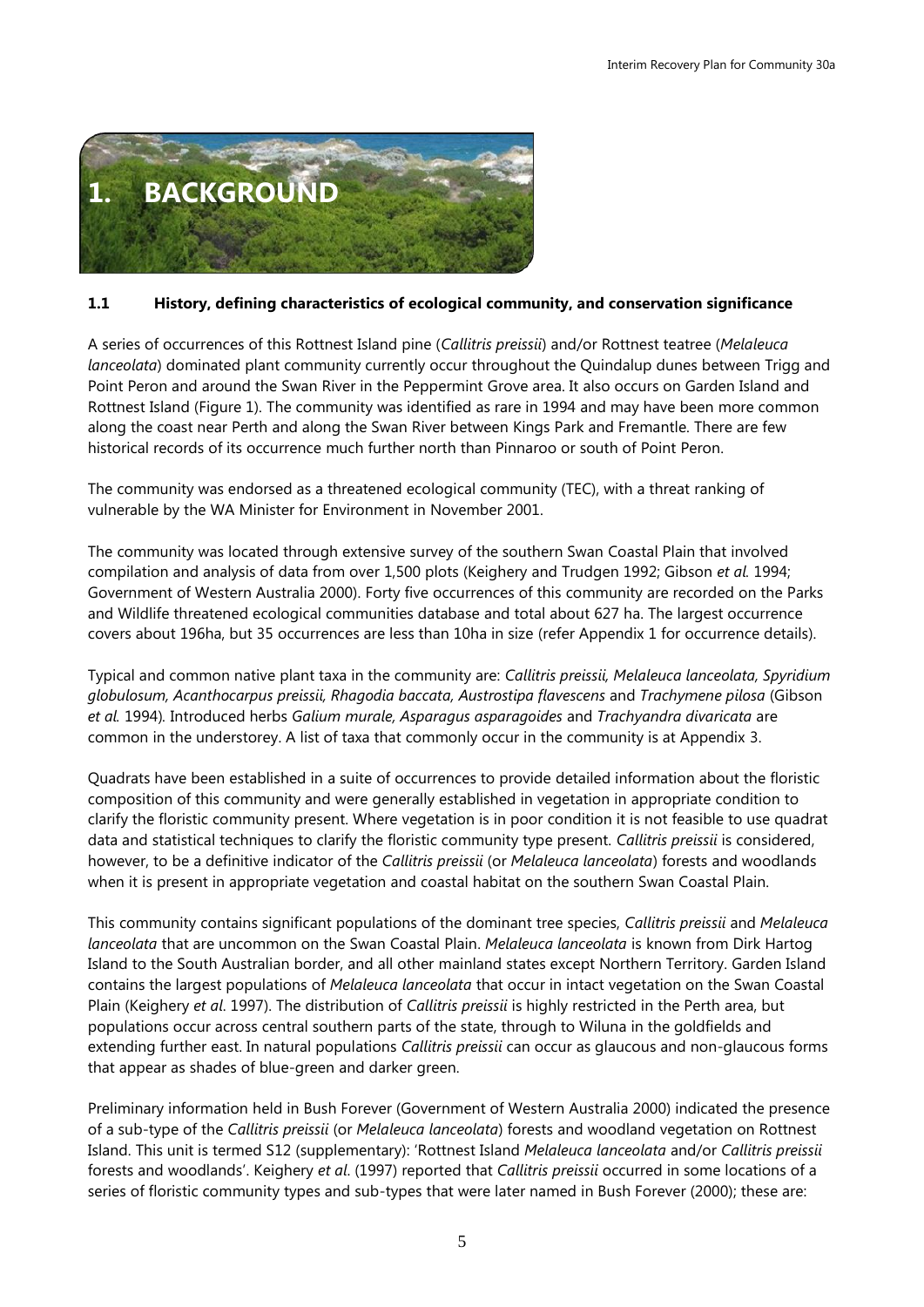29a - 'Coastal shrublands on shallow sands', 30C2 - 'Woodlands and shrublands on Holocene dunes', and S13 – 'Northern *Olearia axillaris* – *Scaevola crassifolia* shrublands'.

The analysis and reporting of floristic community types undertaken for Bush Forever was incomplete, however. In addition, vegetation on Rottnest Island, and some other areas where these types and sub-types are located, has suffered quite high level modification as a consequence of inappropriate fire regimes, clearing, and expansion of grazing by native and introduced fauna since European settlement. This is particularly notable in the quadrats that were sampled on Rottnest Island in the *Callitris preissii* community that occur in mostly natural remnant stands in sites that had a level of topographic protection from fire. Prior to European impacts it is considered that the vegetation composition in the *Callitris preissii* community on Rottnest, would have been more similar to other areas such as Garden Island. Therefore the Rottnest examples, and other areas of native vegetation that naturally contain *Callitris preissii* in appropriate habitat near Perth are considered to represent types and sub-types of the *Callitris preissii* (or *Melaleuca lanceolata*) forests and woodlands that was originally described in Gibson et al. (1994) (G. Keighery<sup>1</sup> personal communication 2013).

An additional *Callitris preissii* assemblage is known to occur on Bald Island which is located between Bremer Bay and Denmark on the south coast. This assemblage contains *Agonis flexuosa, Melaleuca lanceolata, Eucalyptus conferruminata, Trymalium floribundum* and *Chorilaena quercifolia*, and a suite of herbs that are quite different to those that occur in occurrences of the TEC on the Swan Coastal Plain (S. Comer<sup>2</sup> personal communication). The Bald Island location also occurs in the Esperance Plains IBRA bioregion (Interim Biogeographic Regionalisation of Australia), whereas the *Callitris preissii* (or *Melaleuca lanceolata*) forests and woodlands TEC occurs in the Swan Coastal Plain bioregion. The assemblage on Bald Island is there therefore considered to be quite floristically distinct to the *Callitris preissii* (or *Melaleuca lanceolata*) forests and woodlands TEC, although the structure of the communities is similar.

Areas of the *Callitris preissii* (or *Melaleuca lanceolata*) forests and woodlands are found on the following land tenures: approximately 112 ha in conservation reserves, 8 ha on road or railway reserves, 52 ha on other public reserves, and 454 ha on Commonwealth and/or Department of Defence land. Some of the occurrences of the community are included in Bush Forever areas (Government of Western Australia 2000; see Appendix 1). Five of the occurrences that were originally recorded in the TEC database have been cleared (MYGI05, 06, 07, 08 and 11).

Too frequent fire is a major threat to the community, and fires recently burnt through the Woodmans Point occurrences (MYWOODPT02 and WOODP01: refer Appendix 2). Clearing of land is another major threat that impacts on the community. Occurrences on land whose purpose is not primarily conservation are at greatest risk of being impacted by clearing. Mainland occurrences are very close to or surrounded by highly urbanised areas. The frequency of fires, impact of recreational users, risk of hydrological impacts, and incidence of illegal rubbish dumping are generally increased in urban areas. These factors can all lead to degradation of plant communities through increasing weed invasion and alteration of structure, species composition or loss of component taxa. Salinisation from seawater incursion can also represent a threat to the community where sites occur close to the coast and are affected by developments with potential to alter the location of the

1

 $1$  Dr Greg Keighery: Science and Conservation Division, Department of Parks and Wildlife

 $2$  Sarah Comer: South Coast Region, Department of Parks and Wildlife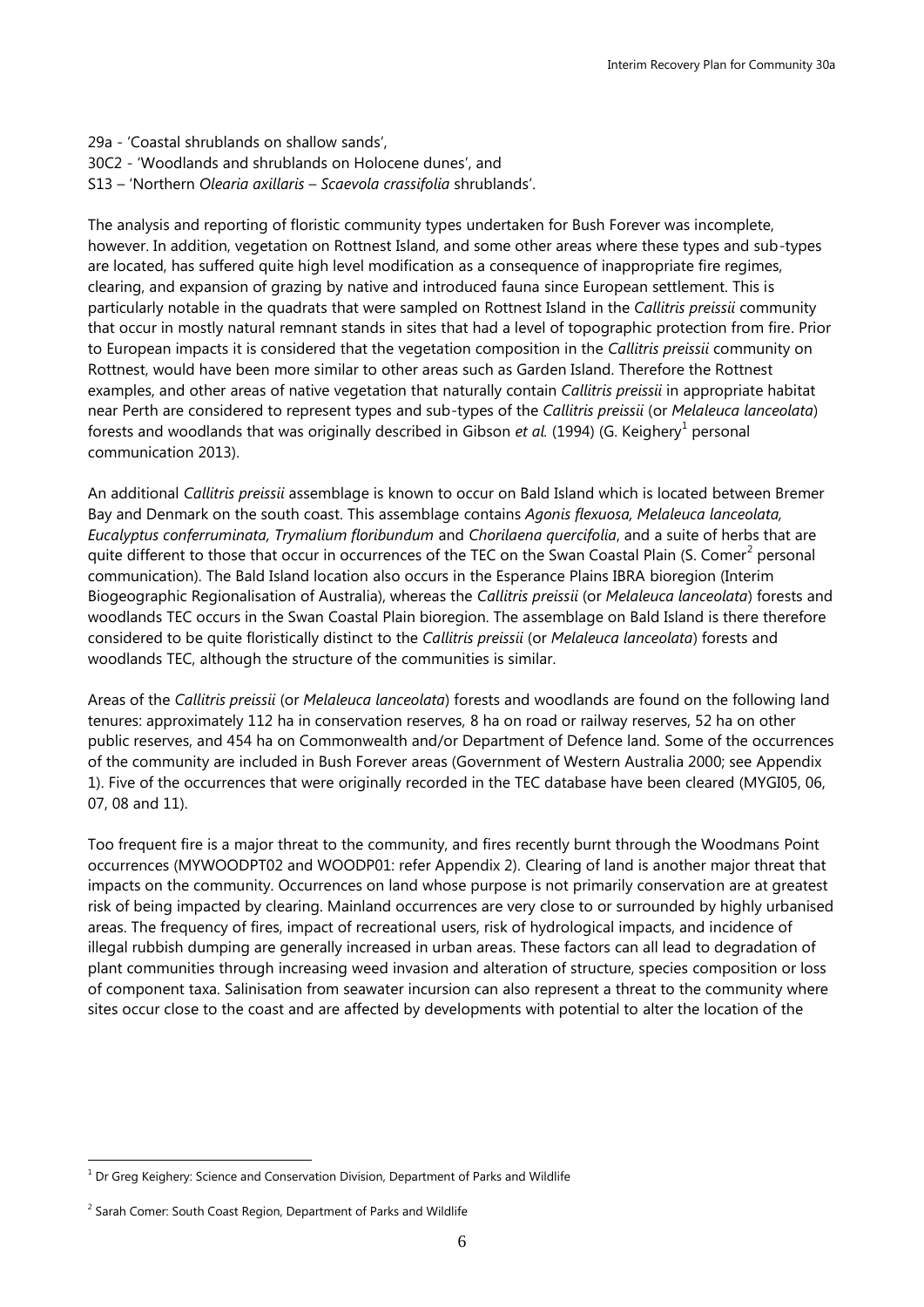#### saltwater wedge.



## **Figure 1: Location map of occurrences**

## **1.2 Description of Occurrences**

**Occurrence 1** (MYWOODPT01) is bordered by Woodman Point View, Jervoise Bay Cove, Jervoise Bay and Cockburn Pleasure Boat Storage facility. The whole occurrence is within Woodman Point, Coogee/Munster Bush Forever site. The majority of the occurrence is managed by Parks and Wildlife as a Conservation Park.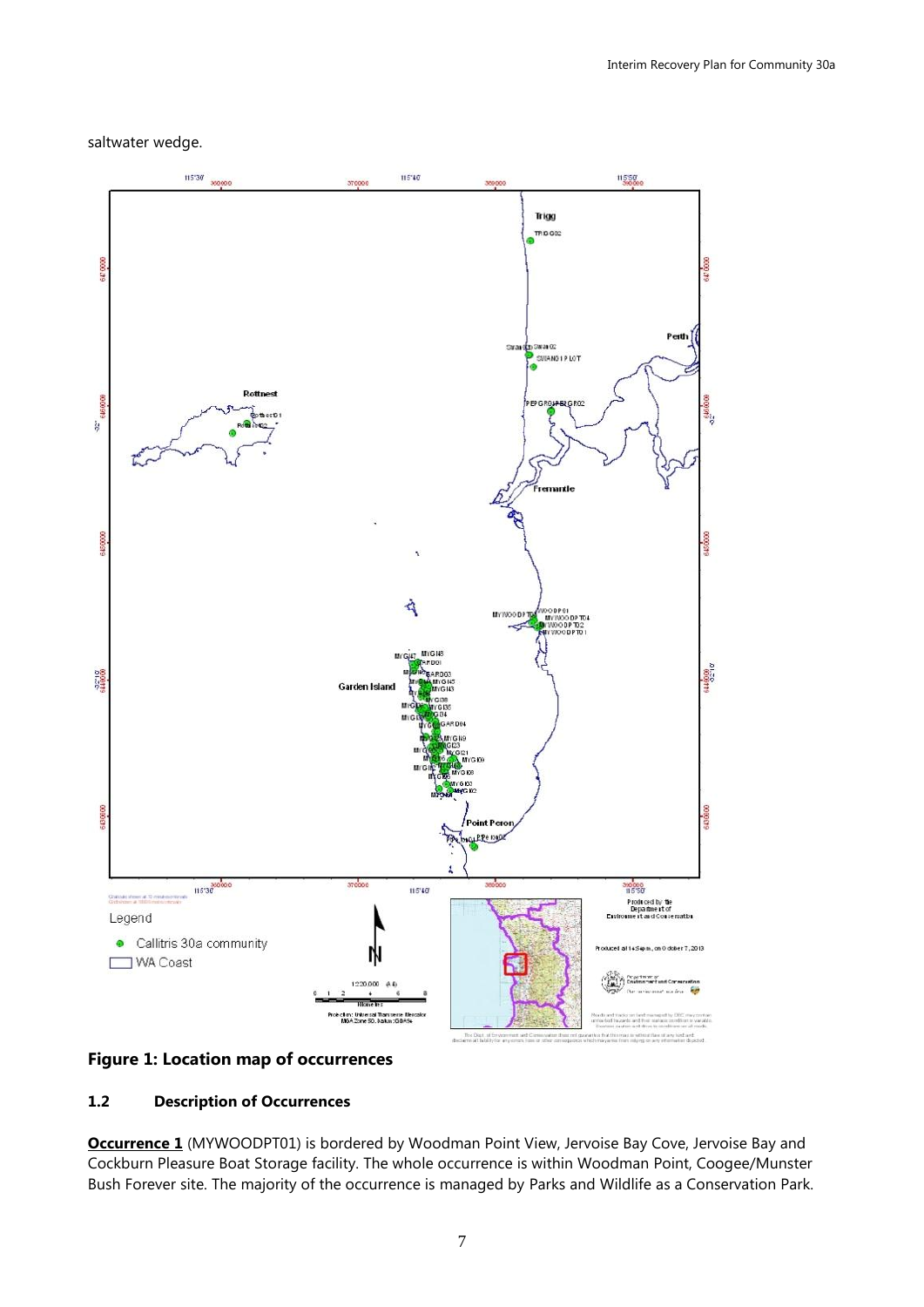**Occurrence 2** (PEPGR01, 02) is located in the Shire of Peppermint Grove and bordered by The Esplanade, Keane Street and the Swan River and is within Peppermint Grove Foreshore Bush Forever site.

**Occurrences 3-41** (MYGI01-48, GARD01, 03, 04, 06, 07, 09, GI-01 PLOT) occur on Garden Island, which is managed by the Australian Government Department of Defence for Naval operations. The majority of occurrences are in excellent condition due to weed control and restrictions on personnel entering bushland. The Australian Navy use the island for training, weapon storage and naval operations with many of the occurrences within or around naval infrastructure. All occurrences except 7 to 11 are in the Garden Island Bushland Forever site. A priority 3 community - type 29a as defined in Gibson *et al*. 1994 - coastal shrublands on shallow sands, is located close to occurrence 30. Weed control on arum lily (*Zantedeschia aethiopica*), ink weed (*Phytolacca octandra*) and thistles (generally *Carduus* spp.) has been recently undertaken from the northern end of Garden Island to Gilbert Point Road. General policy of fire avoidance applies for the entire island. Signs indicate where public access is permitted. About four hectares of the community was cleared recently in occurrences 12 and 25 (MYGI10 and MYGI24) for infrastructure. Garden Island occurrences are particularly important as they are generally in the best condition.

**Occurrences 42** (MYWOODPT02, WOODP01) is the largest occurrence of those at Woodman Point and covers 103.7 ha. It is adjacent to Woodman Point Recreation Camp and extends along the southern coastline of Bay Owen Anchorage, through John Graham Recreation Reserve and to the east side of Coogee Beach Holiday Park. The whole occurrence except the north east corner is within the Woodman Point, Coogee/Munster Bush Forever site. Central and southern portions of the occurrence are managed by Parks and Wildlife including an area on the east side that is Conservation Park.

**Occurrences 43** (MYWOODPT03) is bordered by Woodman Point Recreation Camp to the south west and south east. The occurrence is within Woodman Point, Coogee/Munster Bush Forever site and is managed by the Department of Sport and Recreation.

**Occurrences 44** (PTPERON01, 02) is located south east of Peron and bordered by Safety Bay Road and Point Peron Road. The occurrence is just north west of the critically endangered thrombolites of Lake Richmond and Sedgelands in Holocene dune swales ecological communities that surround the lake. The community is within Point Peron and Adjacent Bushland, Peron/Shoalwater Bay Bush Forever site and is managed by Parks and Wildlife. Current developments that have been approved will result in clearing, and potentially hydrological impacts to this occurrence.

**Occurrence 45** (MYWOODP04) occurs around Cockburn Pleasure Boat Storage facility with Jervoise Bay Cove, O'Kane Court and Cockburn Road partly bordering the occurrence. The whole occurrence is within Woodman Point, Coogee/Munster Bush Forever site. The occurrence is managed by the Department of Transport and Department of Regional Development and Lands. A major proportion of the occurrence is moderately degraded with many off road vehicles using the south eastern portion for recreation. Hydrological changes associated with a drain through the occurrence have apparently caused shrub deaths. The density of *Callitris preissii* is very low in this occurrence.

**Occurrence 46** (ROTTNEST01) occurs on the eastern side of Rottnest Island east of Pearse Lakes and north of Government Lake. Geordie Bay Road borders to the south, Brand Way is on the eastern side and Rottnest accommodation occurs to the north and north east. Priority 1 communities (Microbialites and microbial mats of coastal hypersaline lakes, Rottnest) in Government House, Hershel and Garden Lakes occurs very close to this occurrence. The area is managed by the Rottnest Island Authority.

**Occurrence 47** (ROTTNEST02) is located in the centre of Rottnest Island. Serpentine Lake borders the north of the occurrence with cleared bushland and unsealed tracks occur to the west, east and south. A priority 1 community (Microbialites and microbial mats of coastal hypersaline lakes, Rottnest lakes) in Serpentine Lake occurs on the boundary of this occurrence.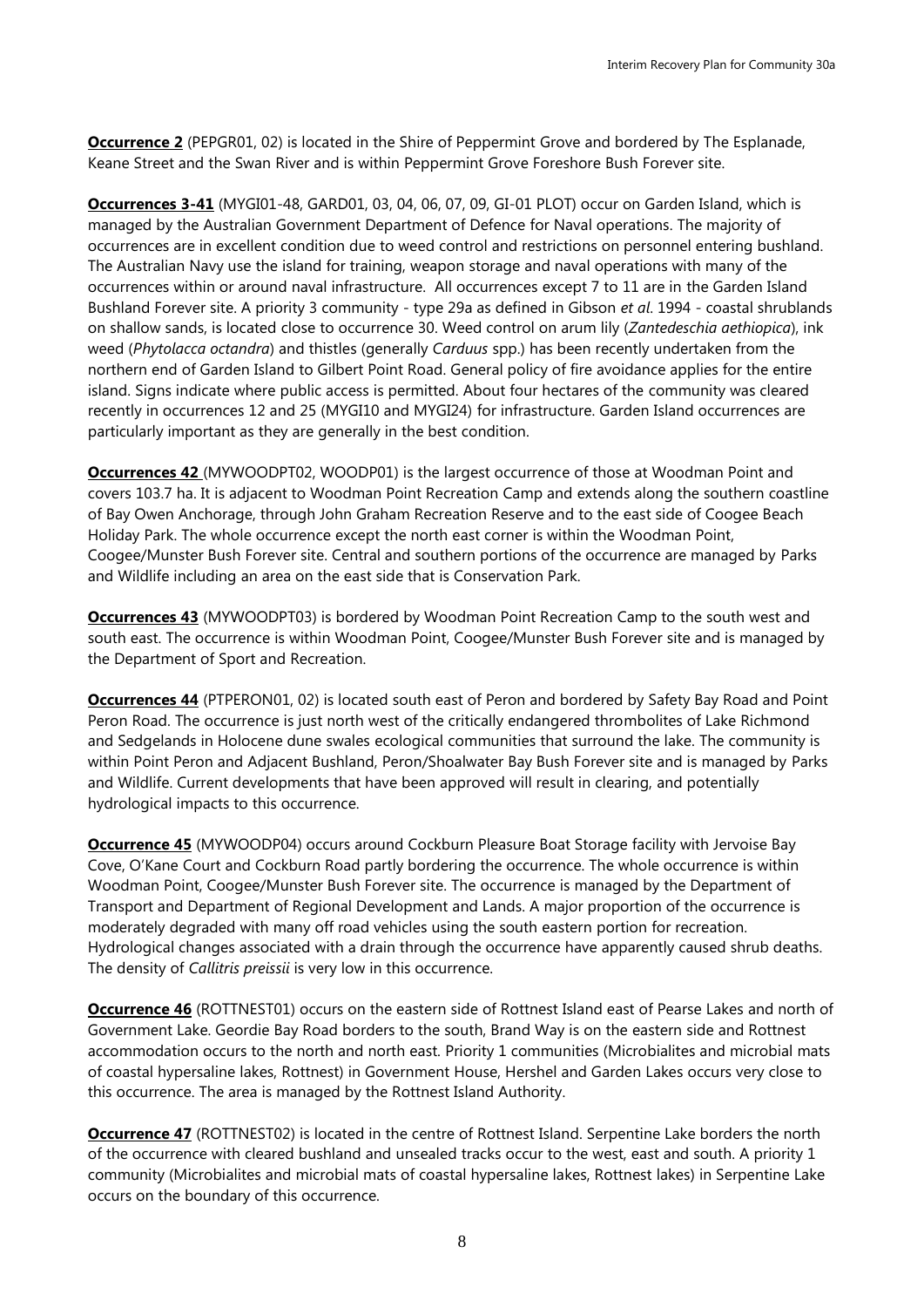**Occurrence 48** (TRIGG02) is the southern part of the Trigg Bushland that occurs north of Scarborough's residential area. West Coast Highway partly borders the occurrence to the west and Elliot Road borders to the east. The whole occurrence is within Trigg Bushland and Adjacent Coastal Reserve, Trigg/Scarborough Bush Forever site which also contains the priority 3 community 'Acacia shrublands on taller dunes' (community type 29b as described in Gibson *et al.* 1994). The site is managed by the City of Stirling for conservation.

**Occurrence 49 and 50** (SWAN01 PLOT, SWAN02, 2b) are located in Campbell Barracks Swanbourne. The Department of Defence manage these occurrences that are located within Swanbourne Bushland, Swanbourne/City Beach Bush Forever site.

Dirt bikes and four wheeled (wheel) motorbikes are used on the sand dunes in occurrence 50.

Data on all occurrences of this community are recorded on the Parks and Wildlife corporate threatened ecological community database.

## **1.3 Habitat characteristics**

This community occurs on calcareous sandy soils of the Quindalup Dunes near the coast. A number of plant taxa that occur in the community are typically associated with these calcareous sandy soils. These include *Callitris preissii*, *Melaleuca lanceolata, Spyridium globulosum, Acanthocarpus preissii* and *Rhagodia baccata.*  The Peppermint Grove occurrences are located on the Aeolian deposits of the Cottesloe complex - central and south.

Plant taxa that commonly occur in the community are listed at Appendix 3. The mean species richness for seven plots in the community surveyed by Gibson *et al.* (1994) was 21.1 species in 100 square metres. An average of 6.3 weed species was recorded per plot in the Gibson *et al.* (1994) study. This community typically has a dense overstorey and low species richness.

*Callitris* forests and woodlands are believed to be at least partially groundwater dependent ecosystems, with the large dominant trees in this community – *Callitris preissii* and *Melaleuca lanceolata* likely to access fresh groundwater.

## **Critical habitat**

The critical habitat for the *Callitris preissii* (or *Melaleuca lanceolata)* forests and woodlands includes the dunes and swale habitat on which they occur, the fresh superficial groundwater that is likely to provide water to the trees in the community, and the catchment for this groundwater.

The critical habitat for this community is therefore defined as:

- the area of occupancy of the known occurrences, and
- the catchment for the groundwater on which the community is believed likely to depend.

## **1.4 Threatening processes**

## **Clearing**

Historically, *Callitris* forests were cut for timber and firewood (Pryde 2007) with clearing for ongoing urban sprawl a more recent process that may have further reduced the community's extent. The *Callitris* community would have been more common along the coastline, but only relatively small occurrences in Trigg, Woodman Point and Point Peron now remain as a consequence of historical clearing and following too frequent fires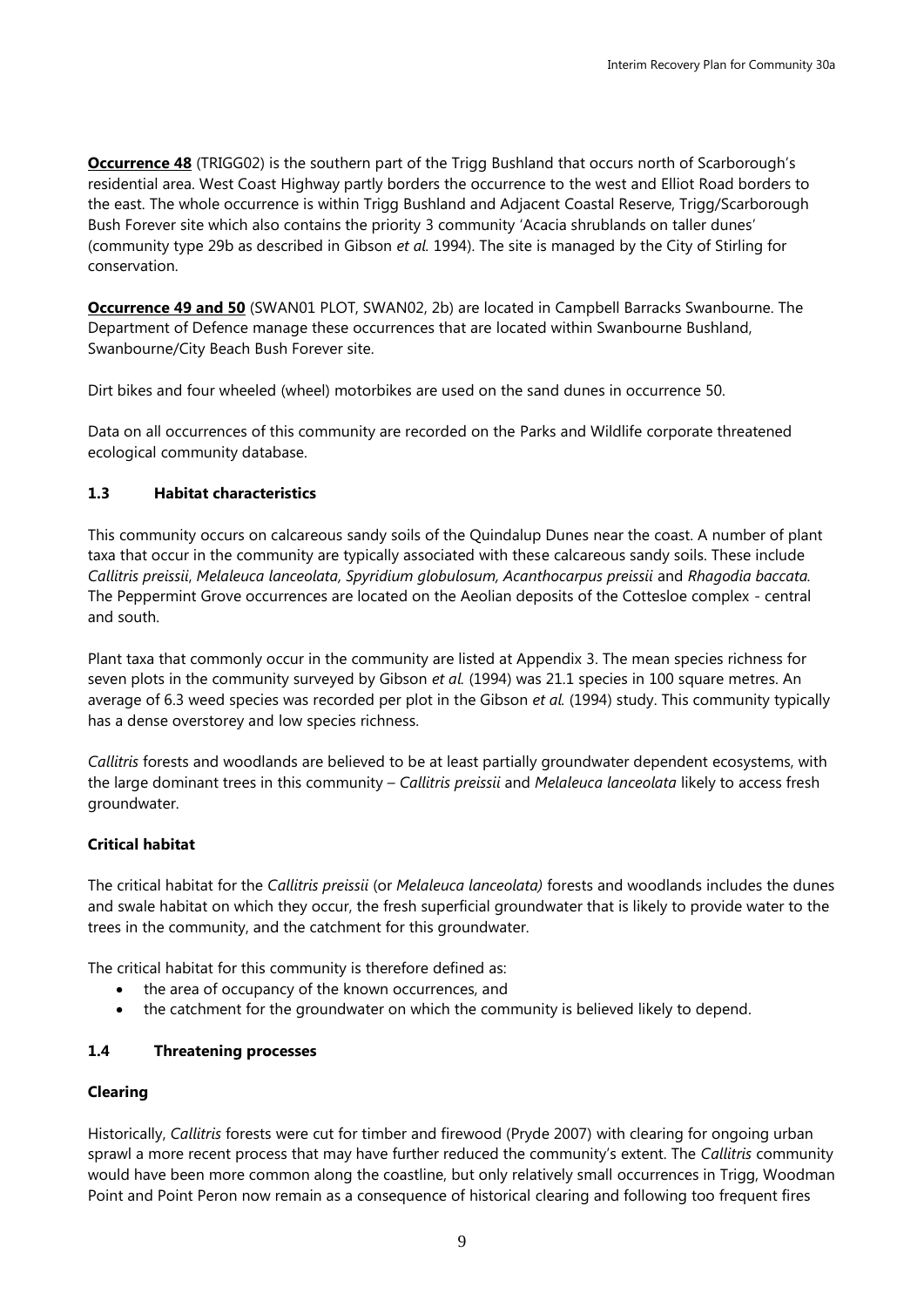since European settlement. Keighery *et al*. (1997) indicate that forests and woodlands of *Callitris preissii* were more locally extensive in Peppermint Grove, Kings Park, and Mullalloo, but that it is unlikely that they were the dominant forests of Perth coastal areas prior to European settlement, or prior to Aboriginal burning practices. Keighery *et al*. (1997) also note that a general feature of current coastal reserves is a lack of large areas in which natural ecological processes would be expected to continue. This highlights the particular importance of the largest intact areas of *Callitris preissii* (or *Melaleuca lanceolata*) forests and woodlands, that occur on Garden Island.

An approved marina development at Point Peron will involve clearing of areas of the community and could potentially result in hydrological impacts to the remaining area of the community at that location (EPA 2013). Recent expansion of Department of Defence infrastructure at Garden Island has resulted in clearing of several hectares of the community and further clearing is planned for this purpose.

## **Altered fire regimes**

Mediterranean ecosystems are usually fire responsive and may require a particular fire regime to assist regeneration (Abbot and Burrows 2003). If an appropriate fire frequency is exceeded, however, species that are obligate seeders may not have sufficient time to flower and produce seed. If the time between fires is too long, obligate seeders may senesce and be unable to regenerate. Therefore, bushfires or prescribed burns must occur at appropriate intervals, and possibly at the appropriate season and intensity, to sustain the integrity of plant communities.

Too frequent fire can increase the risk of invasive weeds establishing within small bushland remnants such as this community (Abbot and Burrows 2003). It is likely that the burning regime in the remnants containing the community has been modified to more frequent fires, especially hot burns, since European settlement.

The risk of fire is generally increased by the presence of grassy weeds in the understorey, as they are likely to be more flammable than many of the original native species in the herb layer. Many of the occurrences have not been burnt recently. Fire regime is a major consideration in management plans that have been developed for bushland that contains TECs (eg Woodman Point Regional Park Management Plan, Department of Environment and Conservation 2010).

Burrows (2008) notes that there is no single optimum fire regime that will meet all management objectives, but that there are fire regimes that can be applied based on available evidence. Burrows (2008) recommended fire regimes based on vital attributes, regimes that provide for diversity of frequency, season and intensity, and provide habitat diversity, and a fine-grain mosaic of habitats. Burrows suggested that if these fire regimes are implemented in an adaptive management framework, they provide good data and can lead to better fire management.

The juvenile period of many species that occur in the community is listed in Appendix 3. Although the juvenile periods of many taxa are not known, the data included in Appendix 3 can be used as a guide. Burrows *et al.* (2008) recommended a minimum period between fires that are lethal to fire-sensitive plants (obligate seeders with long juvenile periods) of at least twice the juvenile period of the slowest maturing species. That is, the juvenile period of plant taxa that are killed by fire and only reproduce from seed can be used as a guide to determine minimum inter-fire intervals. In fire sensitive habitats, this may be increased to 3-4 times the juvenile period for fire sensitive species (Barrett *et al.* 2009).

The genus *Callitris* is particularly sensitive to fire and may only occur where the previous fire frequency has been relatively infrequent such as where vegetation has been afforded protection between sand dunes. *Callitris preissii* is a long-lived species and can be indicative of fire history of an area. Keighery *et al.* (1997) states that *Callitris preissi* can reproduce readily from seed both with and without fire, and that the species has historically expanded in unburnt areas of Garden Island, Trigg and Woodman Point. Winn (2007) states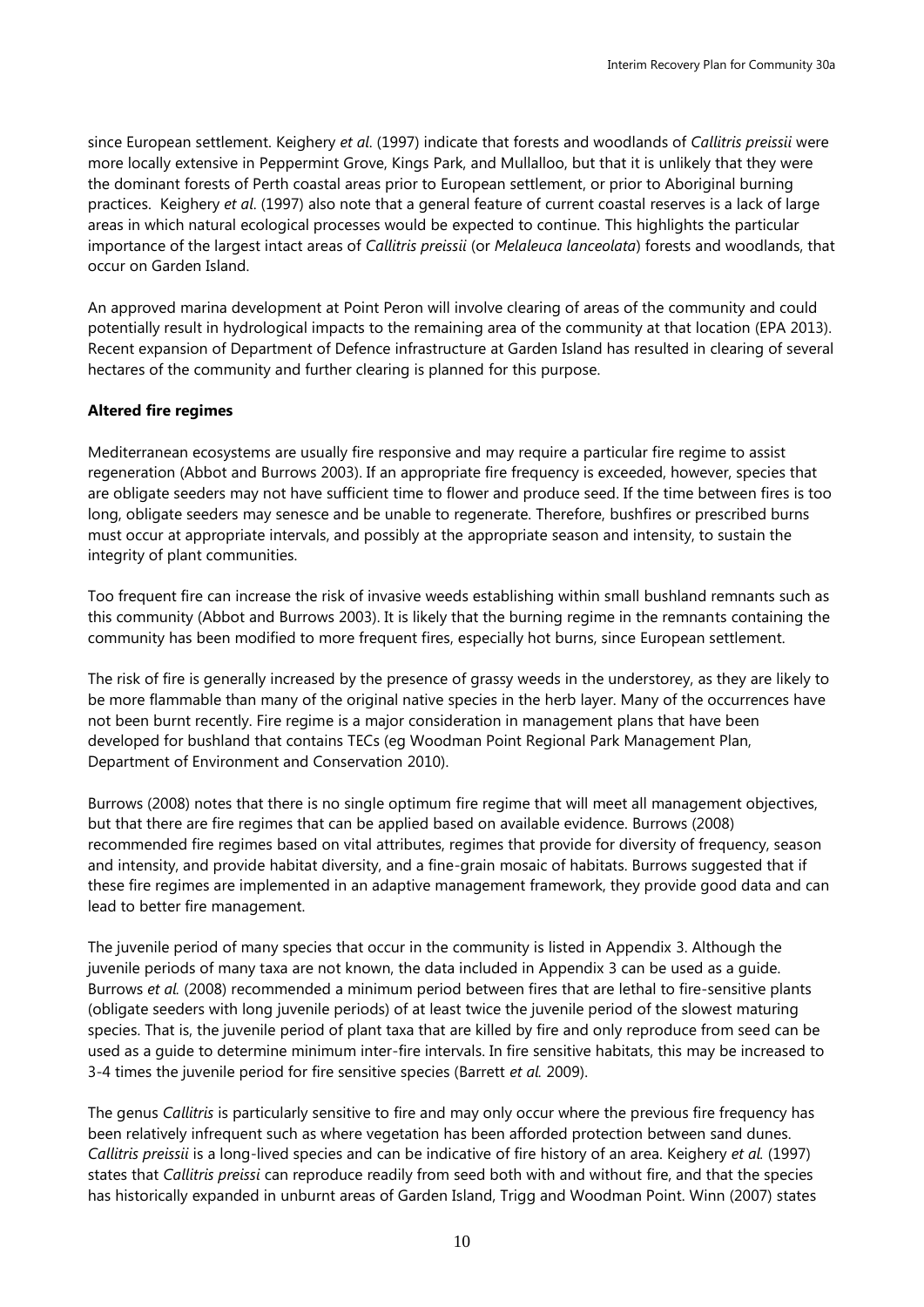that the species reaches maturity about 10 years after germination, but that fires in the intervening period can interrupt the seeding cycle.

McArthur (1990) noted that *Callitris preissii* and *Melaleuca lanceolata* trees can live for more than 100 years and both species are killed by fire. McCaw (2007) noted there was little seedling regeneration of *Callitris preissii* four years after fire. Nine years post-fire, regeneration of the taxon was found to be more substantial and seedlings were producing cones. *Melaleuca lanceolata* is fire-sensitive but regenerates readily from seed after fire (McArthur 1990). These two species reproduce only by seed, and fire response needs to be taken into account when determining an appropriate inter-fire period. *Banksia sessilis* and *Templetonia retusa* are other serotinous taxa that occur in the community and are killed by fire and reproduce only from seed. Based on current data, an appropriate inter-fire interval for this community may be as long as 30-50 years, with this community often being dominated by very fire sensitive species*.*

Drying climate also needs to be considered when designing appropriate fire regimes. It is likely that reduced rainfall will cause diminishing growth rates, and plant maturation times will also therefore increase. Longer inter-fire intervals will therefore be desirable.

The remnants of the *Callitris preissii* (or *Melaleuca lanceolata*) forests and woodlands that are in best condition occur in Garden Island, probably due to a combination of factors. These include fire-suppression resulting in areas of long-unburnt vegetation, high level control of arum lily and other weeds, and a low level of disturbance impacts from relatively small numbers of recreational users.

## **Weed invasion**

Disturbances such as fires and grazing can predispose areas to weed invasion if weed propagules are present. All of the occurrences of this community are close to weed sources such as urban or residential areas and would be vulnerable to weed invasion following any disturbance. However, even small remnants often exhibit surprising resistance to weed invasion particularly if left undisturbed (Keighery 1996). Survey data indicate that this community is highly susceptible to weed invasion following disturbance, and this may relate to its naturally low species diversity in the understorey.

There are tracks through most occurrences and weeds have invaded to varying extents along these tracks. Such areas should be considered a priority for weed control. In particular, piles of soil scraped from tracks generally contain high concentrations of weeds and act as a source of weed invasion. Such piles should be avoided when tracks are cleared, or be removed where they already exist.

A weed control program would be necessary to maintain or improve the current condition of occurrences of the community in the long term. Brown and Brooks (2002) state that the generic aims of weed control are to maintain the pre-invasion condition of the habitat (prevention), control or arrest ongoing weed invasion (intervention), and reverse the degraded condition of the habitat where applicable (rehabilitation). A generic weed control program would involve the following steps (adapted from Brown and Brooks 2002):

- 1. Identifying weeds present at the site and classifying them according to the threat they pose.
- 2. Accurately mapping the boundaries of weed populations, especially those of higher threat status.
- 3. Selecting an appropriate herbicide or other method of weed control for weed species that are present.
- 4. Controlling weeds that pose the greatest threat to the community and which are in the early stages of invasion.
- 5. Implementing a strategic control program for established weed populations, with highest priority to those posing the greatest threat to the community.
- 6. Rehabilitation through reintroduction of local native species where areas are no longer capable of regenerating following weed control.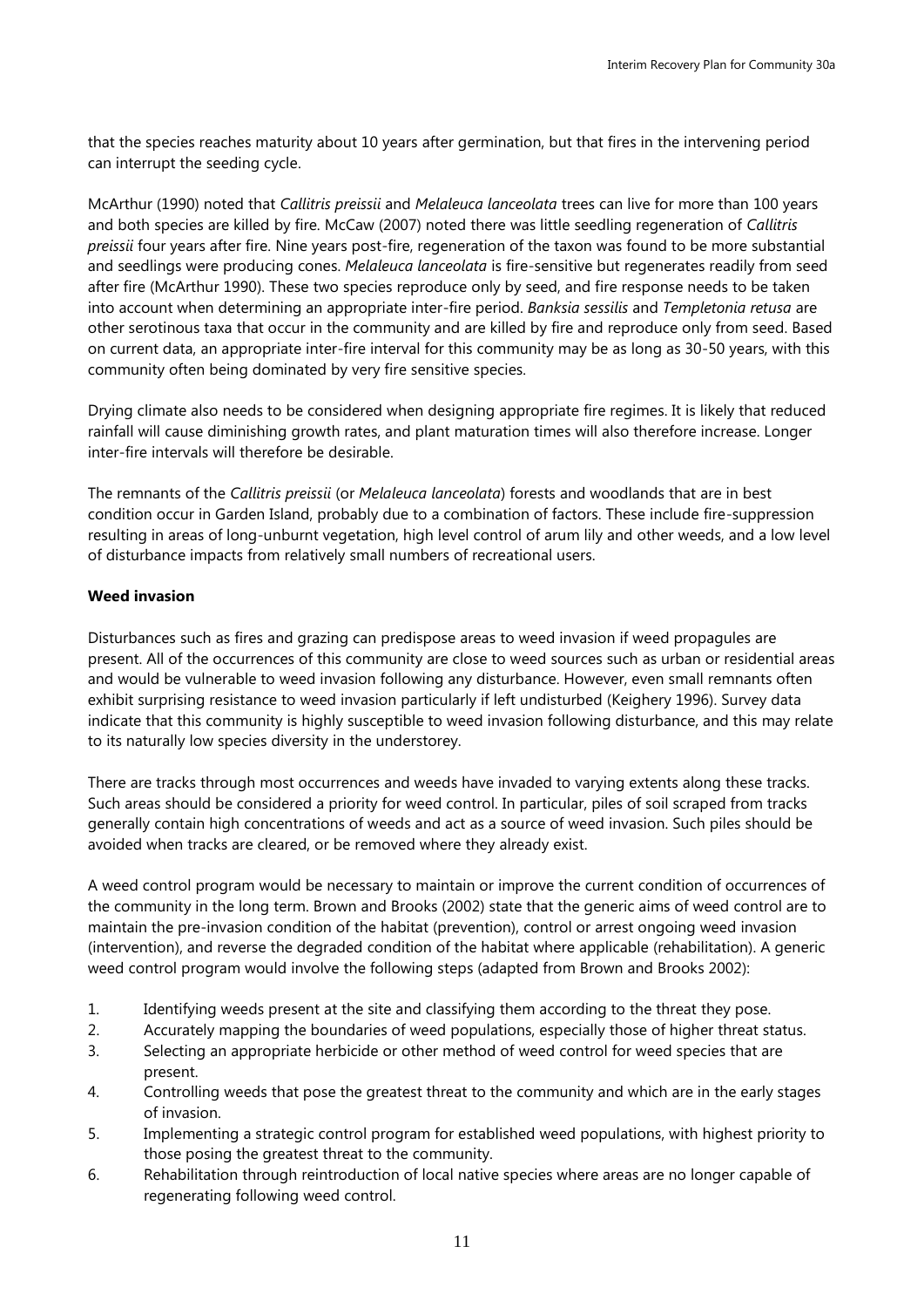Woodman Point and Peppermint Grove occurrences in particular, have high levels of weed invasion.

The most significant weeds in the community include arum lily, ink weed and thistle on Garden Island and grassy weeds, bridal creeper, dune onion weed, *Chamelaucium* (Geraldton wax) and Japanese pepper in other locations.

## **Hydrological changes**

The Quindalup dunes on which most occurrences occur, comprise of sands made from shell fragments (calcium carbonate) that make the sands alkaline. These shell fragments dissolve and move down the profile and are deposited as lime. The Quindalup dunes hold very little water and are only wet at the surface in heavy rain. The dunes are also extremely infertile and when cleared of native vegetation, are very easily eroded by winds.

The *Callitris* forests and woodlands are most likely to be at least partially, a groundwater dependent ecosystem (GDE) that relies on groundwater for survival. If extraction of groundwater or developments that may otherwise impact groundwater quality or levels are planned in areas near the community, the following issues should be considered:

- natural patterns of recharge should be maintained,
- minimise disruption to groundwater levels,
- seek to maintain groundwater quality.

There are only three bores listed in Department of Water's Groundwater Information System for which groundwater data applicable to this community were available, and it is likely that the location data are not very accurate. The data indicate that where bores are located close to or within occurrences of the community, that groundwater was generally within 0.1m to 30m of the natural ground surface when bores were drilled. This was based on three bores drilled on Garden Island and that are probably not useful in determining water levels for the whole community. Further field analysis of bores within this community and groundwater information is required to determine water levels and quality in this community.

Developments with potential to alter water quality or levels in the habitat of this community have potential to impact on the community. The marina development at Mangles Bay will result in encroachment of the coastal saline wedge near this community (EPA 2013). Monitoring of the salinity and vegetation response in this community may provide opportunities for determining threshold levels of tolerance of the community to groundwater salinity.

Salinity levels of around 500 -1000 milligrams per litre total dissolved salts (mg/L TDS) have been recorded for the superficial aquifers where the community mostly occurs (Davidson 1995). Levels between 1000 - 1500 mg/L TDS were recorded for occurrence 2 (Peppermint Grove) adjacent to the Swan River. Values of TDS less than 1500 mg/L are considered fresh water.

## **Grazing**

Grazing of plant communities causes alterations to species composition by the selective removal of edible species and the introduction and encouragement of weeds by the addition of dung, and through trampling and general disturbance. Keighery *et al*. (1997) note that grazing by tammars on Garden Island, by quokkas on Rottnest and by exotic herbivores can significantly impact regeneration of *Callitris preissii*. They also note that grazing and clearing account for loss of extensive stands of *Callitris preissii* but that there is no evidence of these forests extending beyond the Coogee-Cottesloe area and Garden Island.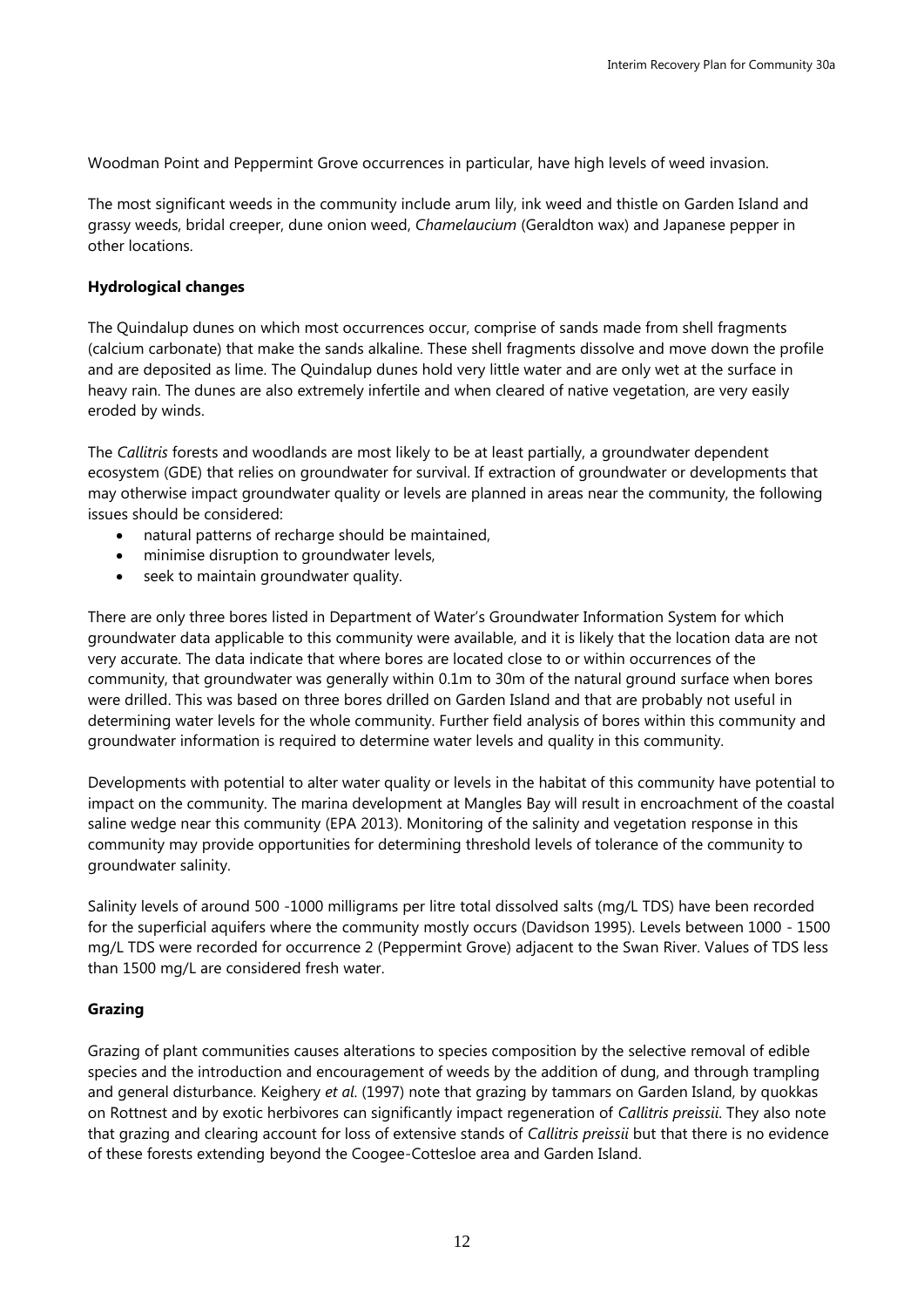Shedley (2007) notes that regeneration of *Callitris preissii* and *Melaleuca lanceolata* on Rottnest Island was largely prevented by overgrazing by quokkas during the 1930s to 1950s. Exclosure experiments have shown few seedlings of *Melaleuca* or *Callitris* can survive large populations of native grazers such as quokkas, and that grazing by native animals such as tammars or quokkas after fire may have greater impact on vegetation than fire.

Rottnest Island was historically covered with dense woodland and forests of *Callitris preissii*, *Melaleuca lanceolata* and *Pittosporum ligustrifolium*, with little understorey. A series of alternative states related to fire and grazing history were identified on Rottnest Island by Winn (2007). These are:

- *Callitris preissii – Melaleuca lanceolata* woodland dominates when hot fires occur with an inter-fire interval of at least 10 years, and the level of post-fire grazing by quokkas is limited
- *Acacia rostellifera* closed scrub occurs with a minimum eight year inter-fire interval, and limited post-fire quokka grazing.
- *Acanthocarpus preissii/ Austrostipa flavescens* heath dominates under high level grazing by quokkas.

Attempts at restoration of the *Callitris preissii/Melaleuca lanceolata* woodlands on Rottnest Island were historically not very successful due to high fire frequency, with *Callitris preissii* being the most fire-sensitive of the tree species on the island. Winn (2007) notes that in addition to an appropriate inter-fire interval, that regeneration of the woodlands required at least eight years reduced grazing pressure through fencing from quokkas to ensure successful regeneration.

## **Disease and Parasites**

The fungus *Armillaria luteobubalina* has been found associated with dead or dying *Callitris preissii* (McArthur 1990). The fungus can essentially occur anywhere hardwoods are found growing. *Armillaria* commonly infects stressed trees that have been weakened by [insects,](http://en.wikipedia.org/wiki/Insect) other [pathogens](http://en.wikipedia.org/wiki/Pathogen) and/or climate stresses.

The parasitic mistletoe *Amyema melaleucae* is known to parasitise *Melaleuca lanceolata* (McArthur 1990), but has not been found to adversely affect the host.

The fungal disease myrtle rust (*Puccinia psidii s.l. syn. Uredo rangelii*) has the potential to infect many members of the family Myrtaceae. It was first detected in 2010 in a commercial nursery in eastern Australia. Rust spores can be dispersed by wind, honey bees, contaminated clothing, infected plant material and insect movement and have the potential to spread into south Western Australia. *Melaleuca lanceolata* is one of the dominant trees in the community, and, along with a suite of other Myrtaceae species that occur in the community (see Appendix 3) are potentially vulnerable to the infection if it is introduced into this State.

## **1.5 Important occurrences**

Occurrences that are in best condition, provide for representation of the community across its geographic range and that can be managed for conservation and/or with conservation included in their purpose are considered critical to the survival of this community. Garden Island occurrences (3-41) are considered the most important occurrences as they are in best condition, cover relatively large areas and are subject to the lowest level of recreational impacts, fires and weed invasion (see Keighery *et al*. 1997). Other important occurrences include mainland coastal areas as follows: Woodman Point (occurrences 1, 42, 43, 45), Campbell Barracks (Occurrences 49, 50), Trigg Bushland (occurrence 48) as they are the largest remaining areas in best condition in coastal sites.

## **1.6 Affected interests**

Occurrences of the community are located on land managed by Parks and Wildlife, other government agencies (Main Roads WA, Department of Defence, Department of Transport, Department of Sport and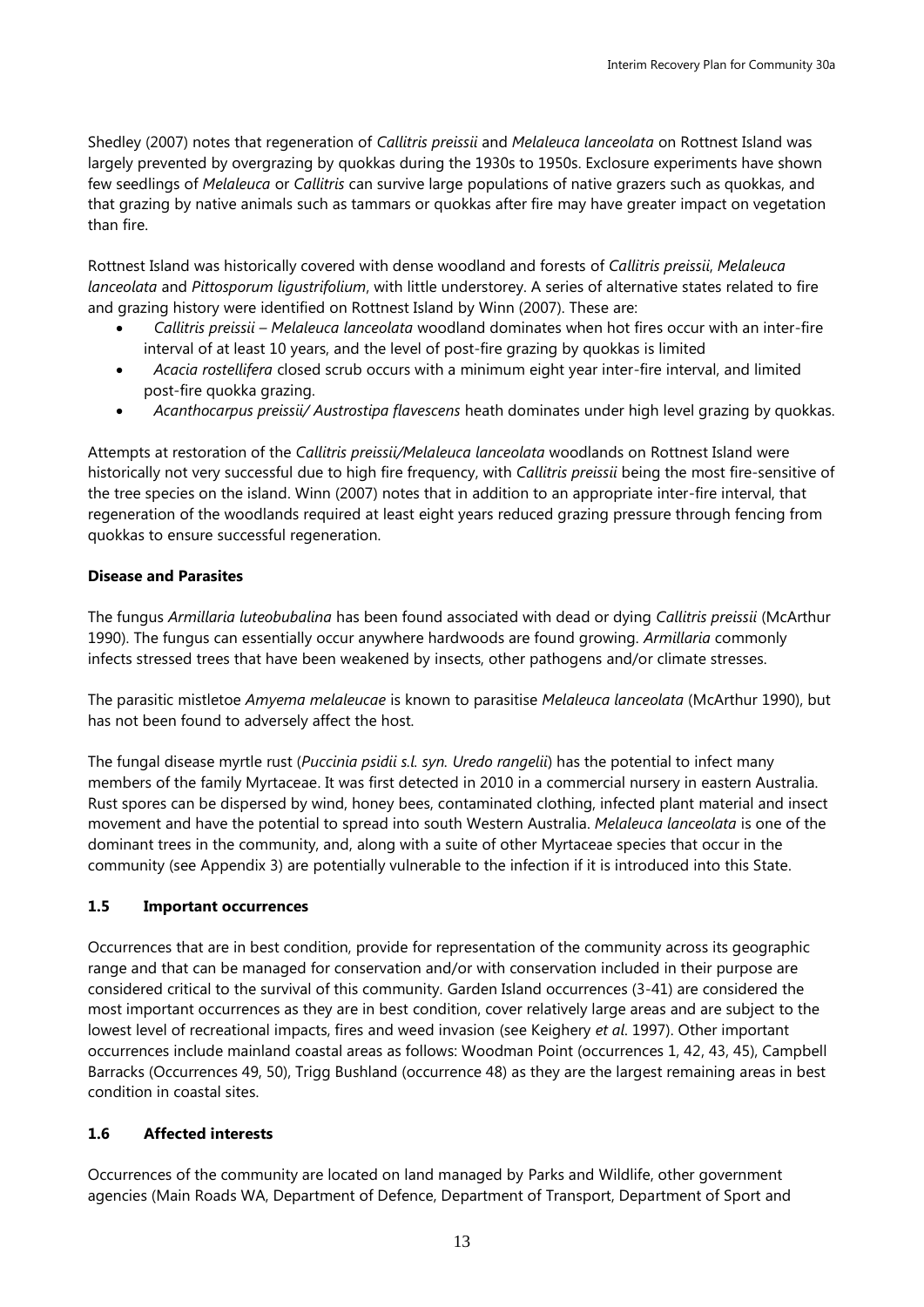Recreation, Department of Regional Development and Lands, Fremantle Port Authority, Swan River Trust and Rottnest Island Authority), local government authorities (Shire of Peppermint Grove, Town of Claremont, Town of Swanbourne, City of Stirling, City of Cockburn) and private land holders may be affected by actions in this plan, in particular where land is not managed by the Department of Parks and Wildlife.

## **1.7 Indigenous interests**

The South West Aboriginal Land and Sea Council (SWALSC), an umbrella group, covers the areas considered in this plan. Appendix 2 identifies areas of the ecological community that contain sites that are known to have particular aboriginal significance. Action 2 identifies the intention to continue liaison with relevant groups, including indigenous groups.

## **1.8 Social and economic impacts and benefits**

Pedestrian access by means of formal walk trails has potential to allow the aesthetic values of the community to be appreciated without degrading the community, and this provides a social benefit. Where specific active recreational pursuits such as four wheel driving and motorbike riding are prevented through access control, this may be perceived as a social impact, however such access control also helps to prevent the continued degradation of the community and maintain other social benefits.

Occurrences may be threatened by proposals to clear for various developments or from hydrological change following clearing and development of adjacent land. Implementation of actions such as seeking to protect the hydrological processes in the adjacent community may be perceived to result in an impact on development.

## **1.9 Related biodiversity impacts and benefits**

Recovery actions implemented to improve the quality or security of the community are likely to improve the status of any species within the community and other associated vegetation types within managed areas of remnant vegetation. Three other TECs occur close to remnant vegetation containing this community and two declared rare flora have been identified as occurring within or adjacent to this community, but are considered unlikely to occur in this habitat. The Tammar wallaby (*Macropus eugenii),* Quokka *(Setonix brachyurus)* and Carpet python *(Morelia spilota imbricata)* are specially protected fauna that occur within some occurrences of this community. Threatened and priority species and communities that occur with or near the *Callitris preissii*  (or *Melaleuca lanceolata*) forests and woodlands are:

Coastal shrublands on shallow sands (community type 29a, priority 3) *Acacia* shrublands on taller dunes (community type 29b, priority 3) Stromatolite-like microbialite community on Lake Richmond (critically endangered) Sedgelands on Holocene dune swales (community type 19, critically endangered) Microbialites and microbial mats of coastal hypersaline lakes (Rottnest lakes, priority 1) *Caladenia harringtoniae* (declared rare flora) *Caladenia dorrienii* (declared rare flora) *Macropus eugenii* (priority 5) *Setonix brachyurus* (vulnerable) *Morelia spilota imbricata* (other specially protected fauna)

## **1.10 Term of plan**

The plan will operate from 2014 to 2019 but will remain in force until withdrawn or replaced. It is intended that, if the ecological community is still listed as threatened in Western Australia after five years, the need for further recovery actions and the need for an updated recovery plan will be evaluated by the recovery team.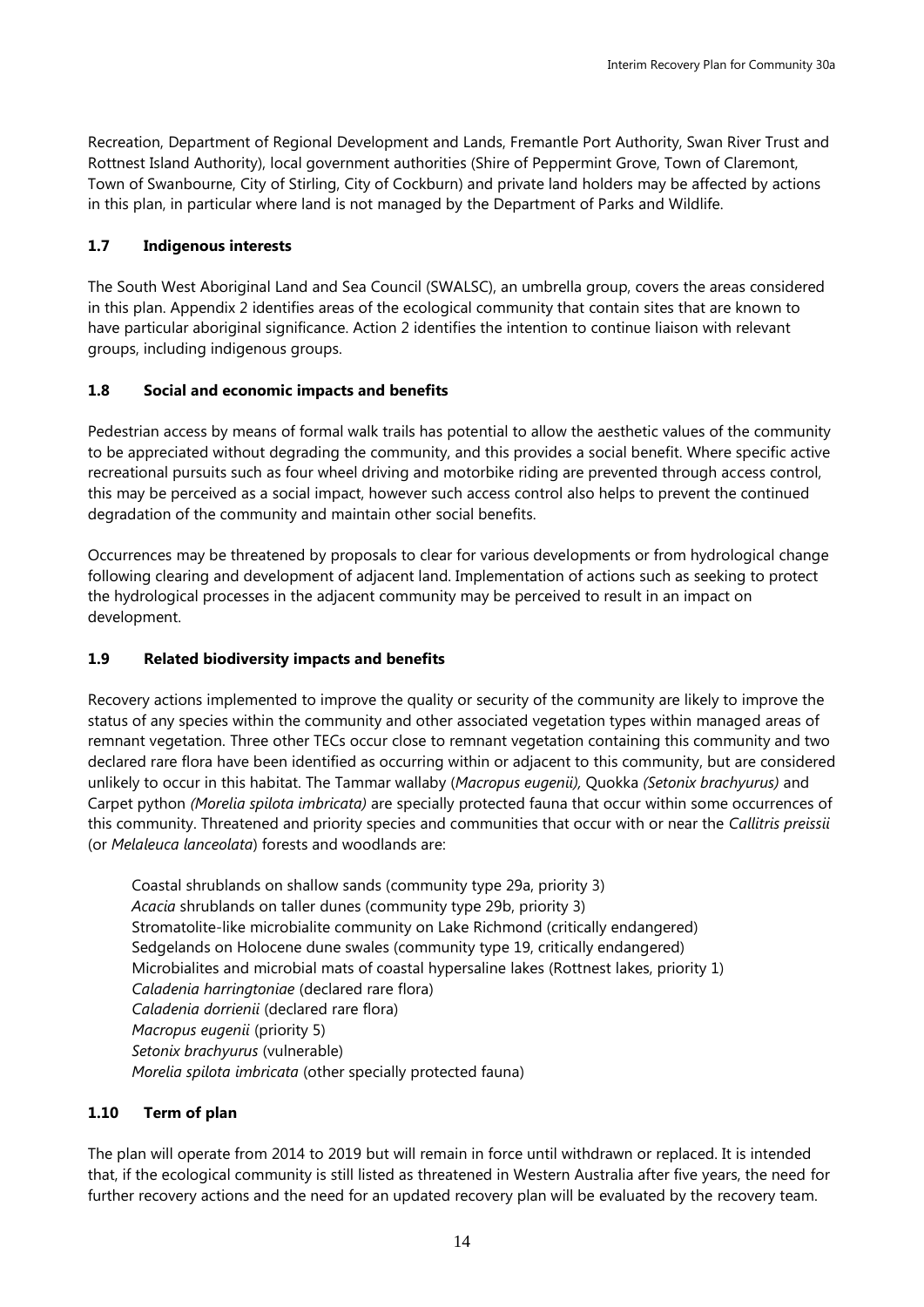## **1.11 Strategy for recovery**

To identify, and influence the management of the areas in which the community occurs, so maintaining natural biological and non biological attributes of the sites and the current area covered by the community.

To conduct appropriate research into the ecological characteristics of the community to develop further understanding about the management actions required to maintain or improve its condition.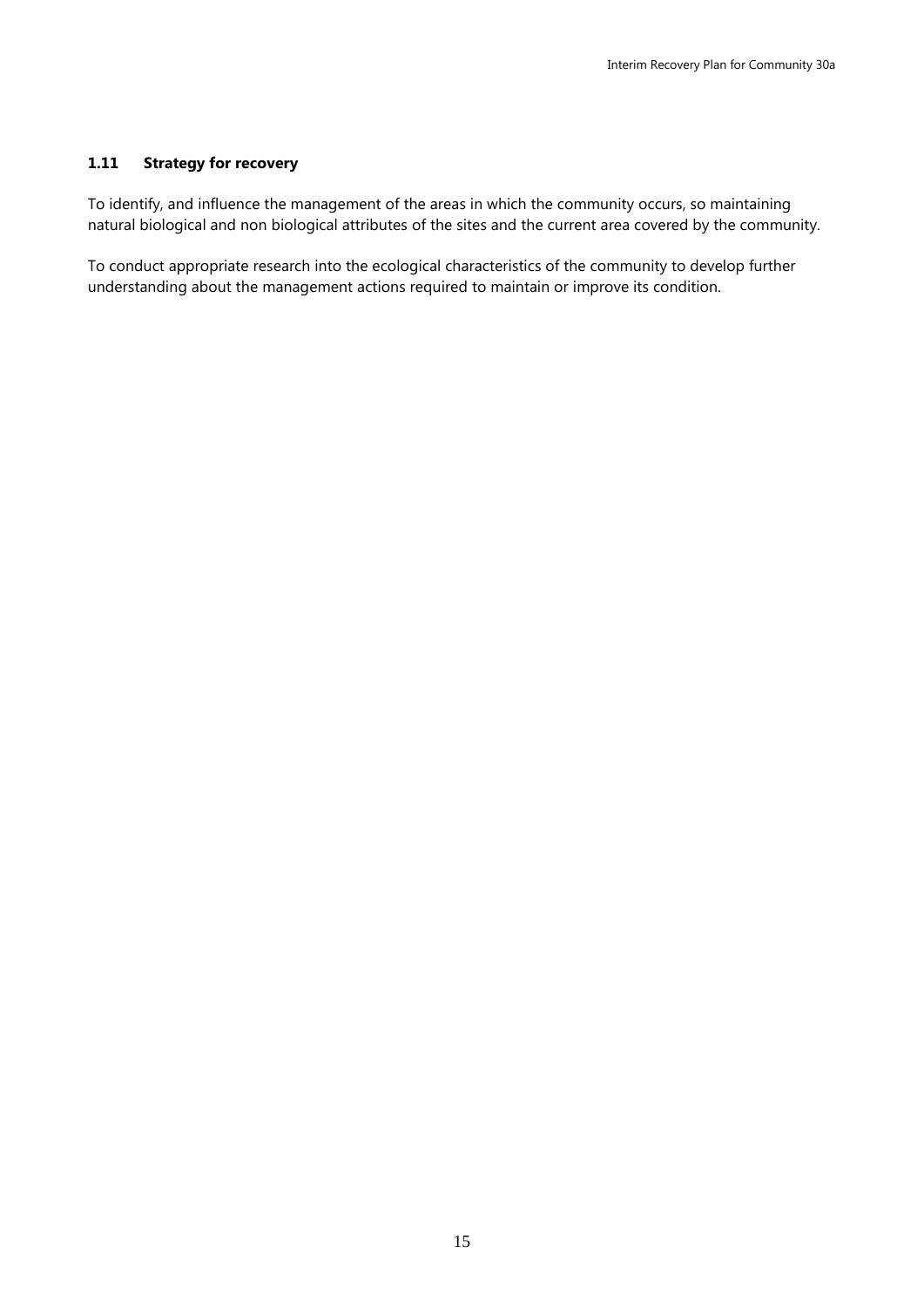

## **2.1 Objective**

To maintain or improve the overall condition of the community in the known locations and reduce the level of threat with the aim of ensuring it does not meet criteria for a higher threat rank.

## **2.2. Criteria for success**

- An increase in the number of occurrences of this community managed for conservation and/or with conservation included in the purpose.
- Representative areas of the community across its geographical range with condition rank maintained, or with improved condition rank (Bush Forever 2000 scales).
- 90% or more of the aerial extent of occurrences maintained at the same condition rank, or improved (Bush Forever 2000 scales).

## **2.3 Criteria for failure**

- Decline in condition rank of 10% or more of the area of the community.
- Failure to achieve an increase in the area managed for conservation.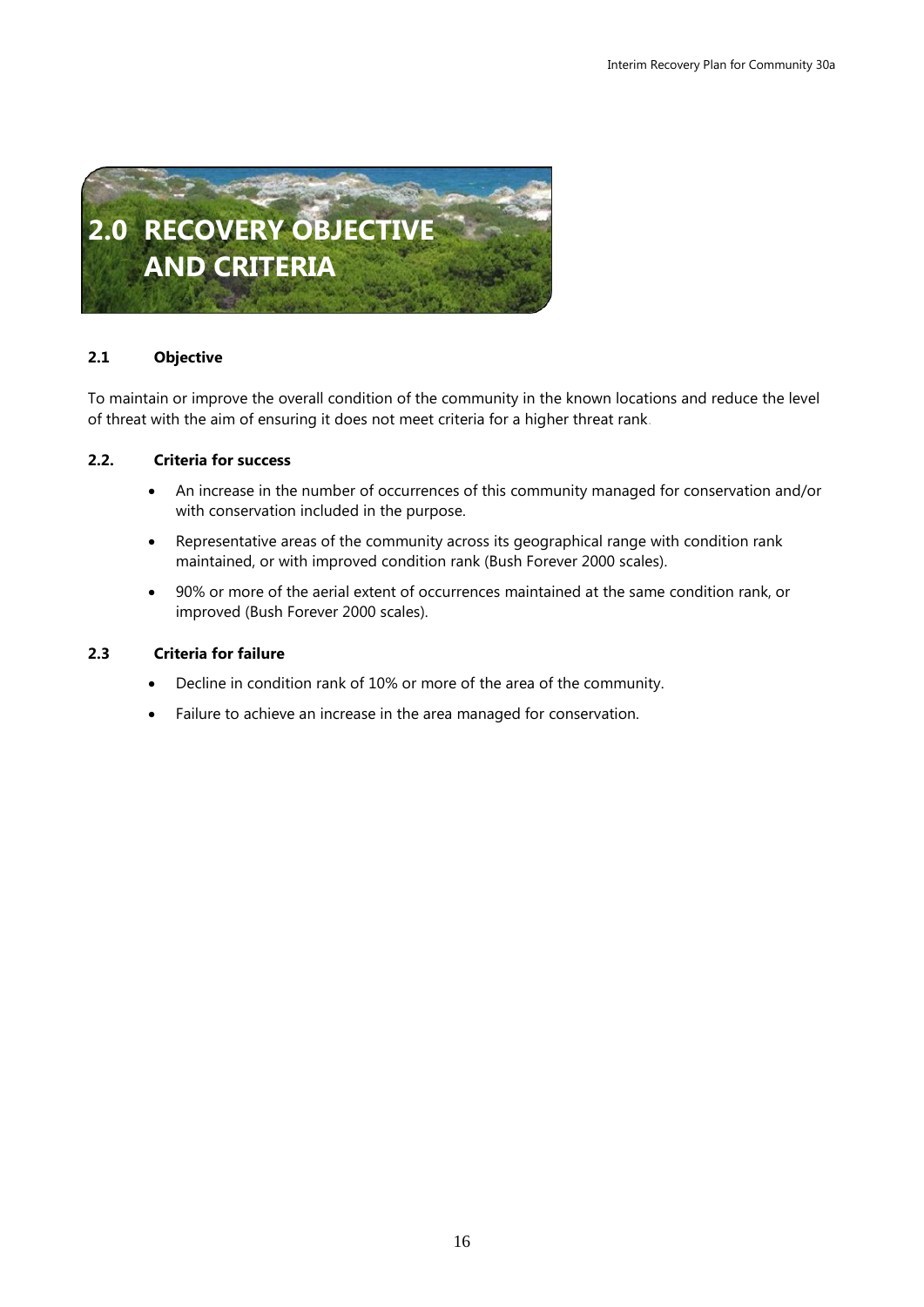

## **3.0 Completed Actions**

The following actions have been completed for the community since it was listed as threatened:

- All of the occurrences of the community have been mapped by Parks and Wildlife, and data stored on the corporate TEC database
- An article about the importance of the community was published in Landscope magazine in 2007
- Areas of the community that were historically burnt in Trigg bushland in 1993, 1998, 2000 and 2001 have been mapped.
- Parks and Wildlife installed ten quadrats on Garden Island in 2006, and two in Campbell Barracks in 2007 to determine floristic differences between this community and similar vegetation that does not contain *Callitris preissii* or *Melaleuca lanceolata*.
- Condition mapping and accurate boundary mapping were completed for occurrences of this community at Woodman Point in 2006 by Parks and Wildlife.
- Extensive weed control for arum lily (*Zantedeschia aethiopica*) was implemented in 2006 for occurrences 3-41 (Garden Island) by the Australian Government Department of Defence
- Australian Government Department of Defence undertook weed control by spraying and manually removal of *Zantedeschia aethiopica*, ink weed (*Phytolacca octandra*) and thistle (*Carduus* spp.) between the northern tip of Garden Island south to Gilbert Point road in 2011/2012.
- Condition assessment was completed by Parks and Wildlife for most occurrences in 2006 and in February 2012.
- Management plans have been developed for areas containing the TEC, as follows:
	- $\circ$  Department of Environment and Conservation (2010) is a management plan for an area that includes the Woodman Point occurrences
	- o Rottnest Island Authority (2009) is a management plan that covers the two occurrences on the island
	- o McArthur (1990) and Department of Defence (1980) outline management requirements for flora and fauna on Garden Island. McArthur (1990) outlines weed, grazing, fire, dune and rehabilitation requirements for vegetation management on the island.
	- o The City of Stirling (2002) has adopted a Greenplan that is a general strategy for conservation of bushlands that include Trigg Bushland.
	- o The Shire of Peppermint Grove adopted a riverside management strategy (Shire of Peppermint Grove 2006) to guide management of natural bushland including removal of exotic plantings, and plantings of native flora.

## **3.1 Recommended Recovery Actions**

## **1. Coordinate Recovery Actions**

The Swan Region Threatened Flora and Communities Recovery Team considers all threatened ecological communities and threatened flora in the Swan Region. This team will continue to assist Parks and Wildlife in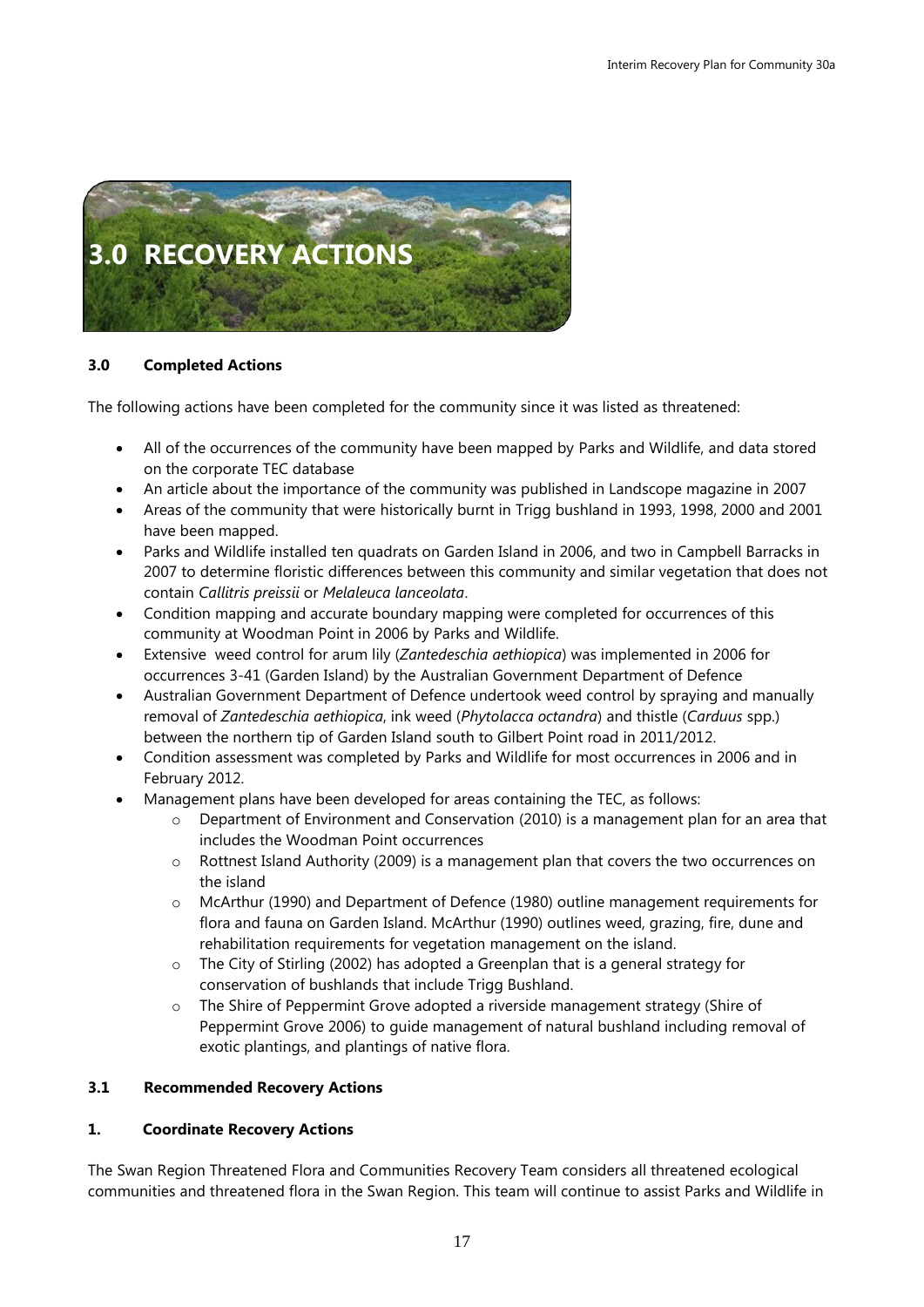coordinating recovery actions for the community and other threatened flora and TECs in their region. They will include information on progress in annual reports to the department's Corporate Executive and funding bodies.

| <b>Responsibility:</b>  | DPaW (Swan Region) with assistance from recovery team |
|-------------------------|-------------------------------------------------------|
| Cost:                   | $$2,000$ per year                                     |
| <b>Completion date:</b> | Ongoing                                               |

## **2. Continue liaison with land owners, land managers and other interested groups to implement recommendations**

Most of the occurrences of the community are managed by authorities other than Parks and Wildlife, or are privately owned. The involvement of the following relevant land managers, local community groups, and industry in the recovery of the community is therefore essential to the recovery process:

- Department of Defence
- Town of Claremont, Shire of Peppermint Grove, City of Stirling, City of Nedlands, City of Cockburn, City of Rockingham
- Swan River Trust
- Department of Regional Development and Lands
- Department of Transport
- Fremantle Port Authority
- Department of Sport and Recreation
- Rottnest Island Authority

Indigenous groups will also be consulted about relevant on-ground actions in this plan.

To prevent accidental destruction of the community, and gain public support for its conservation, information about the community will continue to be provided by local Parks and Wildlife staff to all stakeholders including landholders, and managers of land containing the community. This would include information from the TEC database, maps indicating the location of the community, and this recovery plan.

Parks and Wildlife staff will ensure regular liaison with landowners and managers of land that contains the community to ensure TEC information is up to date.

| <b>Responsibility:</b>  | DPAW (Swan Coastal District; Species and Communities Branch (SCB)) |
|-------------------------|--------------------------------------------------------------------|
| Cost:                   | \$4,000 pa for all liaison                                         |
| <b>Completion date:</b> | Ongoing                                                            |

## **3. Continue to monitor the extent and boundaries of occurrences**

To date many of the occurrences have been manually mapped or mapped using aerial photographs. Extent and boundary information will continue to be updated on the threatened ecological communities database.

| <b>Responsibility:</b>  | DPAW (Swan Coastal District and SCB) |
|-------------------------|--------------------------------------|
| Cost:                   | \$2,000 every third year             |
| <b>Completion date:</b> | Ongoing                              |

## **4. Encompass monitoring in an adaptive management framework**

It is likely that the most important factors that will influence the future health and persistence of remnants of the *Callitris preissii* (or *Melaleuca lanceolata*) forests and woodlands will be inter-fire intervals, post-fire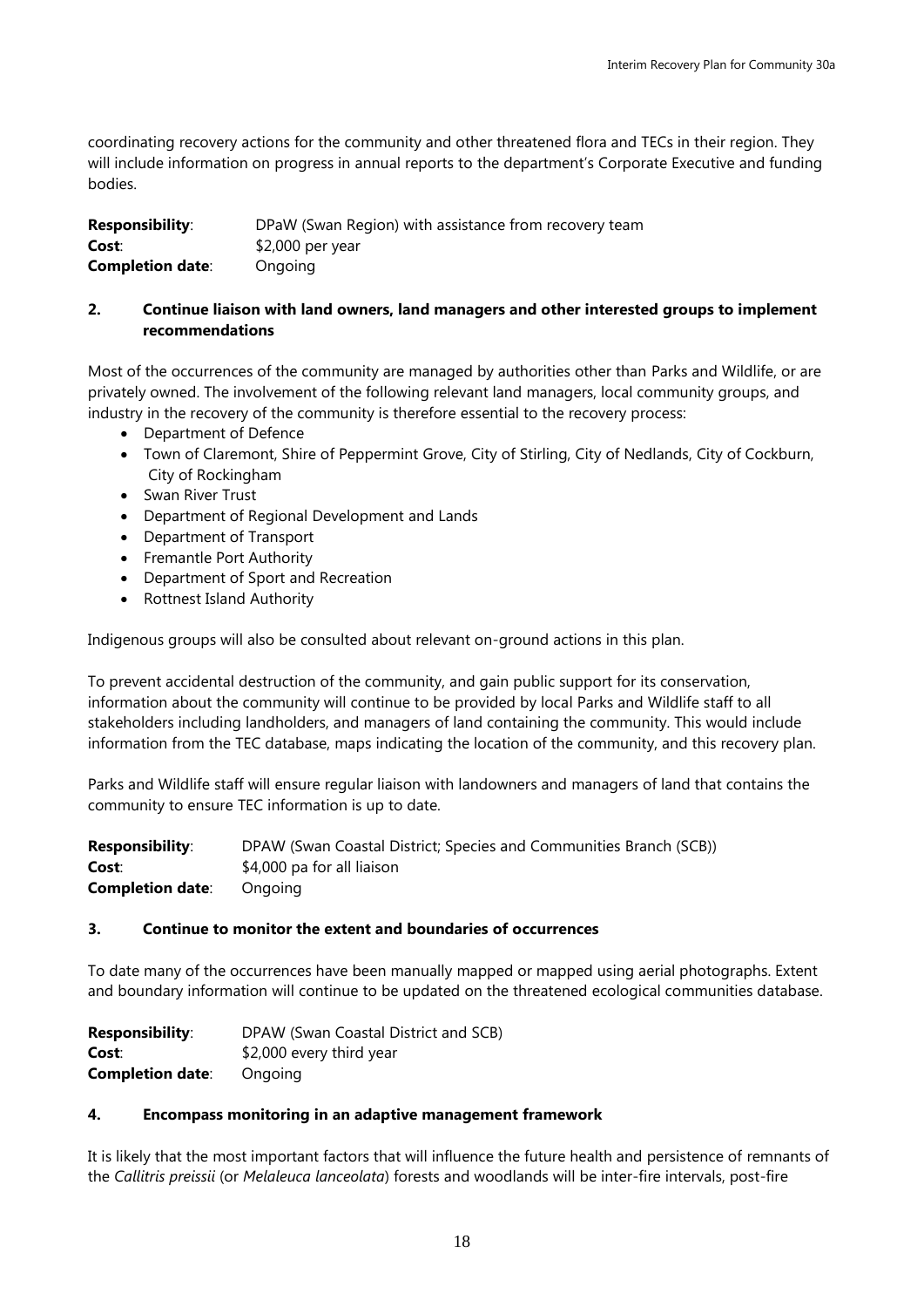grazing levels, and weed competition. Monitoring that is linked to the vegetation's responses to these pressures will therefore be most useful in guiding future management.

General monitoring established in the community includes success of weed control in the Garden Island occurrences, and monitoring programs established as part of the Management Plan for Woodman Point (Department of Environment and Conservation 2010). A consultant has been commissioned by the Department of Defence to assess populations of arum lily and major weed species on Garden Island. The survey has been undertaken by sampling grid-points throughout the entire island as part of the ongoing weed monitoring. This type of detailed monitoring is required to quantify the effects of on-ground management and to plan future management strategies.

Monitoring protocols will be based on those developed through the Resource Condition Monitoring project (eg Clarke 2009, and Brown and Clarke 2009). The monitoring will be linked to areas where active management or impacts are anticipated, so analysis of results can be incorporated to improve management of fire, hydrology, grazing by native or feral animals, weed invasion and other factors, as is recommended for an adaptive management framework.

A relatively small proportion of occurrences contain permanent quadrats (Gibson *et al.* 1994; DEP 1996; Parks and Wildlife unpublished data), with Occurrence 1 (MYWOODPT01), 42 to 47 (WOODP01, MYWOODPT03, PTPERON01, 02, MYWOODPT04 and ROTTNEST01, 02) and most locations with prefix 'MYGI' on Garden Island generally requiring quadrats. Where vegetation is in suitable condition, permanent quadrats should be established in these additional areas, utilising methods as described in Gibson *et al*. (1994). Data collected will include weed levels, plant species diversity and flora species composition. All native and weed species were recorded in quadrats that were previously established, but quantitative data that would provide information about density or cover for each species were not included in standard quadrat monitoring. Occurrences will be monitored every five years to provide information on composition, and condition. This information will be added to the TEC database.

Remote sensing data such as 'Vegetation Trend' from Landsat TM provides a coarse measure of change in vegetation cover. The interpretation of these data requires ground truthing as factors such as recovery from fire may not otherwise be evident. This remote sensing method may be suitable for some aspects of monitoring in future.

| <b>Responsibility:</b>  | DPaW (Swan Coastal District, SCB) |
|-------------------------|-----------------------------------|
| Cost:                   | \$5000 every fifth year           |
| <b>Completion date:</b> | Ongoing                           |

## **5. Map habitat critical to survival**

Although habitat critical to survival is described in Section 1, the areas as described have not yet been mapped and that will be done under this action. In particular this will include determining the area required to maintain hydrological processes in the community. If any additional occurrences are located, then this habitat will also be determined and mapped for these locations.

| <b>Responsibility:</b>  | DPaW (SCB, Swan Coastal District) |
|-------------------------|-----------------------------------|
| Cost:                   | \$5,000 in year 3                 |
| <b>Completion date:</b> | Year 3                            |

## **6. Develop and implement fire management strategy**

Extensive analysis of historical loss, and success of regeneration programs for the *Callitris preissii* (or *Melaleuca lanceolata*) forests and woodlands on Rottnest Island by Winn (2007) indicate that inter-fire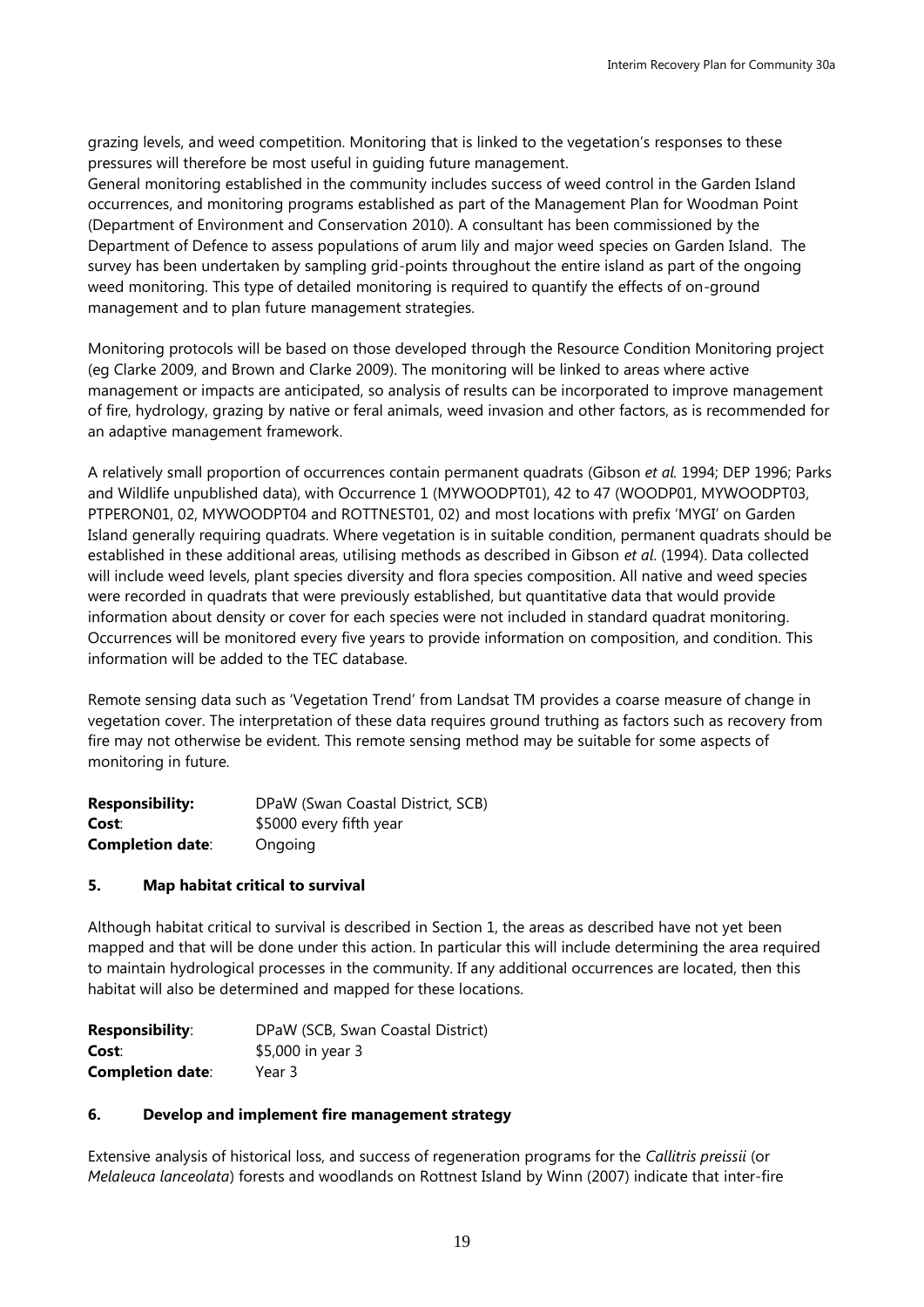intervals and grazing levels have historically had a very significant influence on persistence of natural areas of these woodlands, and on success of regeneration programs.

Burrows (2008) recommended fire regimes should be determined based on vital attributes, a diversity of frequency, season and intensity, and provide for habitat diversity and a fine-grain mosaic of habitats. Both *Callitris preissii* and *Melaleuca lanceolata* have a juvenile period of at least 10 years, and regenerate following fire. The juvenile periods are, however, likely to vary according to habitat and climate. Based on a ten year juvenile period for *Callitris preissii* and *Melaleuca lanceolata* it is recommended that a minimum inter-fire interval of 20 years ( ie twice the juvenile period of the slowest maturing species) should be implemented in the community, and this should be applied in a variety of seasons, and intensities. The outcomes of implementation of a particular regime on the composition and structure of the community should be quantitatively monitored and results and data analysis incorporated into an adaptive management framework. Fire history maps also need to be developed for occurrences of the community, and updated annually.

An example of an appropriate fire regime would be to burn 60-80% of an occurrence in a low intensity spring burn, about 20 years following previous fire. This should be interspersed with much longer inter-fire intervals such as 3-4 times the juvenile period of the slowest maturing species, which is 30-40 years in the case of *Callitris preissii* and *Melaleuca lanceolata*.

Occurrences 3-41 (Garden Island) are currently managed in a no burn regime that has not seen fire since 1956 and the TEC maintains good condition under that regime. Although positive results from reasonably long-term fire exclusion are indicated in the Garden Island occurrences, it is unlikely that fire could successfully be excluded for such lengthy periods in mainland occurrences due to the frequency of bushfires in bushland with easy access close to human population centres.

Maintenance of existing firebreaks is appropriate where firebreaks are already constructed, unless maintenance is likely to cause spread or intensification of disease or otherwise degrade the community. Careful use of herbicides is the preferred method of maintenance of firebreaks to minimise soil movement and risk of disease spread or intensification in the community. No new firebreaks should be constructed in intact vegetation in occurrences. Local Parks and Wildlife staff will be involved in planning fire break construction and maintenance for the community.

Fire management or response plans have been developed for some occurrences (Occurrences 3-41 Garden Island). Fire fighting authorities need to recognise the importance of not constructing new tracks during their operations, including during bushfires. The use of heavy machinery to create new fire breaks within the community should be avoided to avoid further degrading the community, and chemicals that may be toxic to the community should not be used.

A local Parks and Wildlife staff member will ideally be present during bushfires and controlled burns in remnants that contain occurrences of the community, to advise on protecting the conservation values of the community.

| <b>Responsibility:</b>  | DPaW (Swan Coastal District), in liaison with surrounding landholders |
|-------------------------|-----------------------------------------------------------------------|
| Cost:                   | \$7,000 pa                                                            |
| <b>Completion date:</b> | Ongoing                                                               |

## **7. Implement weed control, and replant where necessary**

Weed control plans will be developed for all areas of bushland that contain the community and will be based on information from weed mapping. Plans will identify the highest priority weeds that pose the greatest threat to the community in the early stages of invasion where possible (see Appendix 2).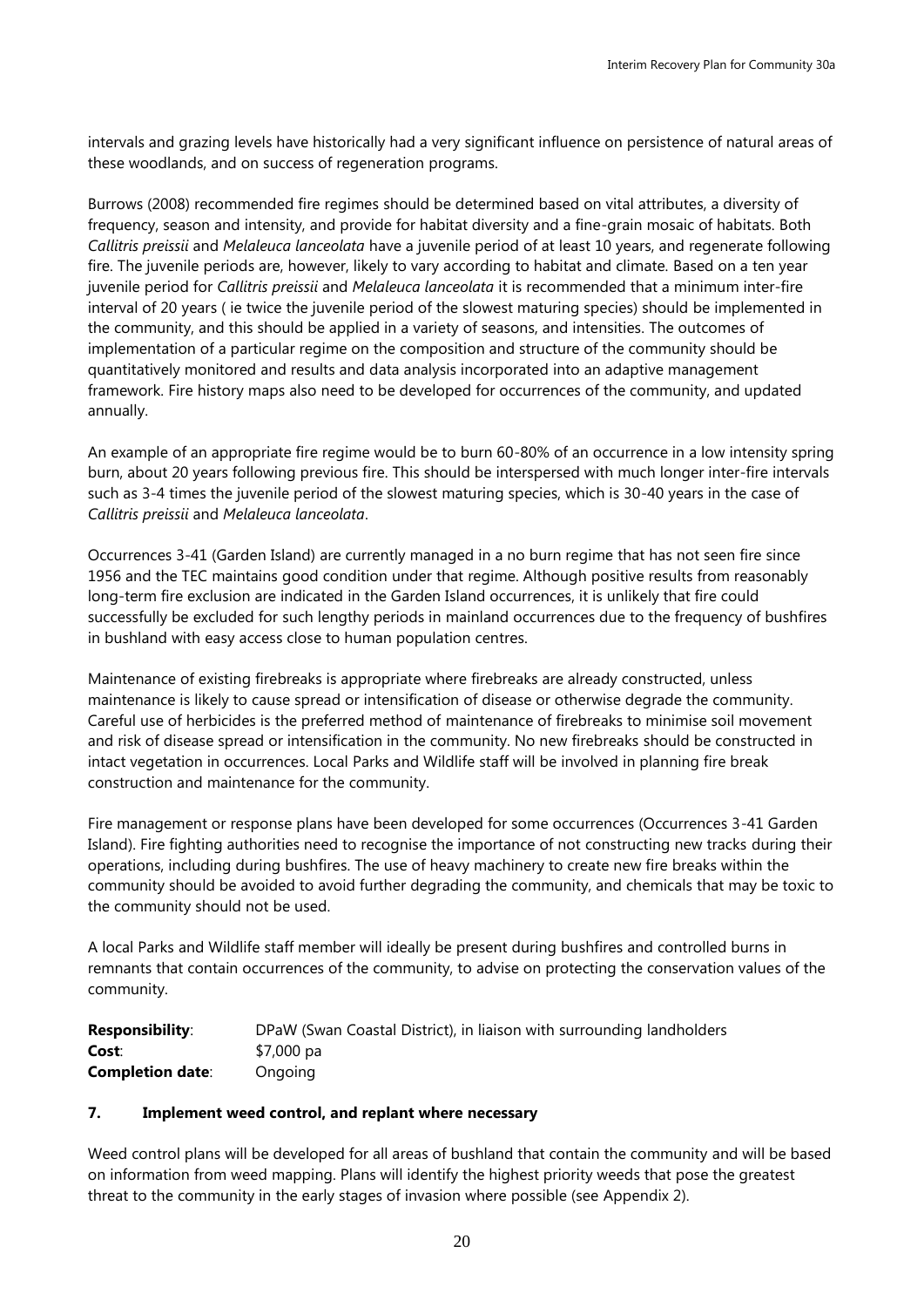Appropriate methods of weed control are found in Brown and Brooks (2002) and may include hand weeding or localised application of herbicide. The herb layer is an integral part of this plant community and care will need to be taken to minimise disturbance of native herbs in any weed control program.

Rehabilitation through reintroduction of local native species may be necessary if areas are no longer capable of regenerating following weed control. Piles of weed-contaminated soil in any occurrences should be removed and the areas replanted. Tracks excess to requirements should be left to revegetate naturally. Seed from the same occurrence should ideally be used for rehabilitation but this may not be practical where species richness of sites is depleted.

Highest priorities include maintenance of control of arum lily, ink weed and thistle on Garden Island and monitoring and control of these weeds and of other major weeds including bridal creeper, dune onion weed and grassy weeds that have potential for significant impacts in other locations as they are highly invasive.

| <b>Responsibility:</b>  | DPaW (Swan Coastal District) in consultation with landholders, land managers.        |
|-------------------------|--------------------------------------------------------------------------------------|
| Cost:                   | \$5,000 pa for weed control in all occurrences; rehabilitation requirements of other |
|                         | occurrences need to be determined                                                    |
| <b>Completion date:</b> | Ongoing                                                                              |

## **8. Determine the 'normal range' of groundwater levels and quality, and evaluate significant changes in relation to flora composition**

Historical and current data from bores within the community will be examined to determine trends in groundwater levels and quality for suitable bores in occurrences likely to be remote from most human induced changes, and in some in which hydrological change is suspected. This will provide a description of the normal range and fluctuation in water levels and quality, in the community's habitat. Data will be more indicative of tolerance levels if linked with future monitoring of the composition of the community.

| <b>Responsibility:</b>  | DPaW (Species and Communities Branch, Swan Coastal District) in consultation with |
|-------------------------|-----------------------------------------------------------------------------------|
|                         | landholders, land managers                                                        |
| Cost:                   | \$3,000 pa in years 2, 3 to investigate available data                            |
| <b>Completion date:</b> | Year 3                                                                            |

## **9. Seek to influence land management practices to minimise direct clearing and hydrological change**

Some occurrences of the community may be at risk from hydrological impact from adjacent developments, for example occurrence 44.

Parks and Wildlife will seek to influence the management of bushland that contains occurrences and adjacent lands that are likely to occur in areas that influence the hydrology such that groundwater and surface water processes are maintained within likely limits of tolerance. The limits of tolerance to change in groundwater levels and quality are not known and will only be determined through the application of an adaptive management framework that links monitoring of changes to water levels and quality to vegetation change.

Hydrology will be managed within an adaptive management framework, with detailed quantitative monitoring of floristic composition and structure linked to areas where there is likely to be significant hydrological change in terms of groundwater or surface water levels or quality.

Parks and Wildlife will continue to negotiate to seek minimal future clearing of the community.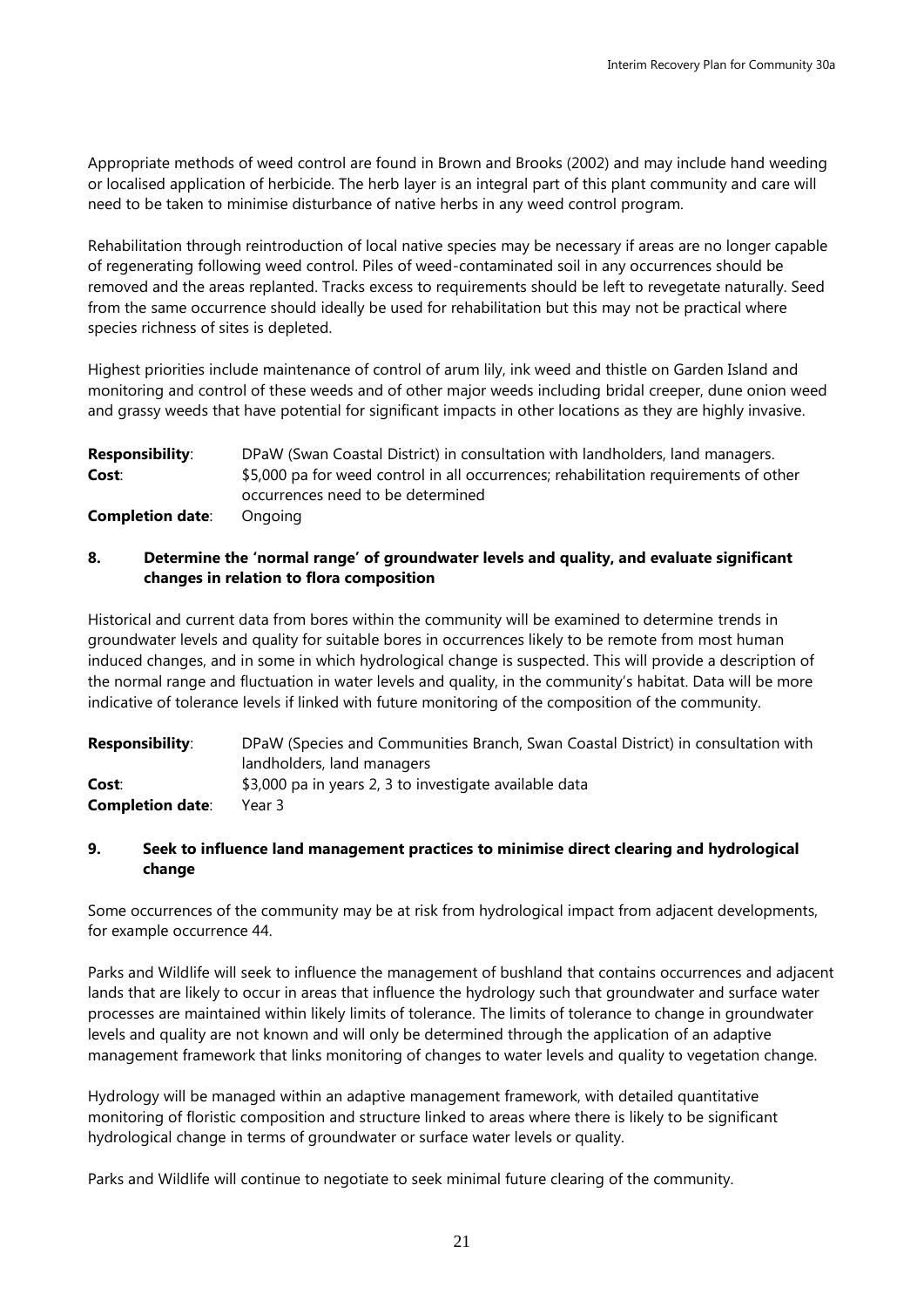| <b>Responsibility:</b>  | DPaW (Swan Coastal District, SCB); in liaison with Department of Water |
|-------------------------|------------------------------------------------------------------------|
| Cost:                   | \$1,000 pa                                                             |
| <b>Completion date:</b> | Onaoina                                                                |

## **10. Fence remnants that contain the community, where necessary**

Fencing may be necessary to prevent degradation where occurrences are in high usage areas. Occurrences 1, 42, 43 and 45 (Woodman's Point) occur near beach, camping and recreational areas which are currently impacted by crushing and trampling. Occurrences 46 and 47 (Rottnest Island) are impacted by visitors walking through the occurrences. Tracks used by four wheel motorbikes surround Occurrence 50 (Swan02, Swan02b). The requirement for, and feasibility of, fencing these areas needs to be assessed. Most occurrences are already fenced, and there is little evidence of broad-scale degradation of other occurrences as a result of uncontrolled vehicle access.

| <b>Responsibility:</b>  | DPaW (Swan Coastal District), landowners and managers |
|-------------------------|-------------------------------------------------------|
| Cost:                   | To be determined                                      |
| <b>Completion date:</b> | Year 2                                                |

## **11. Clarify the identity of additional potential occurrences**

The identity of the floristic community types of potential additional occurrences needs to be confirmed. Potential occurrences at Hillarys (Ern Halliday recreation camp) require further investigation as it is unclear whether *Callitris preissii* present has been planted. Statistical analyses of quadrat data for this particular site completed in 2013 indicate alignment with floristic community type 29a 'coastal shrublands on shallow sands', however, the *Callitris preissii* community links to the coastal shrublands type when it has suffered a level of degradation (G. Keighery personal communication).

**Responsibility:** DPaW (Swan Coastal and Albany Districts) **Cost:**  $$5,000$  in year 4 **Completion date:** Year 4

## **12. Develop management guidelines**

Up to date management guidelines are required for each major bushland area that contains the community. The management guidelines will include a weed map, weed control strategy, and a detailed fire management strategy, as described in other actions.

Parks and Wildlife will seek involvement in the cooperative preparation of guidelines for occurrences that include management considerations as listed in this plan if site-based management guidelines for areas that contain the *Callitris* community are not already being prepared or implemented.

Currently, there is no detailed management plan in place for the Swanbourne (Campbell Barracks) occurrences (occurrence 49 and 50).

| <b>Responsibility:</b>  | DPaW (Swan Coastal District), and land managers |
|-------------------------|-------------------------------------------------|
| Cost:                   | \$10,000 in year 3                              |
| <b>Completion date:</b> | Year $2, 3$                                     |

## **13. Seek long term protection of areas of the community**

If suitable areas that contain the community become available, Parks and Wildlife will negotiate to have the remnants that contain the community, and adequate buffer areas where required, protected through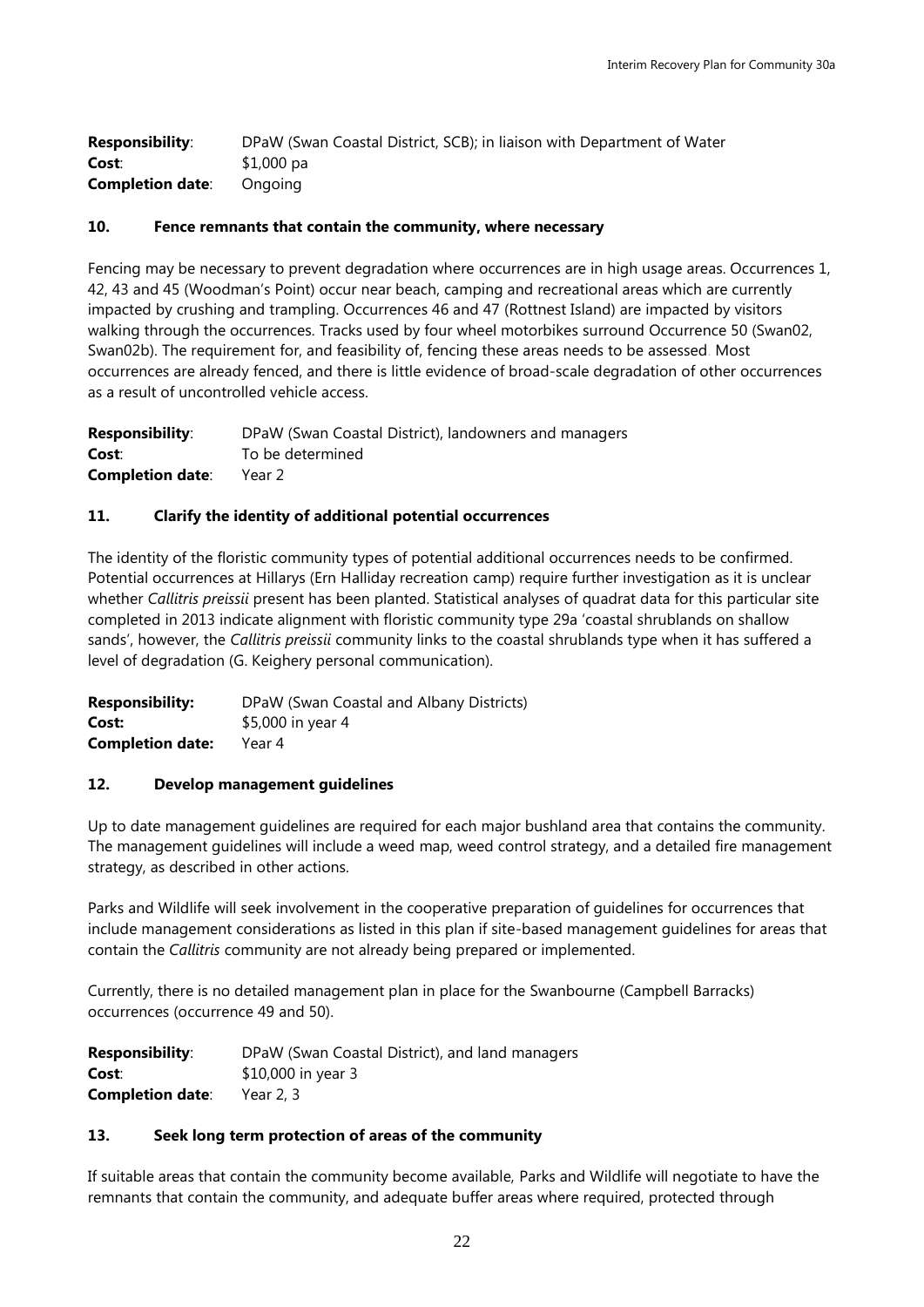perpetual protection agreements or reserved as conservation reserves vested with the Conservation Commission of WA.

This recommendation refers to Occurrence 43 and 45 at Woodman Point (MYWOODPT03, MYWOODPT04). In addition, if the Department of Defence discontinues their requirements for portions of Garden Island and/or Campbell Barracks then Parks and Wildlife will seek the transfer of the land for conservation purposes.

| <b>Responsibility:</b>  | DPaW (Land Unit; Swan Coastal District; SCB)          |
|-------------------------|-------------------------------------------------------|
| Cost:                   | Costs of liaison included as part of action 2         |
| <b>Completion date:</b> | To be determined - when land, and resources available |

#### **14. Report on success of management strategies**

Reporting will be part of annual reports prepared by the Recovery Team for the Department of Parks and Wildlife Corporate Executive, and will include results of analysis of monitoring within an adaptive management framework. A final report will be presented as part of the next review and update of the recovery plan, if deemed necessary.

| <b>Responsibility:</b>  | DPaW (Swan Coastal District; SCB) |
|-------------------------|-----------------------------------|
| Cost:                   | $$3,000$ pa                       |
| <b>Completion date:</b> | Year 5                            |

| <b>Recovery Action</b>                                             | Year 1     | Year 2     | Year 3     | Year <sub>4</sub> | Year 5     |
|--------------------------------------------------------------------|------------|------------|------------|-------------------|------------|
| Coordinate recovery actions                                        | 2,000      | 2,000      | 2,000      | 2,000             | 2,000      |
| Continue liaison to implement recommendations                      | 4,000      | 4,000      | 4,000      | 4,000             | 4,000      |
| Continue to monitor extent and boundaries                          | 2,000      |            |            | 2,000             |            |
| Encompass monitoring in adaptive management framework              | 5,000      |            |            |                   |            |
| Map habitat critical to survival                                   |            |            | 5,000      |                   |            |
| Develop and implement fire management strategy                     | 7,000      | 7,000      | 7,000      | 7,000             | 7,000      |
| Implement weed control                                             | 5,000      | 5,000      | 5,000      | 5,000             | 5,000      |
| Determine 'normal range' of groundwater levels, quality            |            | 3,000      | 3,000      |                   |            |
| Seek to influence land management practices to manage<br>hydrology | 1,000      | 1,000      | 1,000      | 1,000             | 1,000      |
| Fence remnants that contain the community                          | TBD        | TBD        | TBD        | TBD               | <b>TBD</b> |
| Clarify the identity of additional potential occurrences           |            |            |            | 5,000             |            |
| Develop management guidelines                                      |            |            | 10,000     |                   |            |
| Seek long term protection of areas of the community                | <b>TBD</b> | <b>TBD</b> | <b>TBD</b> | <b>TBD</b>        | <b>TBD</b> |
| Report on success of management strategies                         | 3,000      | 3,000      | 3,000      | 3,000             | 3,000      |
| Total                                                              | 29,000     | 25,000     | 40,000     | 29,000            | 22,000     |

#### **Table 3: Summary of costs for each recovery action**

TBD: to be determined

**Total of all costs over five years: \$ 145,000** (not including uncosted actions)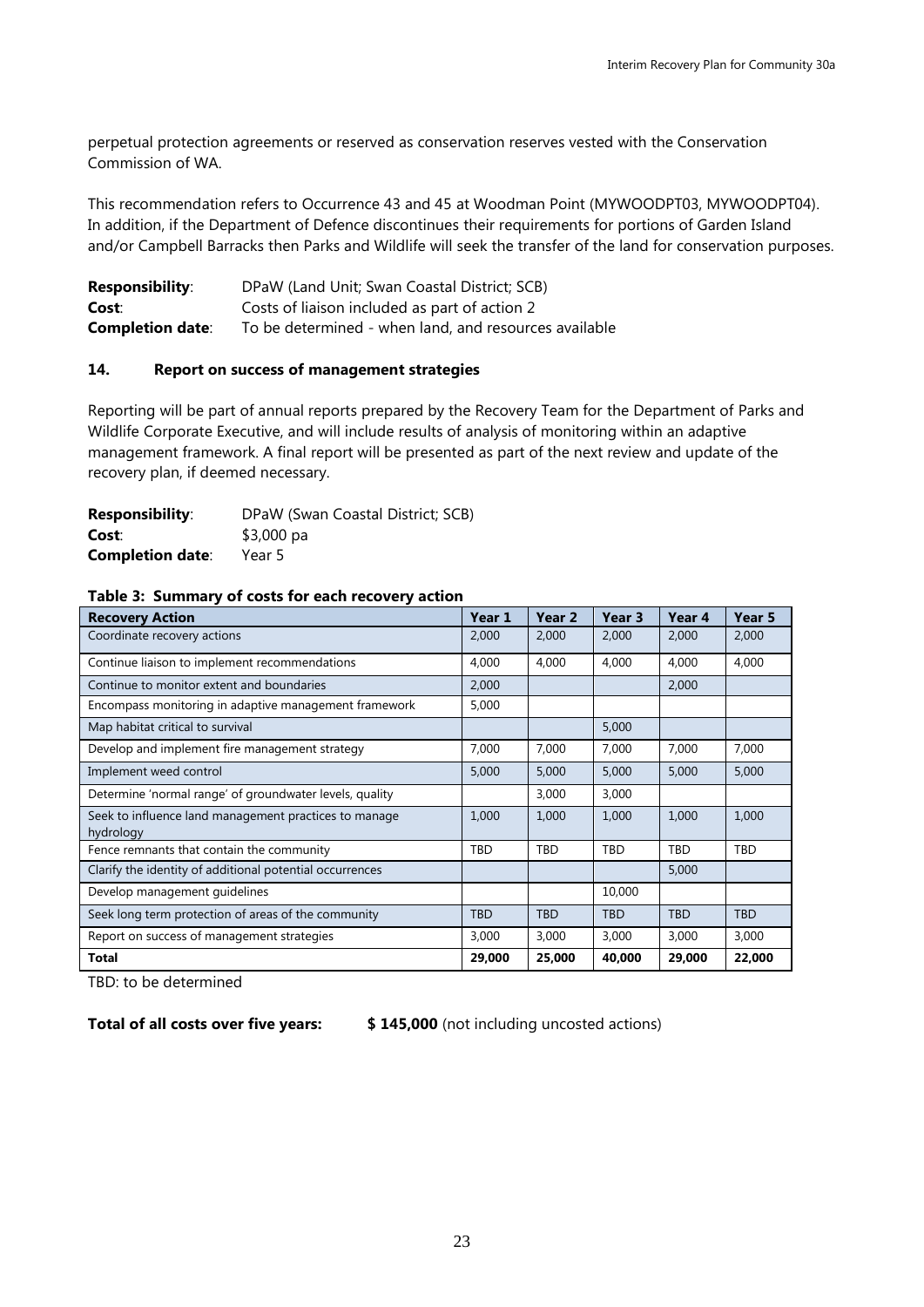

Abbott, I. and Burrows, N. (eds) (2003)*. Fire in ecosystems of south-west Western Australia: impacts and management.* Bachhuys Publishers, Leiden, Netherlands.

Barrett, S., Comer, S., McQuiod, N., Porter, M., Tiller, C. and Utber, D. (2009). Identification and Conservation of Fire Sensitive Ecosystems and Species of the South Coast Natural Resource Management Region. Department of Environment and Conservation, South Coast NRM. Albany, Western Australia.

Brown, K. and Brooks, K. (2002) *Bushland weeds; a practical guide to their management*. Environmental Weeds Action Network (Inc), Western Australia.

Brown, K. and Clarke, V. (2009). Weed control within Brixton Street Wetlands Herb Rich Shrublands in Clay Pans (FCT 8) Threatened Ecological Community. Unpublished report prepared for Significant Native Species and Ecological Communities – Resource Condition Monitoring Project. Department of Environment and Conservation, Perth.

Burrows N.D. (2008). Linking fire ecology and fire management in south-west Australian forest landscapes. *Forest Ecology and Management*. 255: 2394–2406.

Burrows N.D., Wardell-Johnston, G. and Ward, G. (2008). Post fire juvenile periods of plants in south-west Australian forests and implications for fire management. *Journal of the Royal Society of Western Australia*. 91: 163-174.

City of Stirling (2002). Greenplan 2. A strategy for the conservation of urban bushlands to promote biodiversity. City of Stirling, Perth, Western Australia.

Clarke, V. (2009). Monitoring the impacts of fire and *Phytophthora* within the shallow soil plant communities of the Mt Lindesay Threatened Ecological Community, Denmark WA. Unpublished report prepared for Significant Native Species and Ecological Communities – Resource Condition Monitoring Project. Department of Environment and Conservation, Perth.

Churchward, H.M. and McArthur, W.M. (1980). Landforms and Soils of the Darling System. In: *Atlas of Natural Resources, Darling System, Western Australia*. Perth, Pinjarra and Collie Sheets. Department of Conservation and Environment, Western Australia.

Davidson, W.A. (1995). *Hydrogeology and Groundwater Resources of the Perth Region, Western Australia*. Geological Survey of Western Australia. Bulletin 142. Perth, Western Australia.

Department of Defence (1980). Management Plan for Garden Island. Canberra.

Department of Environment and Conservation (2010). Woodman Point Regional Park management plan 2010. Management Plan number 64. Prepared for the Conservation Commission of Western Australia by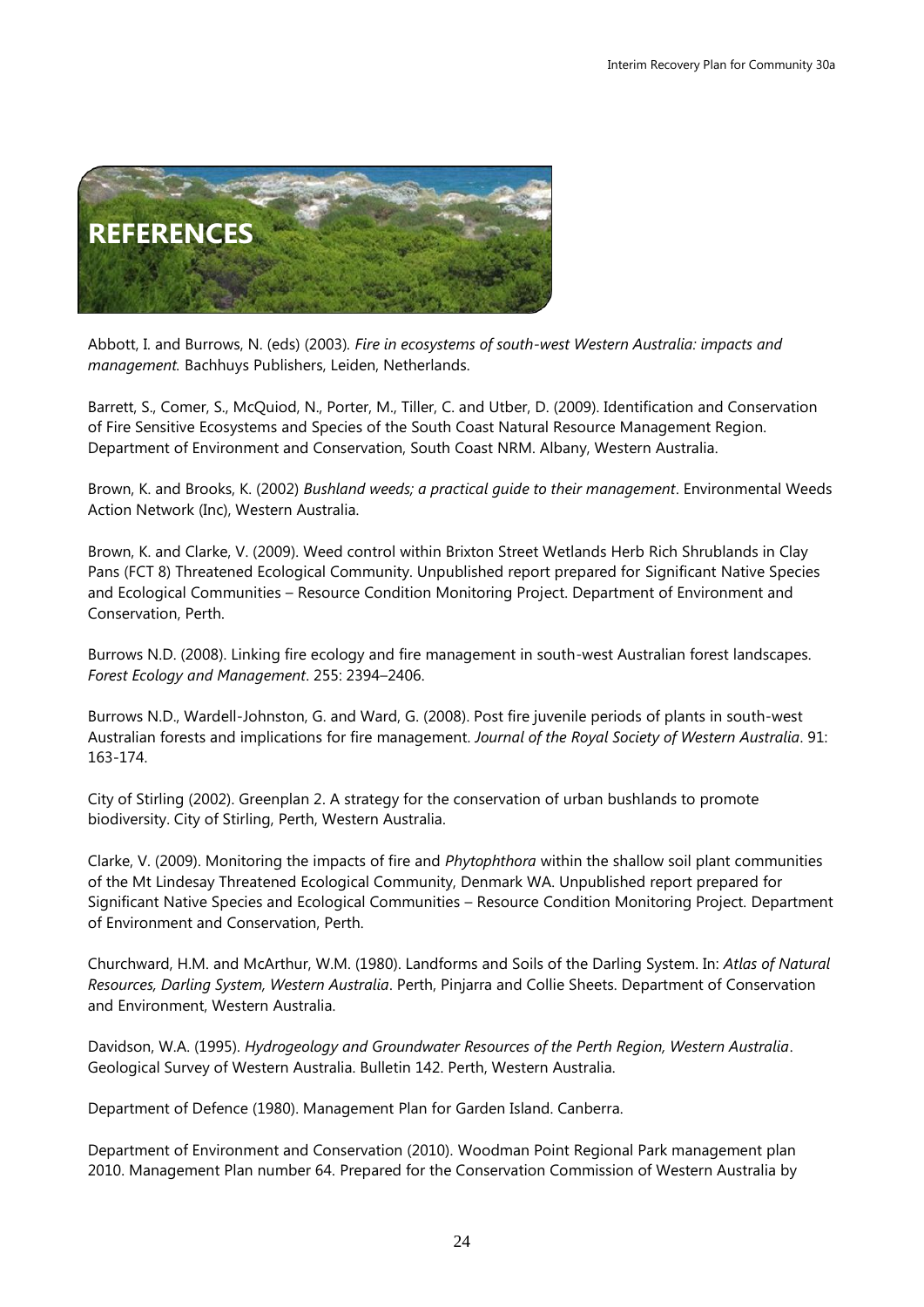Department of Environment and Conservation, Department of Sport and Recreation, Department of Transport and the City of Cockburn.

Department of Environmental Protection (1996). *System 6 update program unpublished site and area records and analysis*. Environmental Protection Authority, Perth, Western Australia.

EPA (2013). Report and recommendations of the Environmental Protection Authority. Report 1471; Mangles Bay Marina-Based Tourist Precinct Cranford Pty Ltd and Western Australian Land Authority. April 2013. Perth.

Gibson, N., Keighery, B., Keighery, G., Burbidge, A and Lyons, M. (1994*). A floristic survey of the Southern Swan Coastal Plain*. Unpublished report for the Australian Heritage Commission prepared by the Department of Conservation and Land Management and the Conservation Council of Western Australia (Inc.).

Government of Western Australia 2000. *Bush Forever*. Department of Environmental Protection, Perth.

Keighery, B. (1996). *Flora Information for Roadside Bush Protection Plans in the Shire of Serpentine - Jarrahdale*. Report prepared for the Roadside Care Volunteers. Perth, Western Australia.

Keighery, B, Gibson, N. and Keighery, G. (1997). The Regional Significance of the Flora and Vegetation of Garden Island. Paper presented at Environment and Energy Conference; Submarine Training and Support Centre Auditorium, HMAS Stirling, Garden Island 14-15April 1997. Royal Australian Navy.

Keighery. B. and Trudgen, M (1992). *Remnant Vegetation on the Alluvial Soils of the Eastern Side of the Swan Coastal Plain*. Unpublished report for Department of Conservation and Land Management, Australian Heritage Commission and Heritage Council of WA.

McArthur, W.M. (1990). The vegetation communities and some aspects of landscape management on Garden Island Western Australia. Report to Department of Defence, Canberra.

McCaw L. (2007). *Callitris in the woodlands and shrublands of southern Western Australia : ancient landscapes, contemporary issues : paper for presentation at the Australian and New Zealand Institutes of Foresters Conference, Coffs Harbour, 3-7 June 2007.* Department of Environment and Conservation, Manjimup. 9 p.

Pryde, J. (2007). *Endangered- Rottnest Island Pine Community.* Landscope, Vol 23.

Rottnest Island Authority (2009). Rottnest island Management Plan 2009-2014. Government of Western Australia, Perth.

Smith, M. G. (2010). *Declared Rare and Priority Flora List for Western Australia,* 25 March 2010. Department of Environment and Conservation, Kensington, W.A.

Shedley, E. (2007). Fire and Biodiversity Guidelines for the Avon Basin. Prepared for the Avon Catchment Council and Department of Environment and Conservation. Bridgetown, Western Australia.

Shire of Peppermint Grove (2006). Riverside Management Strategy. Perth, Western Australia.

Shedley, E. (2007). Fire and Biodiversity Guidelines for the Avon Basin. Consultant Report to the Avon Catchment Council and Department of Environment and Conservation, August 2007. Perth.

Winn, K.O. (2007). Developing a strategy for woodland restoration. An integrated approach to woodland restoration strategy development on Rottnest Island, Western Australia. PhD thesis presented to University of WA, School of Earth and Geographical Sciences. Perth.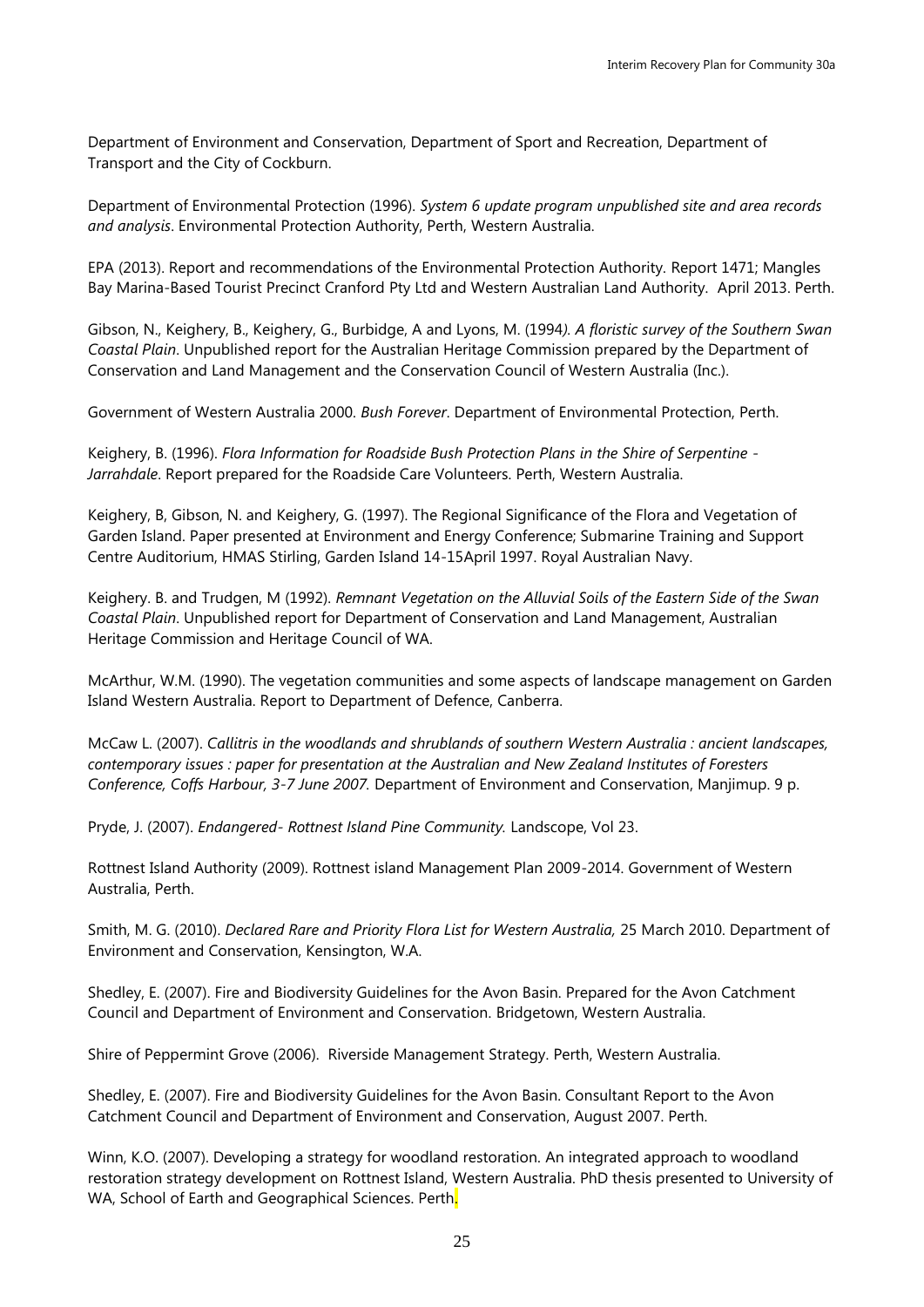

## **Extent, location and management of occurrences** (as listed in TEC database; see also Figure 1)

| <b>Occ. Number</b>               | <b>Location</b>       | <b>Land Owner/ Manager</b>                                                          | <b>Management</b><br>comments | <b>Estmtd</b><br>area<br>(ha)                  | <b>Comments</b>                               |
|----------------------------------|-----------------------|-------------------------------------------------------------------------------------|-------------------------------|------------------------------------------------|-----------------------------------------------|
| Occurrence 1<br>(MYWOODPT0<br>1) | Lot 58 on Plan 14758  |                                                                                     | 5.56                          | <b>Bush Forever</b><br>Site; Woodman<br>Point, |                                               |
|                                  | Lot 58 on Plan 14758  | Department of Regional Development<br>and Lands                                     |                               |                                                | Coogee/Munster                                |
|                                  | Crown Reserve 49218   | WA Department of Transport                                                          | Recreation                    |                                                | Woodman Point<br><b>Regional Park</b>         |
|                                  | Lot 51 on Plan 14756  | Department of Regional Development<br>and Lands                                     |                               |                                                |                                               |
|                                  | Lot 52 on Plan 14756  | Department of Regional Development<br>and Lands                                     |                               |                                                |                                               |
|                                  | Lot 50 on Plan 147579 | Department of Regional Development<br>and Lands                                     |                               |                                                |                                               |
|                                  | Crown Reserve 41158   | Fremantle Port Authority                                                            | Navigation Aid                |                                                |                                               |
|                                  | Lot 55 on Plan 14756  | Department of Regional Development<br>and Lands                                     | Marina                        |                                                |                                               |
|                                  | Crown Reserve 49220   | Department of Regional Development<br>and Lands                                     |                               |                                                |                                               |
|                                  | Lot 500 on Plan 56133 | Department of Parks and Wildlife<br>(DPAW), Conservation Commission of<br>WA (CCWA) | Conservation,<br>Park         |                                                |                                               |
|                                  | Lot 52 on Plan 14756  | Department of Regional Development<br>and Lands                                     |                               |                                                |                                               |
|                                  | Crown Reserve 49220   | DPAW, CCWA                                                                          | Conservation,<br>Park         |                                                |                                               |
| Occurrence 2<br>(PEPGR01, 02)    | Crown Reserve 25423   | Town of Claremont                                                                   | Recreation                    | 3.15                                           | <b>Bush Forever</b><br>Site; Peppermint       |
|                                  | Crown Reserve 48325   | Swan River Trust                                                                    | Landscape<br>Protection       |                                                | Grove Foreshore                               |
|                                  | Road Reserve          |                                                                                     |                               |                                                |                                               |
|                                  | Crown Reserve 17113   | Management Order Shire of<br>Peppermint Grove                                       | Recreation                    |                                                |                                               |
|                                  | Crown Reserve 17113   | Management Order Shire of<br>Peppermint Grove                                       | Recreation                    |                                                |                                               |
| Occurrence 3<br>(MYGI01)         | Lot 9 on Plan 226190  | Australian Government Department of<br>Defence                                      | Naval Base                    | 0.85                                           | <b>Bush Forever</b><br>Site; Garden<br>Island |
| Occurrence 4<br>(MYGI02)         | Cocloc9               | Australian Government Department of<br>Defence                                      | Naval Base                    | 1.26                                           | <b>Bush Forever</b><br>Site; Garden<br>Island |
| Occurrence 5<br>(MYGI03)         | Lot 9 on Plan 226190  | Australian Government Department of<br>Defence                                      | Naval Base                    | 16.19                                          | <b>Bush Forever</b><br>Site; Garden<br>Island |
|                                  | Cocloc9               | Australian Government Department of<br>Defence                                      | Naval Base                    |                                                |                                               |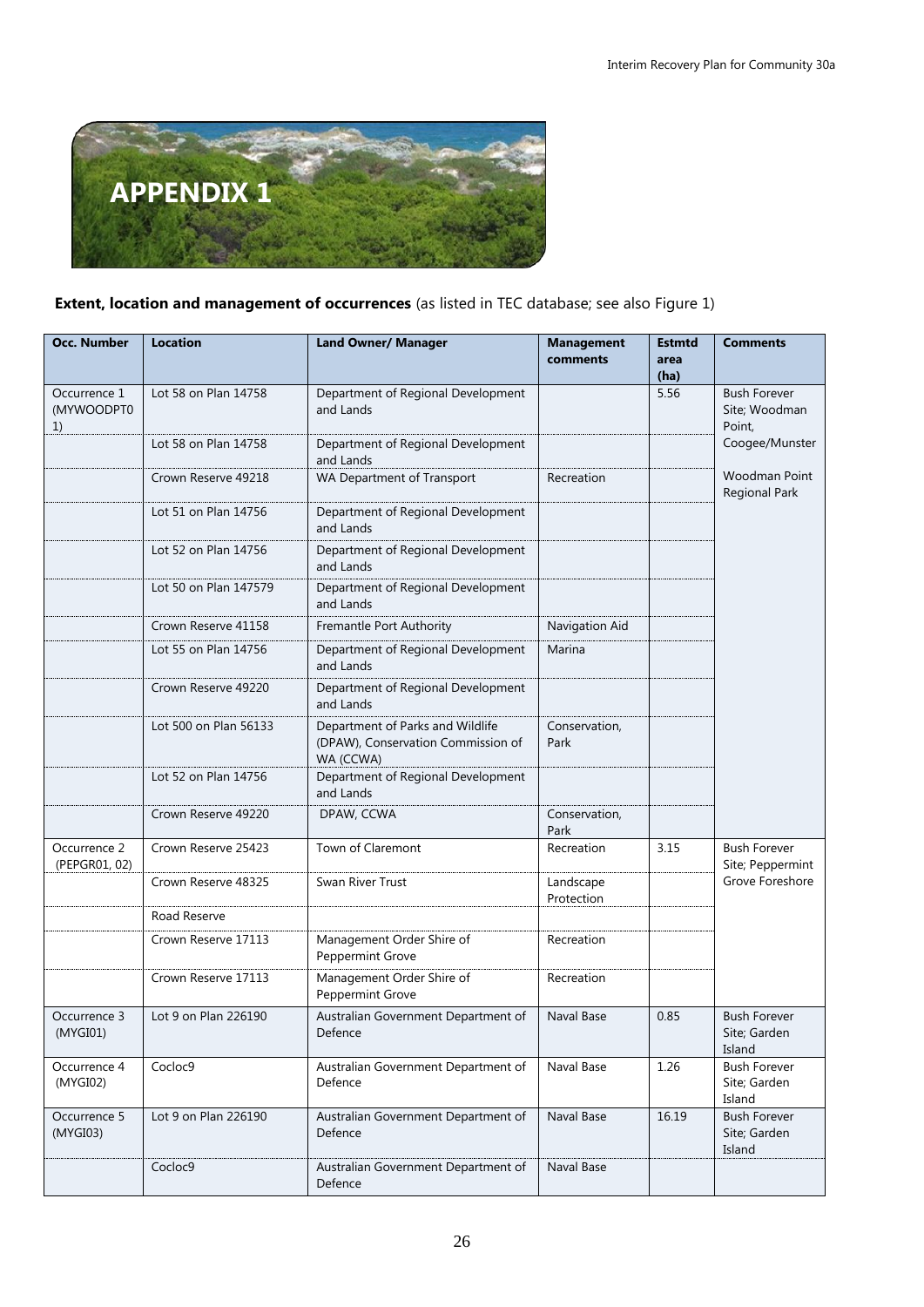| Occurrence 6<br>(MYGI04)             | Lot 9 on Plan 226190 | Australian Government Department of<br>Defence | Naval Base | 2.47  |                                                        |
|--------------------------------------|----------------------|------------------------------------------------|------------|-------|--------------------------------------------------------|
| Occurrence 7<br>(MYGI05)             | Lot 9 on Plan 226190 | Australian Government Department of<br>Defence | Naval Base | N/B   | Cleared                                                |
| Occurrence 8<br>(MYGI06)             | Cocloc9              | Australian Government Department of<br>Defence | Naval Base | N/B   | Cleared                                                |
| Occurrence 9<br>(MYGI07)             | Lot 9 on Plan 226190 | Australian Government Department of<br>Defence | Naval Base | N/B   | Cleared                                                |
| Occurrence 10<br>(MYGI08)            | Lot 9 on Plan 226190 | Australian Government Department of<br>Defence | Naval Base | N/B   | Cleared                                                |
| Occurrence 11<br>(MYGI09)            | Lot 9 on Plan 226190 | Australian Government Department of<br>Defence | Naval Base | 0.95  | <b>Bush Forever</b><br>Site; Garden<br>Island          |
| Occurrence 12<br>(MYGI10)            | Lot 9 on Plan 226190 | Australian Government Department of<br>Defence | Naval Base | 16.68 | <b>Bush Forever</b><br>Site; Garden<br>Island          |
| Occurrence 13<br>(MYGI11)            | Lot 9 on Plan 226190 | Australian Government Department of<br>Defence | Naval Base | N/B   | <b>Bush Forever</b><br>Site; Garden<br>Island, Cleared |
| Occurrence 14<br>(MYGI12)            | Lot 9 on Plan 226190 | Australian Government Department of<br>Defence | Naval Base | 1.71  | <b>Bush Forever</b><br>Site; Garden<br>Island          |
| Occurrence 15<br>(MYGI13)            | Lot 9 on Plan 226190 | Australian Government Department of<br>Defence | Naval Base | 0.78  | <b>Bush Forever</b><br>Site; Garden<br>Island          |
| Occurrence 16<br>(MYGI14)            | Lot 9 on Plan 226190 | Australian Government Department of<br>Defence | Naval Base | 1.8   | <b>Bush Forever</b><br>Site; Garden<br>Island          |
| Occurrence 17<br>(MYGI15)            | Lot 9 on Plan 226190 | Australian Government Department of<br>Defence | Naval Base | 7.99  | <b>Bush Forever</b><br>Site; Garden<br>Island          |
| Occurrence 18<br>(MYGI16)            | Lot 9 on Plan 226190 | Australian Government Department of<br>Defence | Naval Base | 4.29  | <b>Bush Forever</b><br>Site; Garden<br>Island          |
| Occurrence 19<br>(MYGI17, 19,<br>49) | Lot 9 on Plan 226190 | Australian Government Department of<br>Defence | Naval Base | 9.51  | <b>Bush Forever</b><br>Site; Garden<br>Island          |
| Occurrence 20<br>(MYGI18)            | Lot 9 on Plan 226190 | Australian Government Department of<br>Defence | Naval Base | 7.52  | <b>Bush Forever</b><br>Site; Garden<br>Island          |
| Occurrence 21<br>(MYGI20)            | Lot 9 on Plan 226190 | Australian Government Department of<br>Defence | Naval Base | 5.51  | <b>Bush Forever</b><br>Site; Garden<br>Island          |
| Occurrence 22<br>(MYGI21)            | Lot 9 on Plan 226190 | Australian Government Department of<br>Defence | Naval Base | 17.29 | <b>Bush Forever</b><br>Site; Garden<br>Island          |
| Occurrence 23<br>(MYGI22)            | Lot 9 on Plan 226190 | Australian Government Department of<br>Defence | Naval Base | 5.41  | <b>Bush Forever</b><br>Site; Garden<br>Island          |
| Occurrence 24<br>(MYGI23)            | Lot 9 on Plan 226190 | Australian Government Department of<br>Defence | Naval Base | 1.08  | <b>Bush Forever</b><br>Site; Garden<br>Island          |
| Occurrence 25<br>(MYGI24)            | Lot 9 on Plan 226190 | Australian Government Department of<br>Defence | Naval Base | 8.03  | <b>Bush Forever</b><br>Site; Garden<br>Island          |
| Occurrence 26<br>(MYGI25)            | Lot 9 on Plan 226190 | Australian Government Department of<br>Defence | Naval Base | 0.57  | <b>Bush Forever</b><br>Site; Garden<br>Island          |
| Occurrence 27<br>(GARD04)            | Lot 9 on Plan 226190 | Australian Government Department of<br>Defence | Naval Base | 3.5   | <b>Bush Forever</b><br>Site; Garden<br>Island          |
| Occurrence 28<br>(GARD09,            | Lot 9 on Plan 226190 | Australian Government Department of<br>Defence | Naval Base | 35.38 | <b>Bush Forever</b><br>Site; Garden                    |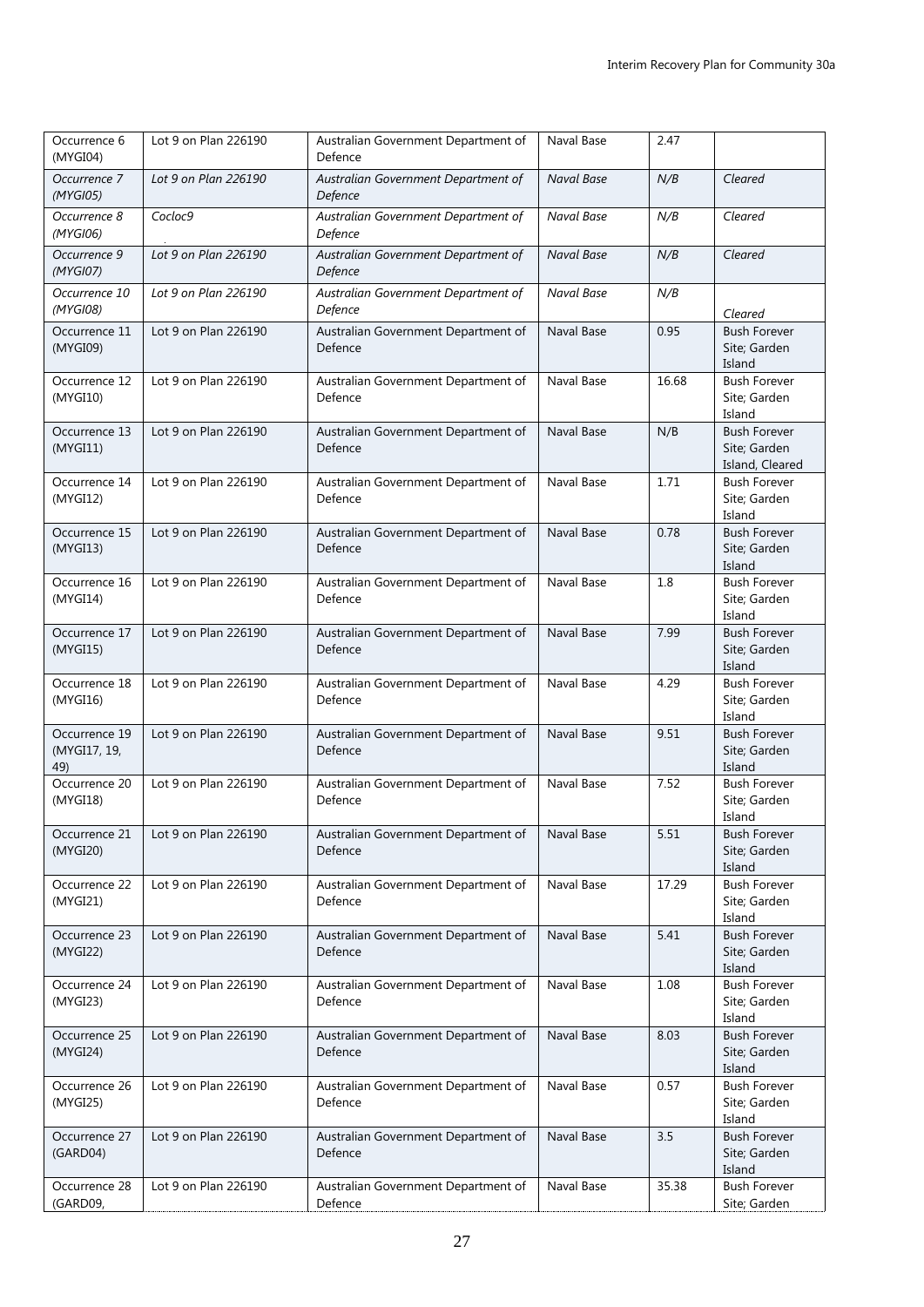| MYG27, 32,                                                         |                         |                                                                     |                                                           |        | Island                                        |  |
|--------------------------------------------------------------------|-------------------------|---------------------------------------------------------------------|-----------------------------------------------------------|--------|-----------------------------------------------|--|
| 36)                                                                | Cocloc9                 | Australian Government Department of<br>Defence                      | Naval Base                                                |        |                                               |  |
| Occurrence 29<br>(GARD06, 07,<br>MYG28, 29, 30,<br>31, 33, 34, 35) | Lot 9 on Plan 226190    | Australian Government Department of<br>Defence                      | Naval Base                                                | 79.57  | <b>Bush Forever</b><br>Site; Garden<br>Island |  |
| Occurrence 30<br>(GARD01, 03,<br>GI-01 PLOT)                       | Lot 9 on Plan 226190    | Australian Government Department of<br>Defence                      | Naval Base                                                | 196.38 | <b>Bush Forever</b><br>Site; Garden<br>Island |  |
| Occurrence 31<br>(MYGI38)                                          | Lot 9 on Plan 226190    | Australian Government Department of<br>Defence                      | Naval Base                                                | 4.97   | <b>Bush Forever</b><br>Site; Garden<br>Island |  |
| Occurrence 32<br>(MYGI39)                                          | Lot 9 on Plan 226190    | Australian Government Department of<br>Defence                      | Naval Base                                                | 5.34   | <b>Bush Forever</b><br>Site; Garden<br>Island |  |
| Occurrence 33<br>(MYGI40)                                          | Lot 9 on Plan 226190    | Australian Government Department of<br>Defence                      | Naval Base                                                | 2.21   | <b>Bush Forever</b><br>Site; Garden<br>Island |  |
| Occurrence 34<br>(MYGI41)                                          | Lot 9 on Plan 226190    | Australian Government Department of<br>Defence                      | Naval Base                                                | 5.31   | <b>Bush Forever</b><br>Site; Garden<br>Island |  |
| Occurrence 35<br>(MYGI42)                                          | Lot 9 on Plan 226190    | Australian Government Department of<br>Defence                      | Naval Base                                                | 1.72   | <b>Bush Forever</b><br>Site; Garden<br>Island |  |
| Occurrence 36<br>(MYGI43)                                          | Lot 9 on Plan 226190    | Australian Government Department of<br>Defence                      | Naval Base                                                | 0.97   | <b>Bush Forever</b><br>Site; Garden<br>Island |  |
| Occurrence 37<br>(MYGI44)                                          | Lot 9 on Plan 226190    | Australian Government Department of<br>Defence                      | Naval Base                                                | 1.51   | <b>Bush Forever</b><br>Site; Garden<br>Island |  |
| Occurrence 38<br>(MYGI45)                                          | Lot 9 on Plan 226190    | Australian Government Department of<br>Defence                      | Naval Base                                                | 6.18   | <b>Bush Forever</b><br>Site; Garden<br>Island |  |
| Occurrence 39<br>(MYGI46)                                          | Lot 9 on Plan 226190    | Australian Government Department of<br>Defence                      | Naval Base                                                | 0.82   | <b>Bush Forever</b><br>Site; Garden<br>Island |  |
| Occurrence 40<br>(MYGI47)                                          | Lot 9 on Plan 226190    | Australian Government Department of<br>Defence                      | Naval Base                                                | 0.74   | <b>Bush Forever</b><br>Site; Garden<br>Island |  |
| Occurrence 41<br>(MYGI48)                                          | Lot 9 on Plan 226190    | Australian Government Department of<br>Defence                      | Naval Base                                                | 1.94   | <b>Bush Forever</b><br>Site; Garden<br>Island |  |
|                                                                    | Cocloc9                 | Australian Government Department of<br>Defence                      | Naval Base                                                |        |                                               |  |
| Occurrence 42<br>(MYWOODPT0                                        | Lot 58 on Plan 14758    | Department of Regional Development<br>and Lands                     |                                                           | 103.37 | <b>Bush Forever</b><br>Site; Woodman          |  |
| 2, WOODP01)                                                        | Lot 50 on Plan 14757    | Department of Regional Development<br>and Lands                     |                                                           |        | Point,<br>Coogee/Munster                      |  |
|                                                                    | Lot 56 on Plan 14758    | Department of Regional Development<br>and Lands                     |                                                           |        | Woodman Point                                 |  |
|                                                                    | Lot 61 on Diagram 67078 | Department of Regional Development<br>and Lands                     |                                                           |        | Regional Park                                 |  |
|                                                                    | Crown Reserve 24306     | City of Cockburn                                                    | Recreation;<br>Amenities;<br>Reserve                      |        |                                               |  |
|                                                                    | Crown Reserve 42469     | DPaW, Executive Director of the<br>Department of Parks and Wildlife | Conservation;<br>Fauna;<br>Protection of<br>Flora; Marina |        |                                               |  |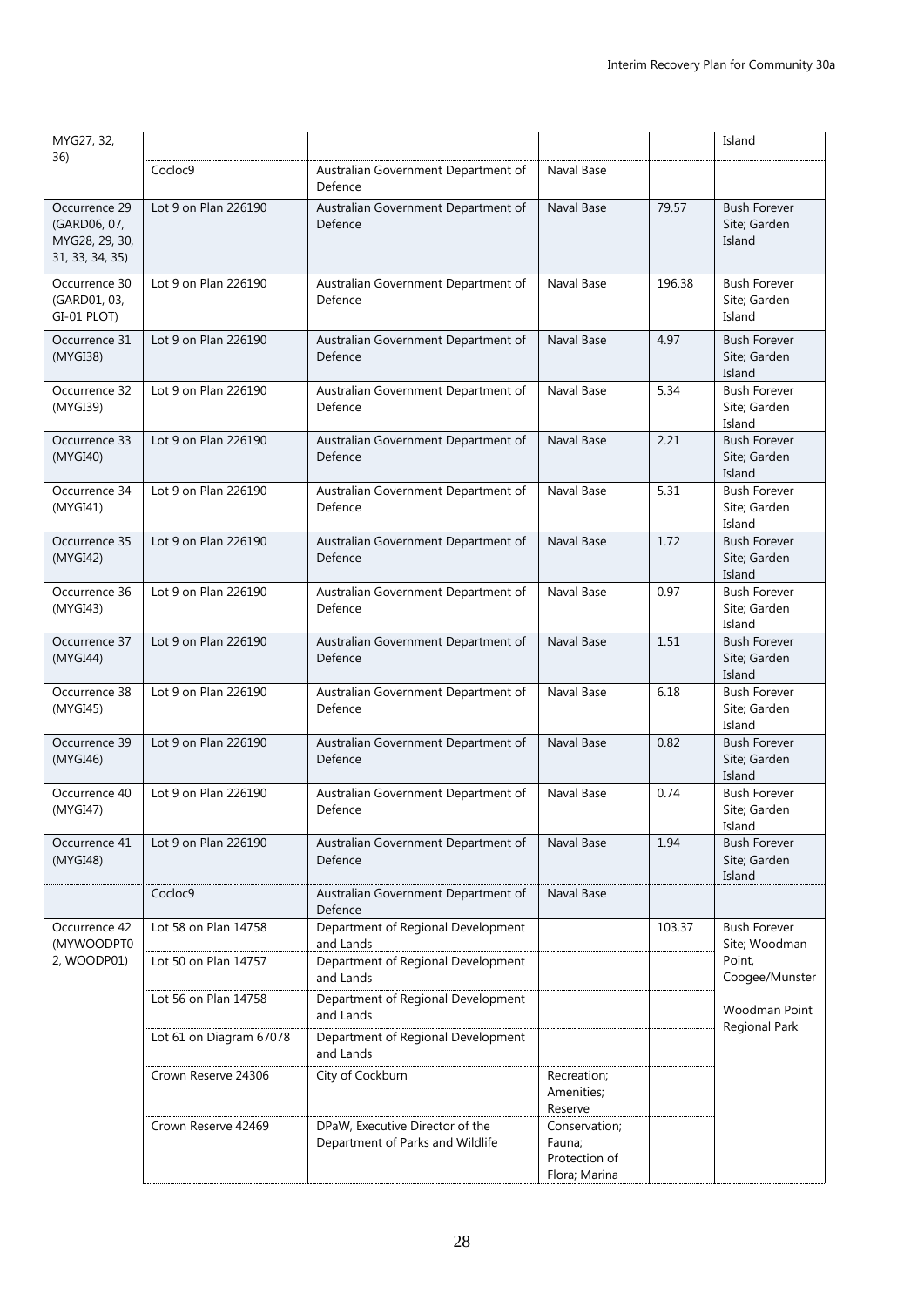|                                   | Crown Reserve 42469   | DPaW, Executive Director DPaW                   | Conservation;<br>Fauna;<br>Protection of<br>flora; Reserve |      |                                                                                                    |
|-----------------------------------|-----------------------|-------------------------------------------------|------------------------------------------------------------|------|----------------------------------------------------------------------------------------------------|
|                                   | Lot 52 on Plan 14756  | Department of Regional Development<br>and Lands |                                                            |      |                                                                                                    |
|                                   | Road Reserve          |                                                 |                                                            |      |                                                                                                    |
|                                   | Crown Reserve 42469   | DPaW, Executive Director DPaW                   | Conservation;<br>Fauna;<br>Protection of<br>flora          |      |                                                                                                    |
|                                   | Lot 53 on Plan 14756  | Department of Regional Development<br>and Lands |                                                            |      |                                                                                                    |
|                                   | Lot 52 on Plan 14756  | Department of Regional Development<br>and Lands |                                                            |      |                                                                                                    |
|                                   | Lot 58 on Plan 14758  | Department of Regional Development<br>and Lands |                                                            |      |                                                                                                    |
|                                   | Crown Reserve 29678   | City of Cockburn                                | Caravan Park;                                              |      |                                                                                                    |
|                                   | Railway Reserve       |                                                 |                                                            |      |                                                                                                    |
|                                   | Crown Reserve 42469   | DPaW, Executive Director DPaW                   | Conservation;<br>Fauna;<br>Protection of<br>flora          |      |                                                                                                    |
| LOT 55 on Plan 14756              |                       | Department of Regional Development<br>and Lands | Marina                                                     |      |                                                                                                    |
|                                   | LOT 50 on Plan 14757  | Department of Regional Development<br>and Lands | Conservation;<br>Park                                      |      |                                                                                                    |
|                                   | LOT 57 on Plan 14758  | Department of Regional Development<br>and Lands |                                                            |      |                                                                                                    |
|                                   | LOT 52 on Plan 14756  | Department of Regional Development<br>and Lands |                                                            |      |                                                                                                    |
|                                   | CROWN RESERVE 49220   | DPaW, CCWA                                      | Conservation;<br>Park                                      |      |                                                                                                    |
|                                   | LOT 58 on Plan 14758  | Department of Regional Development<br>and Lands |                                                            |      |                                                                                                    |
|                                   | LOT 52 on Plan 14756  | Department of Regional Development<br>and Lands |                                                            |      |                                                                                                    |
|                                   | Crown Reserve 42469   | DPaW, Executive Director DPAW                   | Conservation;<br>Fauna;<br>Protection of<br>flora          |      |                                                                                                    |
|                                   | Lot 54 on Plan 14756  | Department of Regional Development<br>and Lands |                                                            |      |                                                                                                    |
|                                   | Lot 52 on Plan 14756  | Department of Regional Development<br>and Lands |                                                            |      |                                                                                                    |
|                                   | Lot 300 on Plan 50276 | WA Department of Sport and<br>Recreation        | Recreation; Jetty;<br>Quarters                             |      |                                                                                                    |
| Occurrence 43<br>(MYWOODPT0<br>3) | Crown Reserve 40184   | WA Department of Sport and<br>Recreation        | Recreation; Jetty;<br>Quarters                             | 1.57 | <b>Bush Forever</b><br>Site; Woodman<br>Point,<br>Coogee/Munster<br>Woodman Point<br>Regional Park |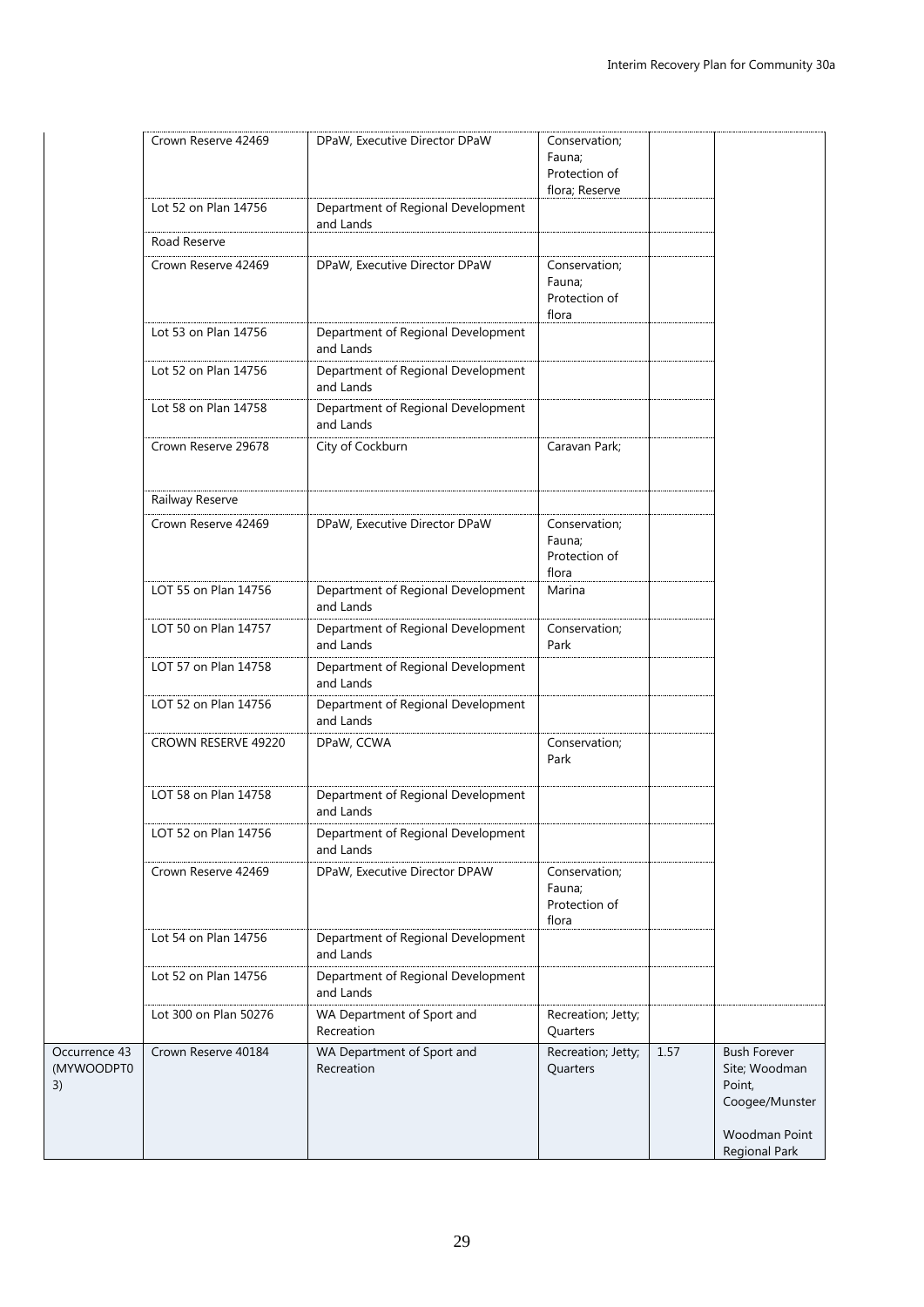| Occurrence 44<br>(PtPeron01,<br>02)   | Crown Reserve 48968                            | <b>DPaW</b>                                     | Rockingham<br>Lakes Regional<br>Park<br>Recreation                        | 3.611 | <b>Bush Forever</b><br>Site; Point Peron<br>and Adjacent<br>Bushland,<br>Peron/Shoalwate<br>r Bay |
|---------------------------------------|------------------------------------------------|-------------------------------------------------|---------------------------------------------------------------------------|-------|---------------------------------------------------------------------------------------------------|
|                                       | Road Reserve                                   |                                                 |                                                                           |       |                                                                                                   |
| Occurrence 45<br>(MYWOODP04           | Crown Reserve 49218                            | WA Department of Transport                      | Recreation;<br>Shipyard                                                   | 10.51 | <b>Bush Forever</b><br>Site; Woodman                                                              |
|                                       | Crown Reserve 49218                            | Department of Transport                         | Recreation                                                                |       | Point,<br>Coogee/Munster                                                                          |
|                                       | Lot 61 on Diagram 67078                        | Department of Regional Development<br>and Lands |                                                                           |       | <b>Woodman Point</b>                                                                              |
|                                       | Lot 52 on Plan 14756                           | Department of Regional Development<br>and Lands |                                                                           |       | <b>Regional Park</b>                                                                              |
|                                       | Road Reserve                                   |                                                 |                                                                           |       |                                                                                                   |
| Occurrence 46<br>(Rottnest01)         | Crown Reserve 16713                            | Rottnest Island Authority, City of<br>Cockburn  | Government<br>Requirements                                                | 7.85  |                                                                                                   |
| Occurrence 47<br>(Rottnest02)         | Crown Reserve 16713                            | Rottnest Island Authority, City of<br>Cockburn  | Government<br>Requirements                                                | 19.66 |                                                                                                   |
| Occurrence 48                         | Road Reserve                                   |                                                 |                                                                           | 16.41 | <b>Bush Forever</b>                                                                               |
| (TRIGG02)                             | Lot 155 on Plan 10163                          |                                                 |                                                                           |       | Site; Trigg<br><b>Bushland and</b>                                                                |
|                                       | Crown Reserve 32559<br>(Trigg Town site Lot 1) | City of Stirling                                | Conservation;<br>Dune Protection;<br>Education<br>Purposes;<br>Recreation |       | Adjacent Coastal<br>Reserve,<br>Trigg/Scarborou<br>gh                                             |
| Occurrence 49<br>(SWAN01<br>PLOT)     | Lot 0 on diagram 3255                          | Australian Government Department of<br>Defence  |                                                                           | 0.17  | <b>Bush Forever</b><br>Site;<br>Swanbourne<br>Bushland,<br>Swanbourne/Cit<br>y Beach              |
| Occurrence 50<br>(Swan02,<br>Swan02b) | Lot 0 on Diagram 3255                          | Australian Government Department of<br>Defence  |                                                                           | 0.34  | <b>Bush Forever</b><br>Site;<br>Swanbourne<br>Bushland,<br>Swanbourne/Cit<br>y Beach              |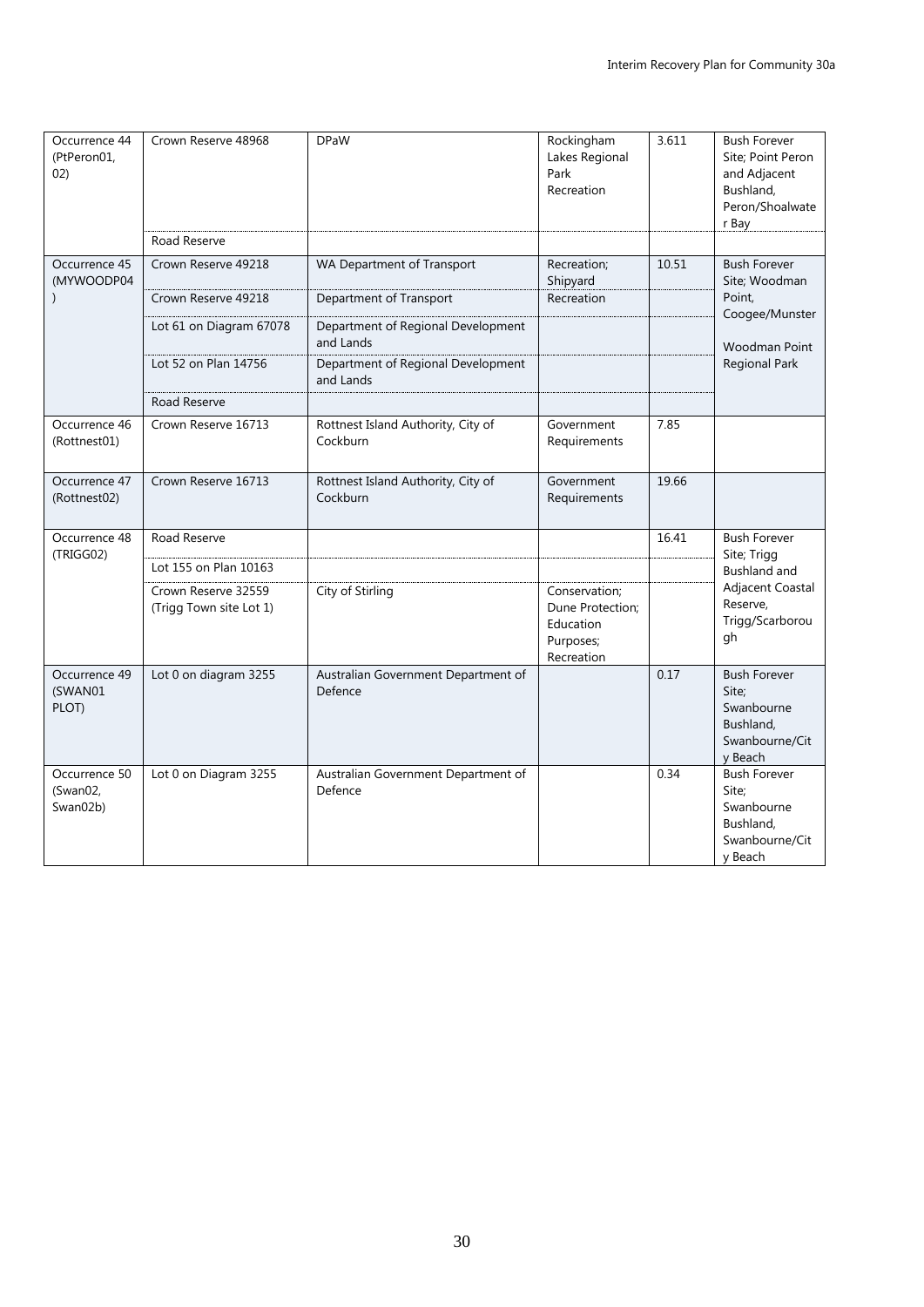

## **Environmental and cultural parameters**

| Occ.<br><b>Number</b>                                                                      | <b>Major Threats</b>                                                                                                                                                                           | Quadrat                                                                                                           | Predominant<br>Landform unit | Depth to<br>groundwater *                                                                   | <b>Last Known Fire</b>                                                                                                                                 | <b>Aboriginal</b><br>sites                                                                        | Condition++                                                                                                           |
|--------------------------------------------------------------------------------------------|------------------------------------------------------------------------------------------------------------------------------------------------------------------------------------------------|-------------------------------------------------------------------------------------------------------------------|------------------------------|---------------------------------------------------------------------------------------------|--------------------------------------------------------------------------------------------------------------------------------------------------------|---------------------------------------------------------------------------------------------------|-----------------------------------------------------------------------------------------------------------------------|
| Occ. 1<br>(MYWO<br>ODPT01)                                                                 | Too frequent fire,<br>weed Invasion                                                                                                                                                            | <b>No</b>                                                                                                         | #<br>Quindalup<br>Dunes      | No borehole or<br>well in close<br>proximity                                                | Area burnt 1949<br><b>Most Callitris</b><br>forest burnt 1991                                                                                          | Mythologica<br>I Sites<br>nearby<br>(within<br>approx<br>250m)                                    | Very good to<br>good condn.<br>Eastern side<br>burnt on<br>8/04/2006.                                                 |
| Occ. 2<br>(PEPGRO<br>1,02)                                                                 | Too frequent fire,<br>weed Invasion                                                                                                                                                            | Yes                                                                                                               | Cottesloe<br>Complex         | 38m (borehole or<br>well 50m west of<br>occurrences) on<br>21/04/1978                       |                                                                                                                                                        | Within<br>Ceremonial,<br>Mythologica<br>I Site                                                    | Majority<br>good condn<br>with parts<br>excellent.<br>Likely long<br>unburnt.                                         |
| Occ. 3-<br>41<br>(MYGI01<br>$-48,$<br>GARD01,<br>03, 04,<br>06, 07,<br>09, GI-<br>01 PLOT) | Too frequent fire<br>(high levels of leaf<br>litter), weed<br>invasion, clearing<br>(mining<br>application);<br>Defence Dept may<br>require additional<br>area for buildings<br>etc. in future | <b>No</b><br>quadrats<br>for any<br>MYGI<br>occurren<br>ces. All<br><b>GARD</b><br>and GI-<br>01 have<br>quadrats | Quindalup<br>Dunes           | MYGI03 - 3.66m<br>(borehole or Well<br>within occurrence)<br>on 30/06/1973                  | 1/01/1956<br>Severe Fire 1999<br>(MYGI38 only)                                                                                                         | Within<br>Mythologica<br>I, Artefacts /<br>Scatter,<br>Midden /<br>Scatter,<br>Historical<br>site | Majority of<br>occurrences<br>very good to<br>excellent.<br>Likely long<br>unburnt.                                   |
|                                                                                            |                                                                                                                                                                                                |                                                                                                                   |                              | MYGI04 0.14m<br>from top casing<br>(borehole or well<br>within Occurrence)<br>on 28/05/2009 |                                                                                                                                                        |                                                                                                   |                                                                                                                       |
|                                                                                            |                                                                                                                                                                                                |                                                                                                                   |                              | MYGI11 10m<br>(borehole or well<br>within occurrence)<br>on 09/07/1990)                     |                                                                                                                                                        |                                                                                                   |                                                                                                                       |
|                                                                                            |                                                                                                                                                                                                |                                                                                                                   |                              | MYGI17 Not<br>Specified<br>(borehole or well<br>within occurrence)                          |                                                                                                                                                        |                                                                                                   |                                                                                                                       |
|                                                                                            |                                                                                                                                                                                                |                                                                                                                   |                              | MYGI48 4.38m<br>(borehole or well<br>72m southwest of<br>boundary) on<br>28/05/2009         |                                                                                                                                                        |                                                                                                   |                                                                                                                       |
| Occ. 42<br>(MYWO<br>ODPT02,<br><b>WOODP</b><br>01)                                         | Too frequent fire,<br>weed invasion,<br>grazing by rabbits                                                                                                                                     | <b>WOODP</b><br>$01 =$<br>quadrat<br><b>MYWOO</b><br><b>DPT02 -</b><br>no<br>quadrat                              | Quindalup<br>Dunes           | 11m (borehole or<br>well 100m west)<br>04/09/1980                                           | Area burnt 1949<br>(Powell and<br>Emberson, 1981).<br><b>Most Callitris</b><br>burnt 1991<br>(Keighery, 1993)<br>2010 long unburnt<br>near Jervois Bay | Mythologica<br>I sites<br>nearby<br>(within<br>approx<br>250m)                                    | Excellent to<br>very good<br>condition.<br>Small area<br>burnt on the<br>eastern side<br>of occurrence<br>on 1/1/1999 |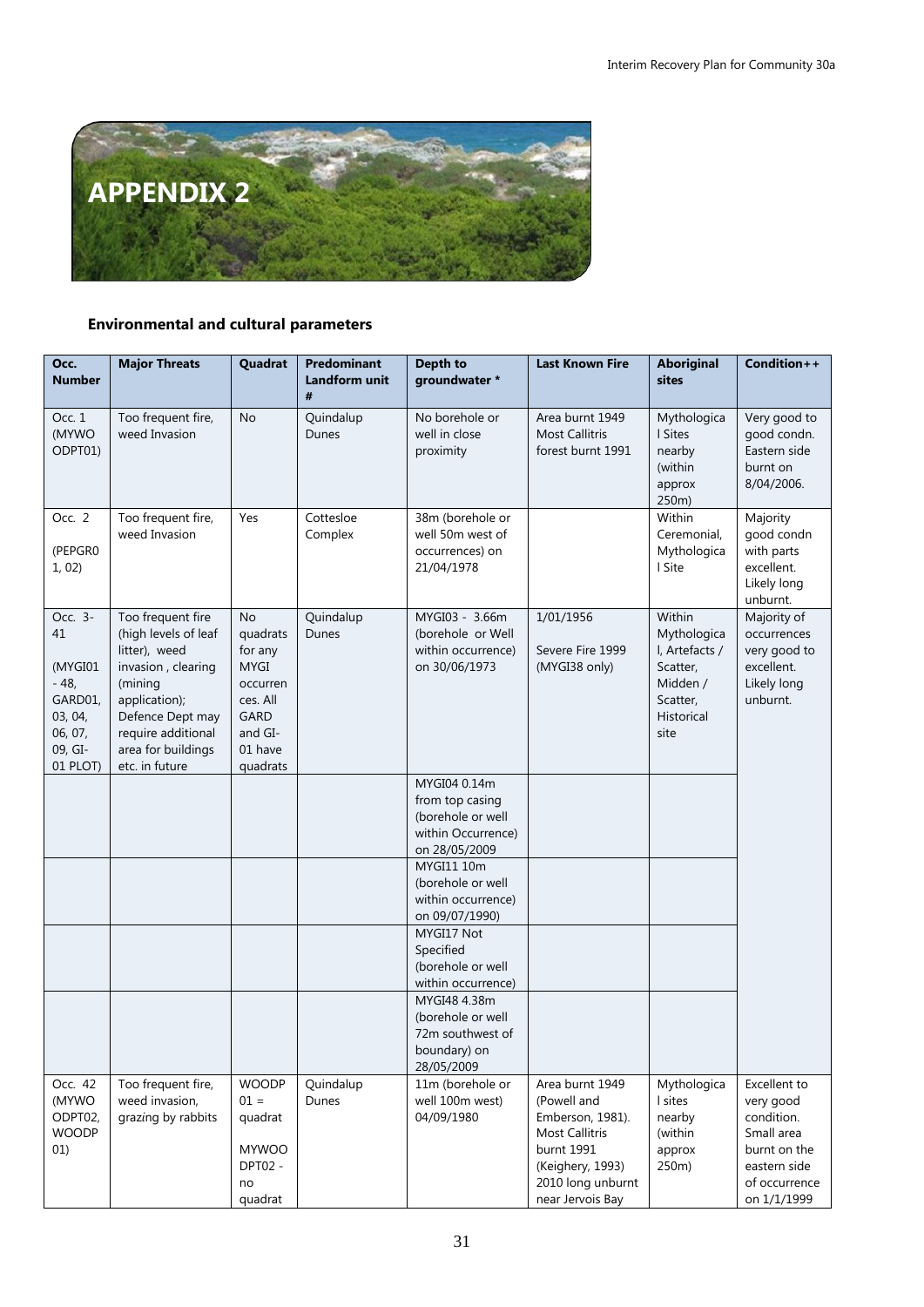|                                        |                                                                                                                                                                                                                                                                                   |           |                    |                                                                     | Sailing Club                                                                                                         |                                                                                                                                                                                          | and 9/4/2011.                                                                                                                                                   |
|----------------------------------------|-----------------------------------------------------------------------------------------------------------------------------------------------------------------------------------------------------------------------------------------------------------------------------------|-----------|--------------------|---------------------------------------------------------------------|----------------------------------------------------------------------------------------------------------------------|------------------------------------------------------------------------------------------------------------------------------------------------------------------------------------------|-----------------------------------------------------------------------------------------------------------------------------------------------------------------|
| Occ. 43<br>(MYWO<br>ODPT03)            | Too frequent fire,<br>weed invasion,<br>grazing by rabbits                                                                                                                                                                                                                        | <b>No</b> | Quindalup<br>Dunes | No borehole or<br>well in close<br>proximity                        | Area burnt 1949<br>(Powell and<br>Emberson, 1981).<br><b>Most Callitris</b><br>forest burnt 1991<br>(Keighery, 1993) | Within<br>Mythologica<br>I Site                                                                                                                                                          | Good<br>condition.<br>Likely long<br>unburnt.                                                                                                                   |
| Occ. 44<br>(PtPeron<br>01, 02)         | Too frequent fire,<br>weed invasion<br>(Japanese pepper<br>- Schinus<br>terebinthifolia),<br>clearing,<br>salinisation                                                                                                                                                            | No        | Quindalup<br>Dunes | 1.8m (borehole or<br>well 170m south<br>west) on<br>30/06/1964)     | <b>Most Callitris</b><br>forest burnt 1991<br>(Keighery, 1993)                                                       | Mythologica<br>I/<br>Ceremonial<br>sites nearby<br>(within<br>approx<br>250m)                                                                                                            | Very good<br>condition.<br>Northern tip<br>burnt<br>2/1/2006,<br>south east tip<br>burnt<br>1/1/2006 and<br>western half<br>of occurrence<br>burnt<br>3/2/2006. |
| Occ. 45<br>(MYWO<br>ODP04)             | Too frequent fire<br>Weed Invasion -<br>some grassy<br>weeds around<br>periphery, grazing<br>by rabbits                                                                                                                                                                           | No        | Quindalup<br>Dunes | No borehole or<br>well in close<br>proximity                        | Area burnt 1949<br>(Powell and<br>Emberson, 1981).<br><b>Most Callitris</b><br>forest burnt 1991<br>(Keighery, 1993) | Mythologica<br>I Sites<br>nearby<br>(within<br>approx<br>250m)                                                                                                                           | Good<br>condition.<br>Western side<br>burnt on<br>8/4/2006 and<br>eastern side<br>burnt<br>29/11/2004.                                                          |
| Осс. 46,<br>47<br>(Rottnes<br>t01, 02) | Grazing by native<br>or introduced<br>species- quokka<br>grazing heavy,<br>recreational<br>activities - visitors<br>walking through<br>occurrence                                                                                                                                 | No        | Quindalup<br>Dunes | 2.26m (unknown<br>feature, 50m from<br>Rottnest01) on<br>27/05/1980 | Area burnt 1949<br>(Powell and<br>Emberson, 1981).<br><b>Most Callitris</b><br>forest burnt 1991<br>(Keighery, 1993) | Within<br>Mythologica<br>I, Skeletal<br>material<br>/Burial.<br>Man-Made<br>Structure,<br>Quarry,<br>Artefacts/<br>Scatter,<br>Midden /<br>Scatter,<br>Historical<br>sites<br>(Wadjemup) | Excellent<br>condition.<br>Likely long<br>unburnt.                                                                                                              |
| Occ. 48<br>(TRIGG0<br>2)               | Fire - historical fire<br>regime may have<br>modified the<br>community.<br>Recreational<br>activities- many<br>dune tops bare,<br>may be due to fire<br>or walker impacts.<br>Weed invasion- a<br>few garden<br>escapes around<br>periphery and<br>grassy weeds<br>inside reserve | yes       | Quindalup<br>Dunes | Not specified<br>(bore within<br>occurrence)                        | Unknown fire<br>history                                                                                              | No known<br>sites in close<br>proximity.                                                                                                                                                 | Very good<br>condition.<br>Likely long<br>unburnt.                                                                                                              |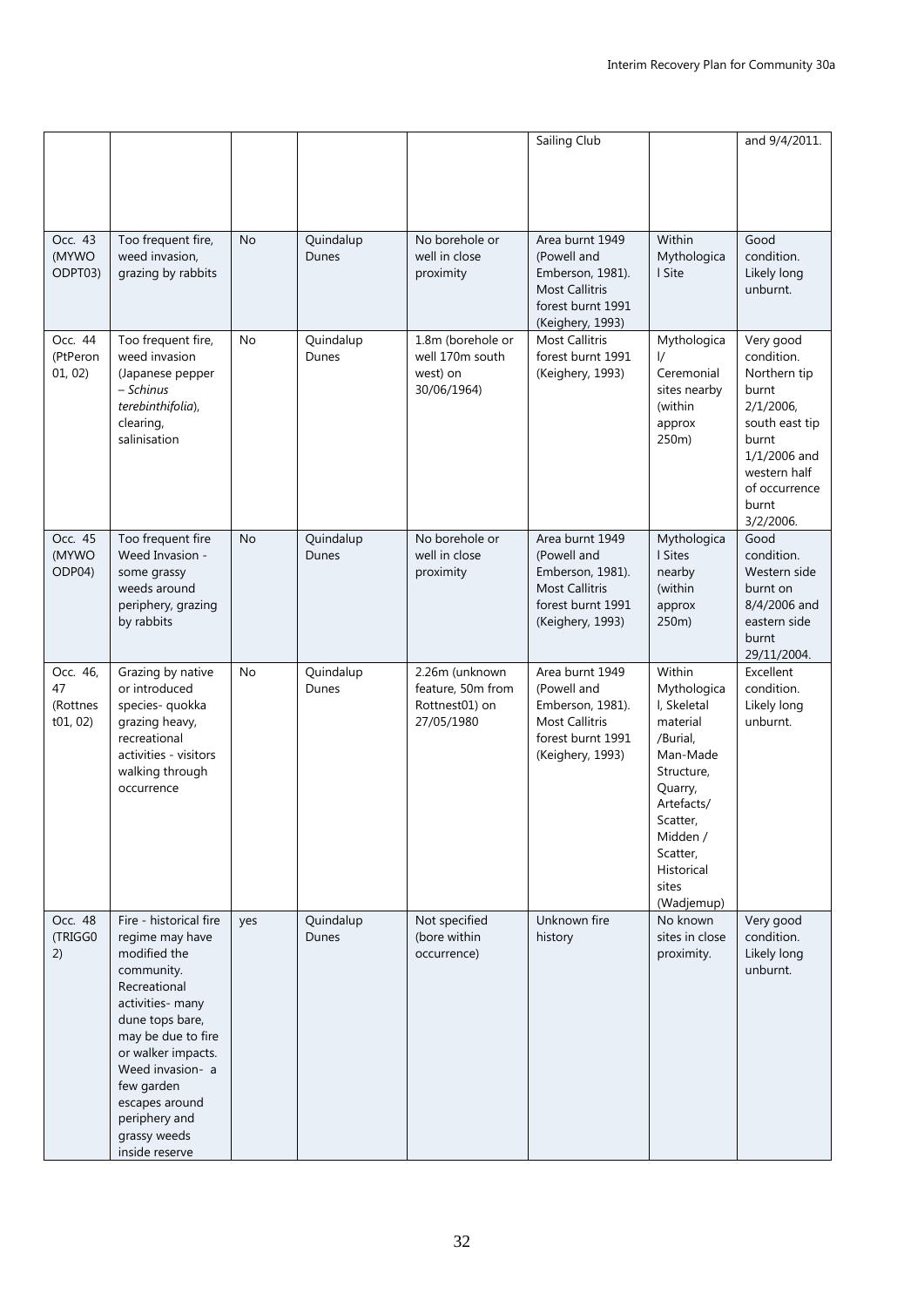| Occ. 49<br>(SWAN0)<br>1 PLOT)       | Recreational<br>activities- users of<br>rifle range walking<br>in occurrences.<br>Weed invasion- eq<br>Chamelaucium<br>and asparagus                             | yes (yet<br>to be<br>analysed | Quindalup<br>Dunes | No borehole or<br>well in close<br>proximity | Area burnt around<br>1960s | Mythologica<br>I, Historical<br>Sites nearby<br>(within<br>approx<br>250m) | Very good to<br>excellent<br>condition.<br>Likely long<br>unburnt. |
|-------------------------------------|------------------------------------------------------------------------------------------------------------------------------------------------------------------|-------------------------------|--------------------|----------------------------------------------|----------------------------|----------------------------------------------------------------------------|--------------------------------------------------------------------|
| Occ. 50<br>(Swan02,<br>Swan02<br>b) | creeper<br>Recreational<br>activities- four<br>wheel motorbikes<br>- tracks encircling<br>occurrence. Weed<br>invasion- grassy<br>weeds and<br>asparagus creeper | yes                           | Quindalup<br>Dunes | No borehole or<br>well in close<br>proximity | Area burnt around<br>1960s | Mythologica<br>I, Historical<br>Sites nearby<br>(within<br>approx<br>250m) | Good. Likely<br>long unburnt.                                      |

#(Churchward and McArthur 1980; Tille and Lantzke 1990a)

\*Static level m below ground; from DoW Groundwater - Water Information System (WIN)

++Field survey data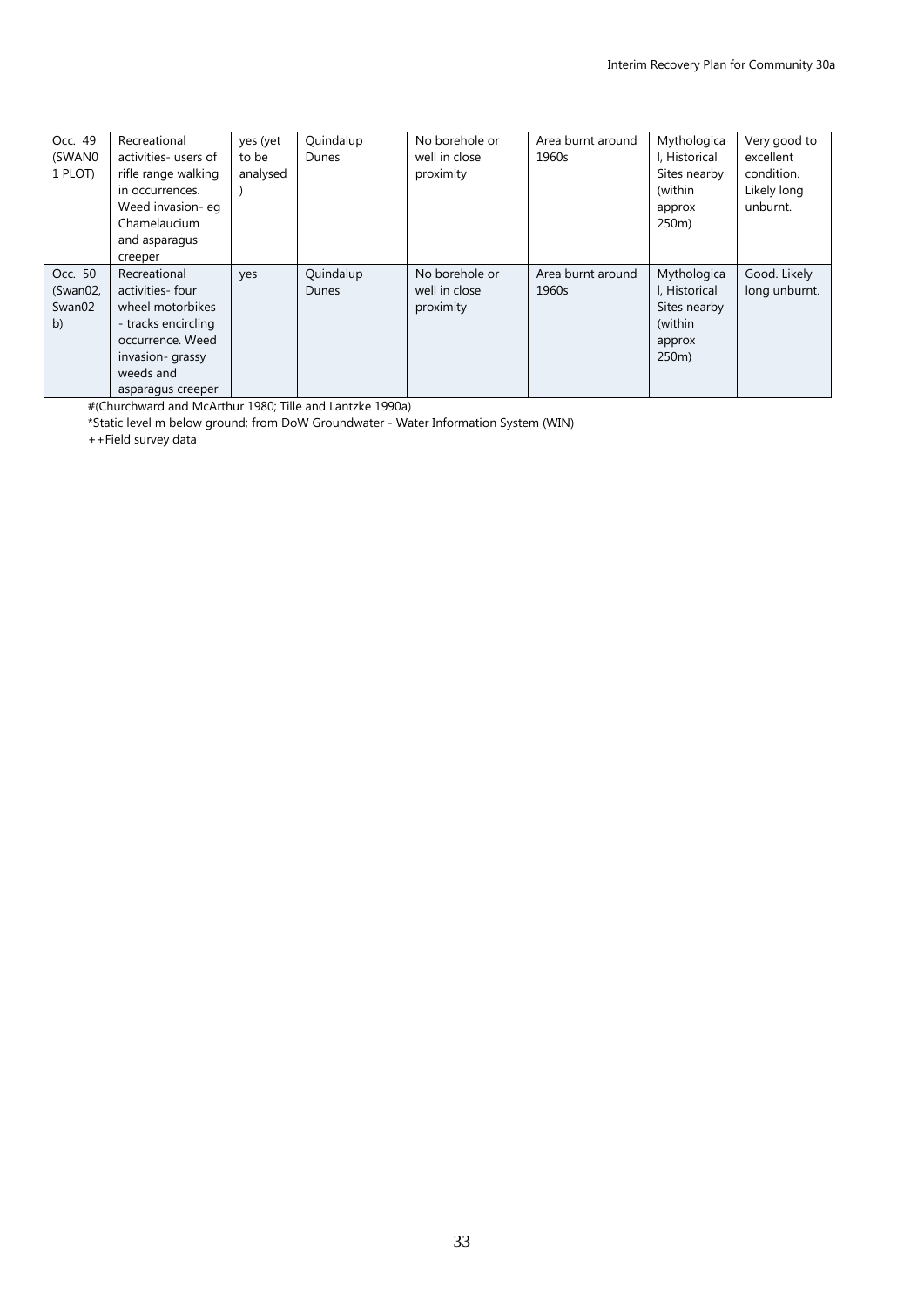

## **Ecological characteristics of native flora commonly recorded in occurrences**

Floristic data from DEP (1996) has not been incorporated into this table. Information is based on quadrats in occurrences 2, 3, 4, 5, 6, 7 and 10 only. Occurrences 1, 8 and 9 were recorded in DEP (1996), with other floristic data from Gibson *et al*. (1994).

| <b>Taxon</b>              | Fire response (Source-<br>Naturemap)        | <b>Months to</b><br>first<br>flowering<br>(Source-<br>Naturemap<br>unless<br>stated) | <b>Months to</b><br>peak<br>flowering<br>(Source-<br>Naturemap) | <b>Months to</b><br>flowering<br><b>Decline</b><br>(Source-<br>Naturemap) | <b>Longevity</b><br>(Source-<br>Naturemap) |
|---------------------------|---------------------------------------------|--------------------------------------------------------------------------------------|-----------------------------------------------------------------|---------------------------------------------------------------------------|--------------------------------------------|
| Acacia rostellifera       | 100% scorch kills, in soil seed<br>storage  | 36                                                                                   |                                                                 |                                                                           | Perennial                                  |
| Acacia xanthina           | <b>ND</b>                                   |                                                                                      |                                                                 |                                                                           |                                            |
| Acanthocarpus preissii    | Survives 100% scorch, soil suckers          | 30                                                                                   |                                                                 |                                                                           | Perennial                                  |
| Agrostis preissii         | <b>ND</b>                                   |                                                                                      |                                                                 |                                                                           |                                            |
| Alyxia buxifolia          | ND                                          |                                                                                      |                                                                 |                                                                           |                                            |
| Apium annuum              | <b>ND</b>                                   |                                                                                      |                                                                 |                                                                           |                                            |
| Austrostipa elegantissima | <b>ND</b>                                   |                                                                                      |                                                                 |                                                                           |                                            |
| Austrostipa flavescens    | <b>ND</b>                                   |                                                                                      |                                                                 |                                                                           |                                            |
| Banksia sessilis          | 100% scorch kills, on plant seed<br>storage | 48                                                                                   |                                                                 |                                                                           | Perennial                                  |
| Caladenia latifolia       | Geophyte (Survives 100% scorch)             | 12                                                                                   |                                                                 |                                                                           | Perennial                                  |
| Calandrinia calyptrata    | 100% scorch kills, in soil seed<br>storage  | 6                                                                                    |                                                                 |                                                                           | Annual                                     |
| Callitris preissii        | 100% scorch kills, in soil seed<br>storage  | 9-10 years<br>(McCaw<br>2007; Winn<br>2007)                                          | $\overline{?}$                                                  | $?~100$ years                                                             | Perennial                                  |
| Catapodium rigida         | <b>ND</b>                                   |                                                                                      |                                                                 |                                                                           |                                            |
| Clematis linearifolia     | <b>ND</b>                                   |                                                                                      |                                                                 |                                                                           |                                            |
| Conostylis candicans      | <b>ND</b>                                   |                                                                                      |                                                                 |                                                                           |                                            |
| Crassula colorata         | <b>ND</b>                                   |                                                                                      |                                                                 |                                                                           |                                            |
| Dianella revoluta         | Survives 100% scorch, soil suckers          | 36                                                                                   |                                                                 |                                                                           | Perennial                                  |
| Diplolaena dampieri       | <b>ND</b>                                   |                                                                                      |                                                                 |                                                                           |                                            |
| Dodonaea hackettiana      | ND                                          |                                                                                      |                                                                 |                                                                           |                                            |
| Eremophila glabra         |                                             | 48                                                                                   |                                                                 |                                                                           | Perennial                                  |
| Eucalyptus gomphocephala  | Survives 100% scorch, epicormics            | 48                                                                                   |                                                                 |                                                                           | Perennial                                  |
| Grevillea preissii        | <b>ND</b>                                   |                                                                                      |                                                                 |                                                                           |                                            |
| Hardenbergia comptoniana  | Survives 100% scorch, basal<br>sprouts      | 30                                                                                   |                                                                 |                                                                           | Perennial                                  |
| Lepidium puberulum        | <b>ND</b>                                   |                                                                                      |                                                                 |                                                                           |                                            |
| Leucopogon australis      | Survives 100% scorch, basal                 | 16                                                                                   |                                                                 |                                                                           | Perennial                                  |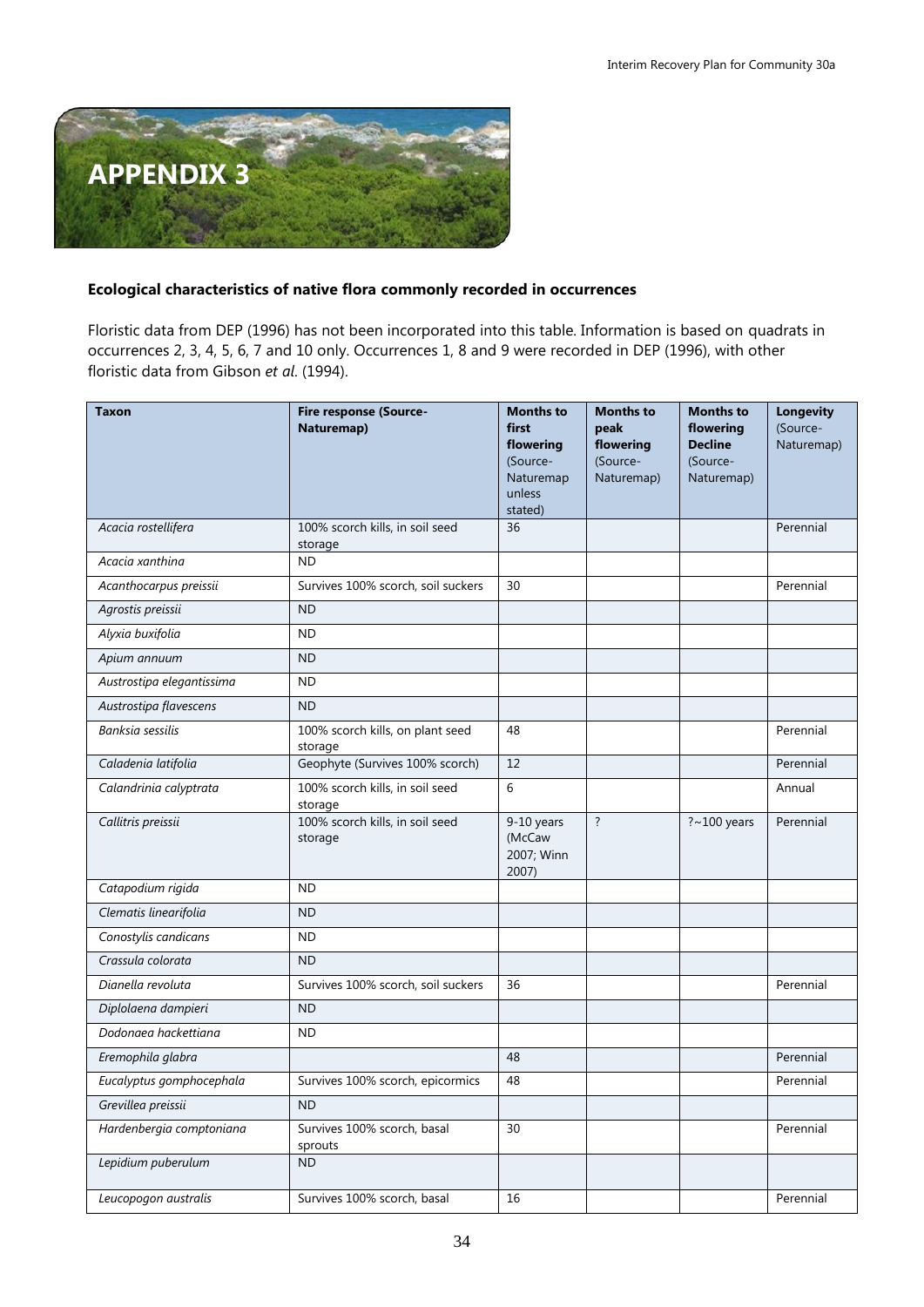|                                                             | sprouts                                                                                                                  |    |           |
|-------------------------------------------------------------|--------------------------------------------------------------------------------------------------------------------------|----|-----------|
| Logania vaginalis                                           | Survives 100% scorch (any of the<br>following soil suckers, basal<br>sprouts, epicormics, large apical<br>bud, geophyte) | 20 | Perennial |
| Lomandra maritima                                           | <b>ND</b>                                                                                                                |    |           |
| Melaleuca systena                                           | Survives 100% scorch, basal<br>sprouts                                                                                   | 24 | Perennial |
| Melaleuca huegelii                                          | Survives 100% scorch, basal<br>sprouts                                                                                   |    | Perennial |
| Melaleuca lanceolata                                        |                                                                                                                          | 36 | Perennial |
| Microlaena stipoides                                        | Survives 100% scorch, soil suckers                                                                                       | 12 | Perennial |
| Myosotis australis                                          | <b>ND</b>                                                                                                                |    |           |
| Oxalis perennans                                            | <b>ND</b>                                                                                                                |    |           |
| Parietaria debilis                                          | <b>ND</b>                                                                                                                |    |           |
| Phyllanthus calycinus                                       | Survives 100% scorch, soil suckers                                                                                       | 24 | Perennial |
| Pittosporum ligustrifolium<br>(previously P. phillyreoides) | Survives 100% scorch, basal<br>sprouts                                                                                   | 84 | Perennial |
| Poranthera microphylla                                      | 100% scorch kills, in soil seed<br>storage                                                                               | 12 | Annual    |
| Rhagodia baccata subsp. baccata                             | <b>ND</b>                                                                                                                |    |           |
| Santalum acuminatum                                         | <b>ND</b>                                                                                                                |    |           |
| Scaevola crassifolia                                        | 100% scorch kills, in soil seed<br>storage                                                                               | 30 | Perennial |
| Schoenus grandiflorus                                       | Survives 100% scorch, soil suckers                                                                                       | 12 | Perennial |
| Solanum symonii                                             | <b>RD</b>                                                                                                                |    |           |
| Spyridium globulosum                                        | 100% scorch kills, in soil seed<br>storage                                                                               | 6  | Perennial |
| Templetonia retusa                                          | 100% scorch kills, in soil seed<br>storage                                                                               | 48 | Perennial |
| Thomasia cognata                                            | ND.                                                                                                                      |    |           |
| Thysanotus arenarius                                        | <b>ND</b>                                                                                                                |    |           |
| Thysanotus patersonii                                       | Survives 100% scorch, soil suckers                                                                                       | 22 | Perennial |
| Trachymene coerulea                                         | <b>ND</b>                                                                                                                |    |           |
| Trachymene pilosa                                           | 100% scorch kills, in soil seed<br>storage                                                                               | 12 | Annual    |
| Tricoryne elatior                                           | 100% scorch kills, in soil seed<br>storage                                                                               | 24 | Perennial |
| Trymalium ledifolium                                        | <b>ND</b>                                                                                                                |    |           |

ND = no data available in Naturemap